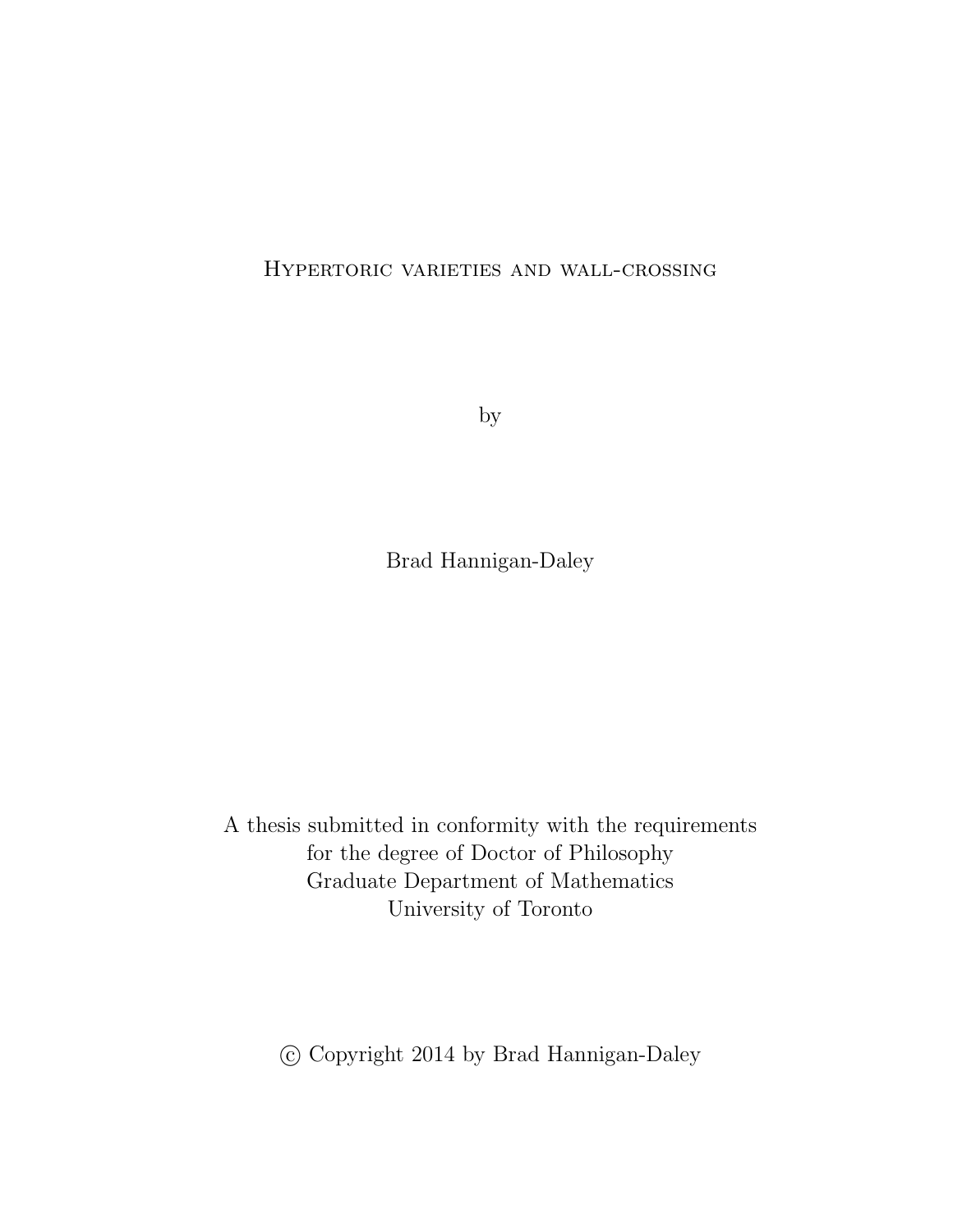#### Abstract

Hypertoric varieties and wall-crossing

Brad Hannigan-Daley Doctor of Philosophy Graduate Department of Mathematics University of Toronto 2014

A hypertoric variety is a quaternionic analogue of a toric variety, constructed as an algebraic symplectic quotient of  $T^{\ast} \mathbb{C}^{n}$  by the action of an algebraic torus K, dependent on a choice of character of K. The real Lie coalgebra of K contains a hyperplane arrangement called the discriminantal arrangement, with the property that the hypertoric variety corresponding to a given character  $\eta$  depends only on which face of the discriminantal arrangement contains  $\eta$ . We prove two descriptions of the  $\eta$ -semistability condition in terms of a hyperplane arrangement associated to  $K$ , and using these we give a new proof of a theorem of Hiroshi Konno that, given two regular characters separated by a single wall of the discriminantal arrangement, the corresponding hypertoric varieties are related by a Mukai flop. By modifying an argument due to Yoshinori Namikawa, we use the latter result to construct an equivalence between the bounded derived categories of coherent sheaves of these two hypertoric varieties. We end with a conjecture that these equivalences give rise to a representation of the Deligne groupoid of the complexified discriminantal arrangement.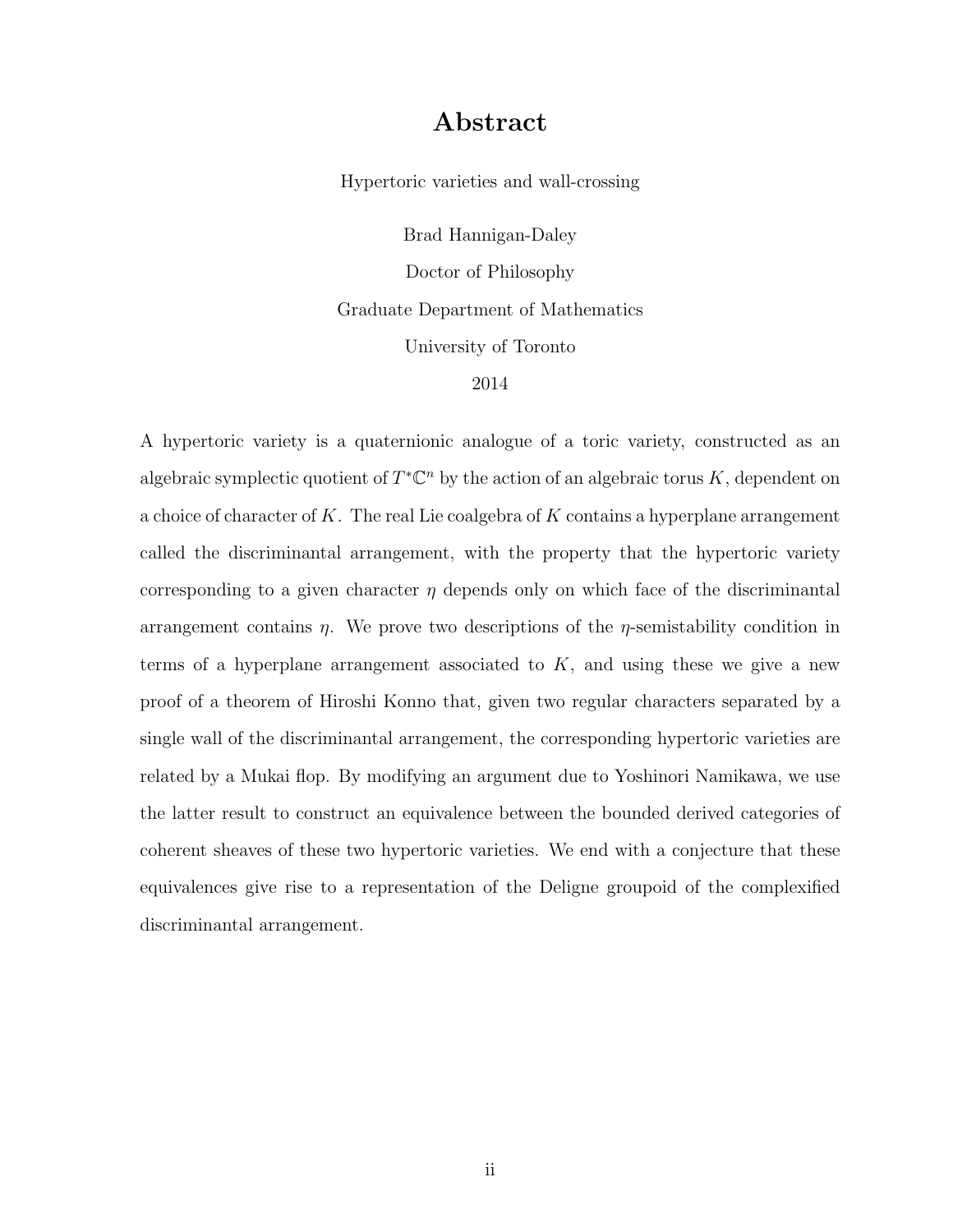# **Contents**

| 1                       | Introduction                                         | $\mathbf{1}$                                                                |                |  |  |  |  |
|-------------------------|------------------------------------------------------|-----------------------------------------------------------------------------|----------------|--|--|--|--|
|                         | 1.1                                                  |                                                                             | $\mathbf{1}$   |  |  |  |  |
|                         | 1.2                                                  |                                                                             | $\overline{4}$ |  |  |  |  |
|                         | 1.3                                                  |                                                                             | 5              |  |  |  |  |
| $\overline{2}$          |                                                      | Semistability criteria for hypertoric varieties                             |                |  |  |  |  |
|                         | 2.1                                                  |                                                                             |                |  |  |  |  |
|                         | 2.2                                                  |                                                                             | 10             |  |  |  |  |
|                         | 2.3                                                  | The hyperplane arrangement associated to a hypertoric variety $\dots \dots$ | 11             |  |  |  |  |
|                         | 2.4                                                  | A semistability criterion in terms of half-spaces                           | 14             |  |  |  |  |
|                         | 2.5                                                  | Circuits and the discriminantal arrangement                                 | 16             |  |  |  |  |
|                         | Subtorus and quotient associated to a circuit<br>2.6 |                                                                             |                |  |  |  |  |
|                         | 2.7                                                  | A semistability criterion in terms of circuits                              | 21             |  |  |  |  |
| 3                       | Fourier-Mukai transforms and Mukai flops             | 25                                                                          |                |  |  |  |  |
|                         | 3.1                                                  | Fourier-Mukai transforms                                                    | 25             |  |  |  |  |
|                         | 3.2                                                  |                                                                             | 26             |  |  |  |  |
| $\overline{\mathbf{4}}$ | Wall-crossing                                        |                                                                             |                |  |  |  |  |
|                         | 4.1                                                  |                                                                             | 30             |  |  |  |  |
|                         | 4.2                                                  |                                                                             | 39             |  |  |  |  |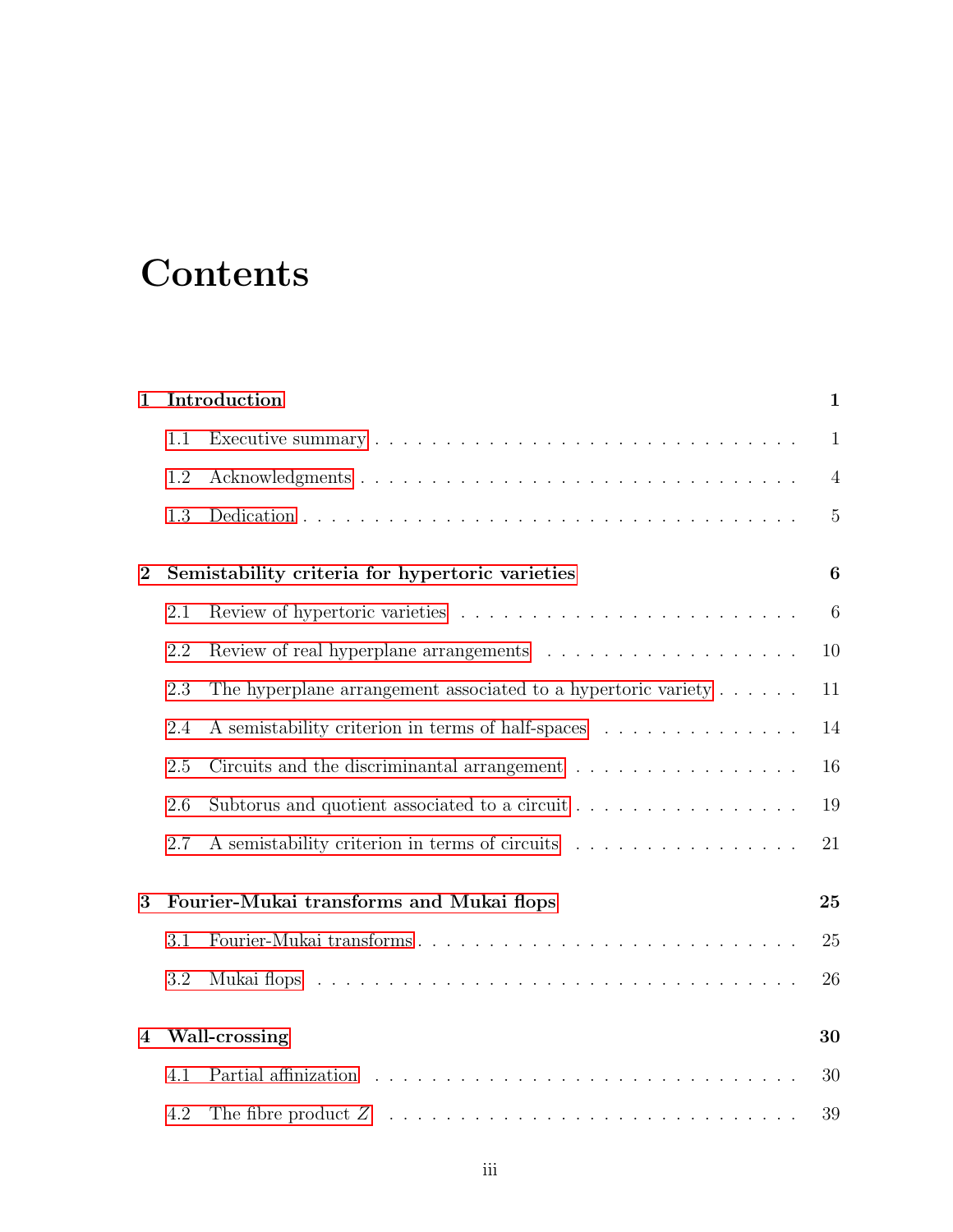|                     | 5 Future directions |                                                                                          |    |  |  |  |  |  |
|---------------------|---------------------|------------------------------------------------------------------------------------------|----|--|--|--|--|--|
|                     |                     |                                                                                          | 48 |  |  |  |  |  |
|                     | 5.2                 |                                                                                          |    |  |  |  |  |  |
|                     | 5.3                 |                                                                                          |    |  |  |  |  |  |
|                     | 5.4                 |                                                                                          |    |  |  |  |  |  |
|                     | $5.5 -$             | Representation of the Deligne groupoid $\dots \dots \dots \dots \dots \dots \dots \dots$ |    |  |  |  |  |  |
| <b>Bibliography</b> |                     |                                                                                          |    |  |  |  |  |  |
|                     |                     |                                                                                          |    |  |  |  |  |  |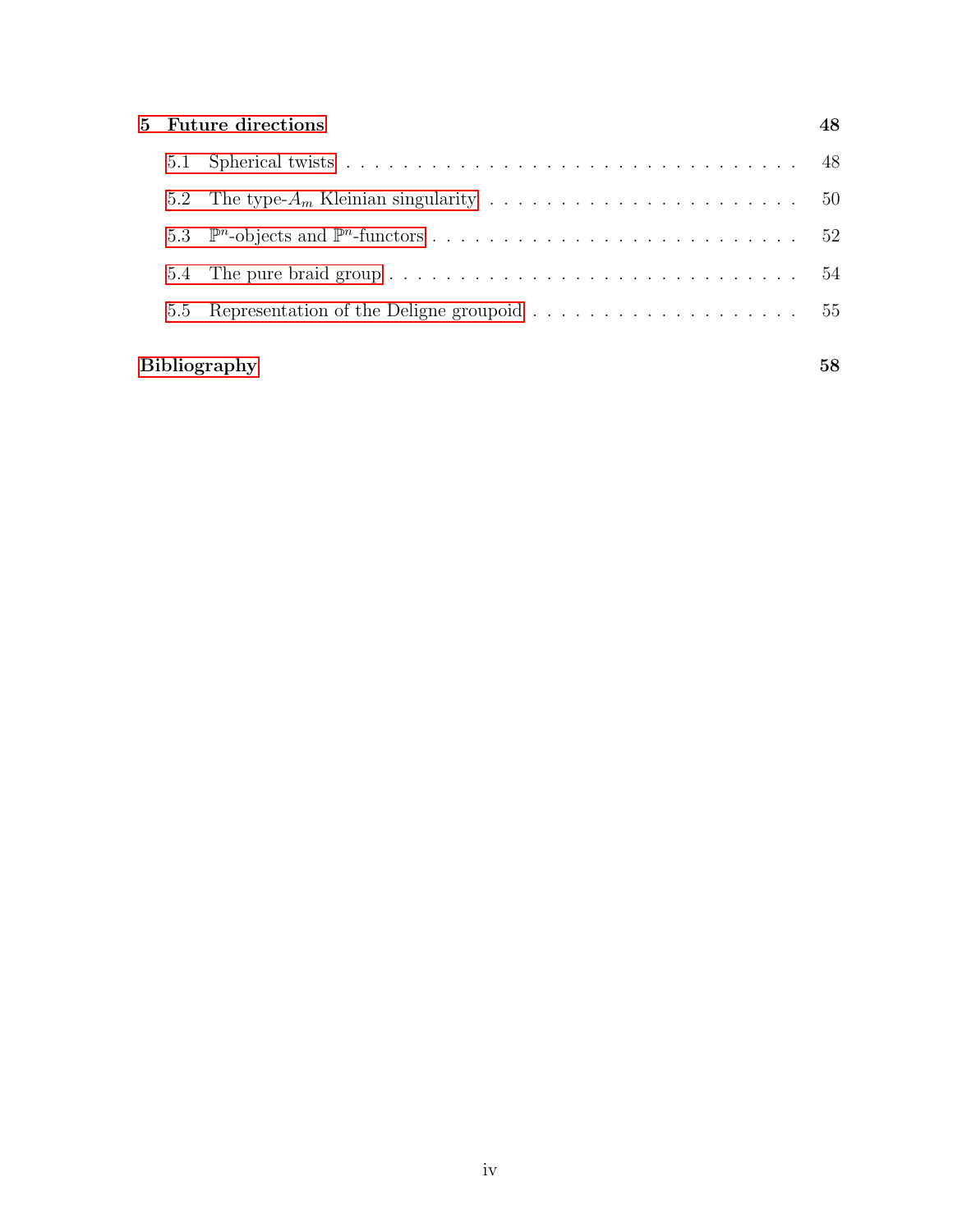## <span id="page-4-0"></span>Chapter 1

## Introduction

### <span id="page-4-1"></span>1.1 Executive summary

Let V be a finite-dimensional complex vector space. The cotangent bundle to the projective space  $\mathbb{P}(V)$  can then be described as

$$
T^*{\mathbb P}(V)=\left\{(L,X)\in {\mathbb P}(V)\times {\rm End}\,V: X^2=0, \operatorname{im} X\subset L\right\}.
$$

Similarly, identifying the dual projective space  $\mathbb{P}(V^*)$  with the space of hyperplanes in  $V$ , we have

$$
T^* \mathbb{P}(V^*) = \left\{ (H, X) \in \mathbb{P}(V^*) \times \text{End}\, V : X^2 = 0, H \subset \ker X \right\}.
$$

Of course  $V$  and  $V^*$  are isomorphic and so the two varieties above are isomorphic, but not canonically so. In particular, we do not have a canonical equivalence between their respective categories of coherent sheaves. However, we do have a canonical equivalence once we pass to the bounded derived categories of coherent sheaves  $D^b(T^*\mathbb{P}(V))$  and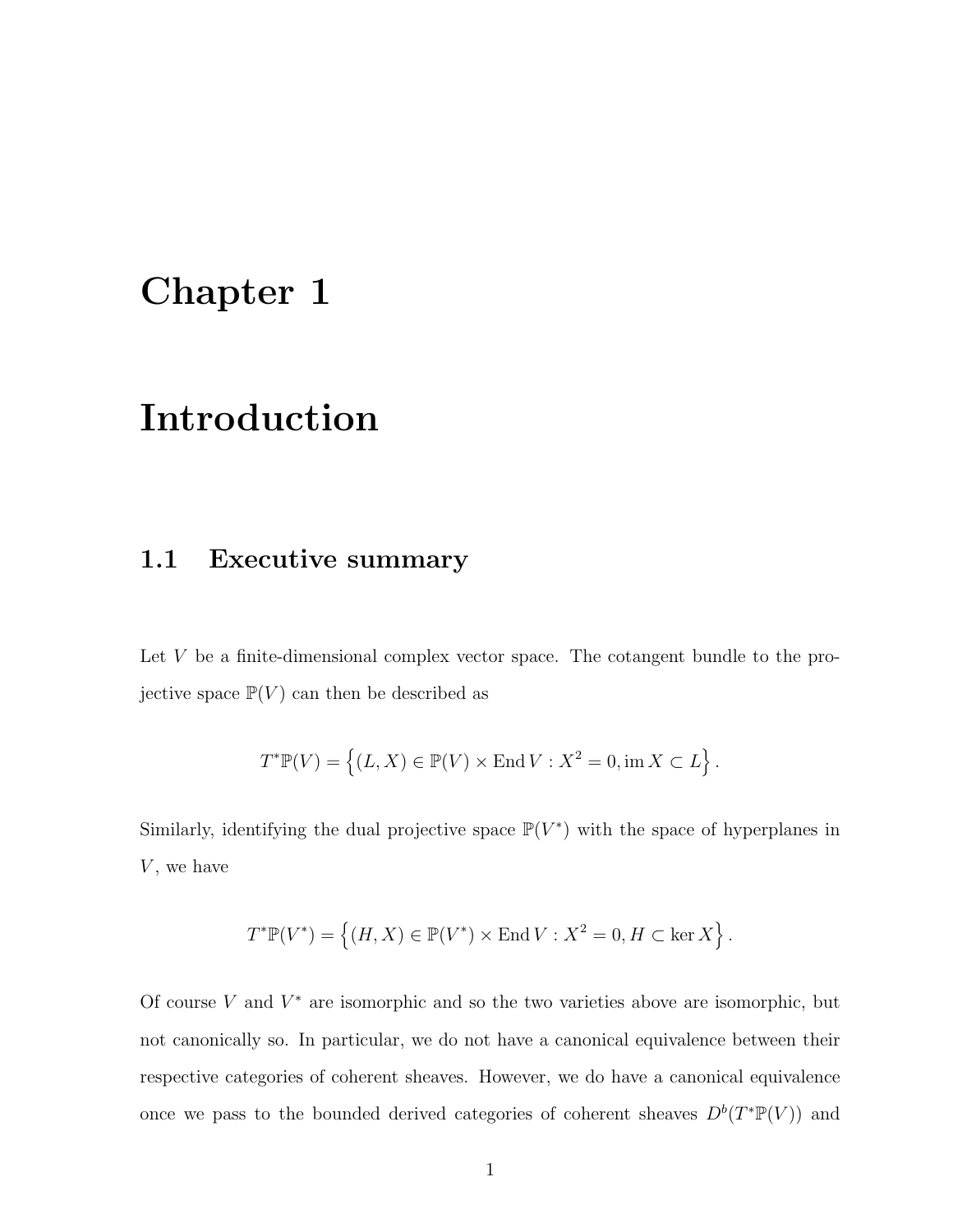$D^b(T^*\mathbb{P}(V^*))$ , as follows: the varieties  $T^*\mathbb{P}(V)$  and  $T^*\mathbb{P}(V^*)$  have the common affinization

$$
A(V) = \left\{ X \in \text{End}\,V : X^2 = 0, \text{rank}X \le 1 \right\}
$$

with affinization maps given by forgetting  $L$ , respectively  $H$ . We can then define the fibre product

$$
Z = T^* \mathbb{P}(V) \times_{A(V)} T^* \mathbb{P}(V^*),
$$

a closed subvariety of  $T^*\mathbb{P}(V) \times T^*\mathbb{P}(V^*)$ . As discovered by Yujiro Kawamata [\[11\]](#page-62-0) and Yoshinori Namikawa [\[17\]](#page-62-1), the Fourier-Mukai transform  $\Phi_Z : D^b(T^* \mathbb{P}(V)) \to D^b(T^* \mathbb{P}(V^*))$ with kernel  $\mathcal{O}_Z$  is an exact equivalence of triangulated categories.

The variety  $T^* \mathbb{P}(V)$  is perhaps the simplest example of a smooth hypertoric variety, which can be thought of as a quaternionic analogue of a toric variety. The data necessary to define a hypertoric variety are a subtorus K of the standard complex n-torus  $(\mathbb{C}^{\times})^n$ and a character  $\eta: K \to \mathbb{C}^{\times}$ , the latter of which we consider as an integral element of the Lie coalgebra  $\mathfrak{k}^*$  of K. We denote by  $M_\eta$  the associated hypertoric variety. In the real form  $\mathfrak{k}_{\mathbb{R}}^*$  of the Lie coalgebra there is a central hyperplane arrangement, called the discriminantal arrangement, such that  $M_{\eta}$  depends only, up to canonical isomorphism, on which face of the discriminantal arrangement contains  $\eta$ . In the case of  $T^*\mathbb{P}(V)$ , the discriminantal arrangement consists of the single point 0 on the line  $\mathbb{R}$ ; we have  $M_{\eta} = T^* \mathbb{P}(V)$  for  $\eta > 0$ ,  $M_{\eta'} = T^* \mathbb{P}(V^*)$  for  $\eta' < 0$ , and  $M_0 = A(V)$ . The equivalence  $\Phi_Z$  constructed above can hence be thought of as a kind of wall-crossing phenomenon.

In this thesis, we generalize this construction to define equivalences between the derived categories of other smooth hypertoric varieties. The diagram of affinizations

$$
T^* \mathbb{P}(V) \to A(V) \leftarrow T^* \mathbb{P}(V^*)
$$

is a basic example of a kind of birational map known as a Mukai flop. Given characters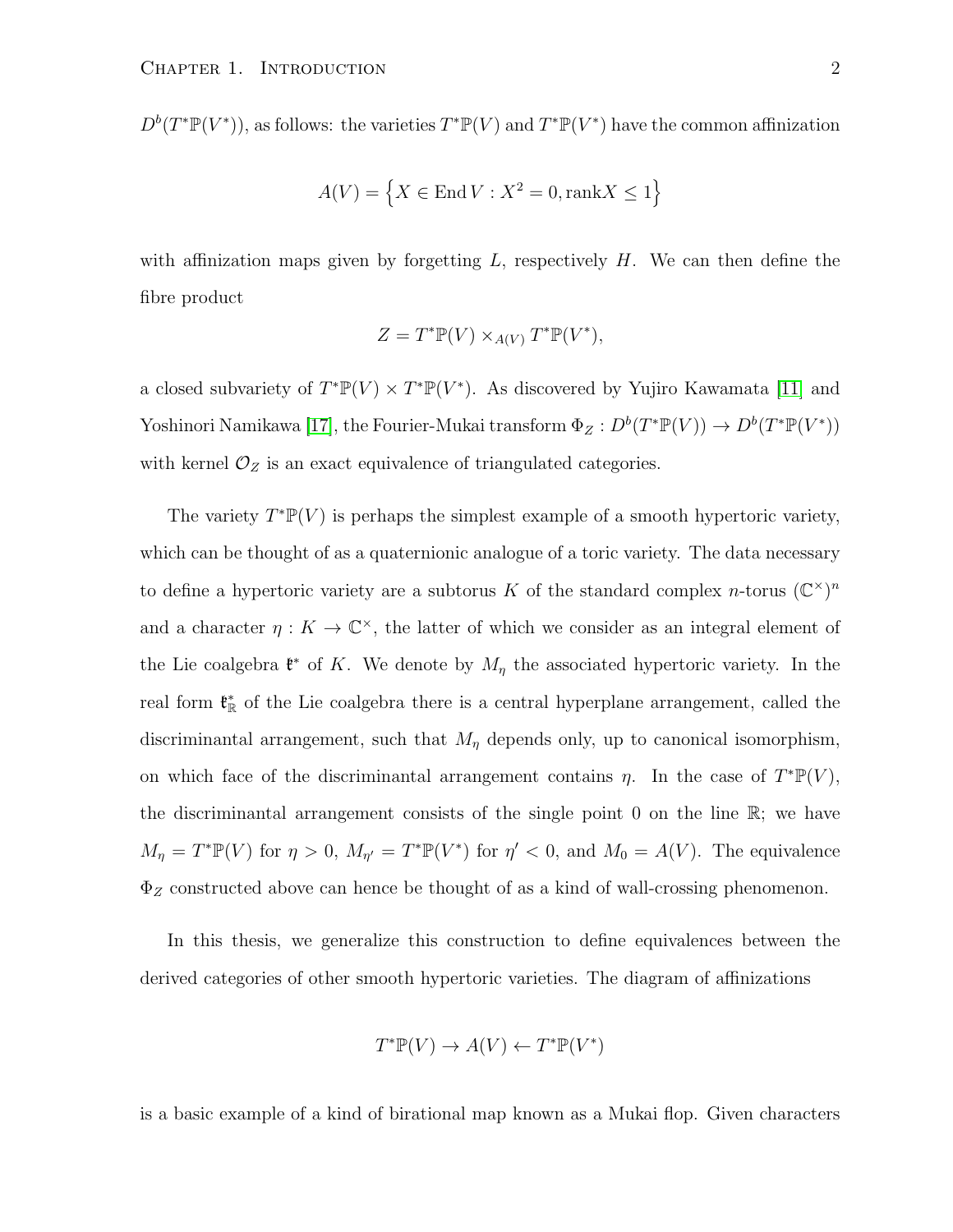$\eta$  and  $\eta'$  which lie in the complement of the discriminantal arrangement and which are separated by a single wall, we construct a fibre product  $Z$  of the hypertoric varieties  $M_{\eta}$  and  $M_{\eta'}$  and use it to show that they are related by a Mukai flop. We then use this construction to conclude that the Fourier-Mukai transform  $\Phi_{\eta}^{\eta'}$  with kernel  $\mathcal{O}_Z$  is an equivalence of categories between  $D^{b}(M_{\eta})$  and  $D^{b}(M_{\eta'})$ .

In Chapter 2 we begin by recalling some necessary notions in the theory of hypertoric varieties, defining the latter as geometric invariant theory (GIT) quotients. Next, we prove a description of the locus of semistable points for such a GIT quotient in terms of an associated hyperplane arrangement. We conclude the chapter by defining the discriminantal arrangement and proving a combinatorial description of the semistable locus, in terms of the circuits of the matroid of the associated hyperplane arrangement.

Chapter 3 begins with a review of the definitions of Fourier-Mukai transforms and Mukai flops. We modify an argument due to Namikawa to show that every Mukai flop of holomorphic symplectic varieties gives rise to a Fourier-Mukai transform which is an equivalence of derived categories.

In Chapter 4, we fix regular characters  $\eta$  and  $\eta'$  separated by a single wall as above, and we use the description of the semistable loci from Chapter 2 to show that there are natural morphisms

$$
M_{\eta} \to M_{\theta} \leftarrow M_{\eta'}
$$

where  $\theta$  is a character on the separating wall, and we show that this diagram is a Mukai flop. This result appears in the literature already, and is originally due to Hiroshi Konno [\[13,](#page-62-2) Theorem 6.3] [\[14,](#page-62-3) Theorem 6.6], who approaches the problem from a differential-geometric perspective and uses a different characterization of the semistable loci. The major difference between his approach and ours is that we proceed by giving an explicit description of the structure of the fibre product  $M_{\eta} \times_{M_{\theta}} M_{\eta'}$ . In contrast, Konno's original proof proceeds by defining certain open subvarieties  $W^+$  and  $W^-$  of  $M_\eta$ and  $M_{\eta'}$ , respectively, such that the restriction of the maps in the diagram to these sub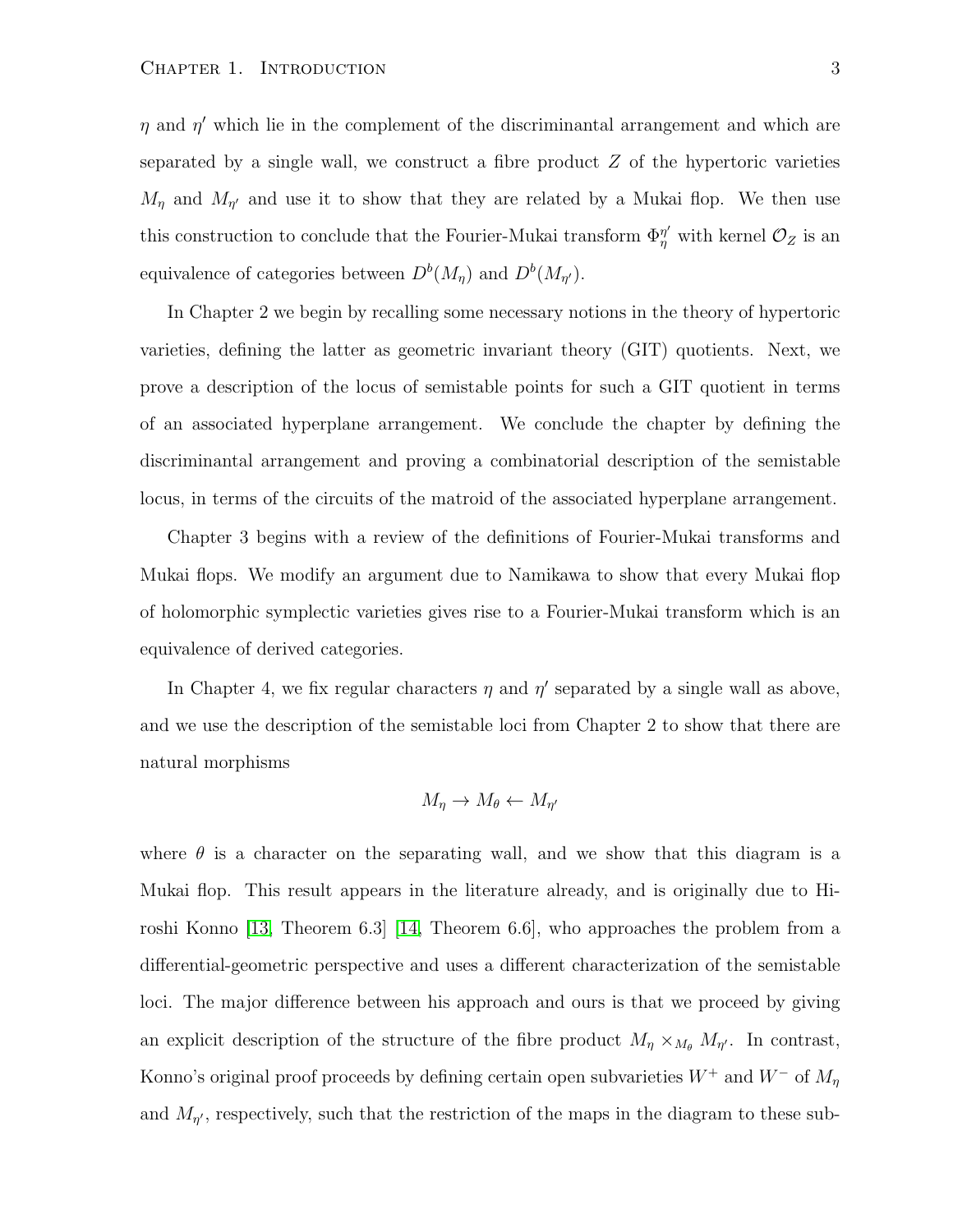varieties is more easily seen to be a Mukai flop – however, we were not able to make sense of his definition of  $W^+$  and  $W^-$  as subvarieties of  $M_\eta$  and  $M_{\eta'}$ , as detailed in Chapter 4.

In addition to the cotangent bundle  $T^*\mathbb{P}(V)$ , another well-understood example of a hypertoric variety is the minimal resolution  $X = \mathbb{C}^2/\mathbb{Z}_{m+1}$  of the type- $A_m$  Kleinian singularity. Paul Seidel and Richard Thomas [\[23\]](#page-63-0) construct an action by Fourier-Mukai transforms of the braid group  $\mathcal{B}_{m+1}$  on the derived category  $D^{b}(X)$ , and in particular this gives an action of the pure braid group  $\mathcal{PB}_{m+1} \subset \mathcal{B}_{m+1}$  on  $D^b(X)$ . This pure braid group is isomorphic to the fundamental group of the complement of the complexified discriminantal arrangement in this case. We therefore expect that, in general, the Fourier-Mukai transforms we construct by wall-crossing should generalize the construction of Seidel-Thomas, giving rise to an action on each category  $D^{b}(M_{\eta})$  of the fundamental group of the complement  $\Upsilon_{\mathbb{C}}$  of the complexified discriminantal arrangement. More generally, we conjecture that the Fourier-Mukai transforms  $\Phi_n^{\eta'}$  $\eta'$  form a representation of the Deligne groupoid of the discriminantal arrangement, which is a certain subcategory of the fundamental groupoid of  $\Upsilon_{\mathbb{C}}$ . Chapter 5 consists of a precise formulation and discussion of this conjecture, as well as a discussion of  $\mathbb{P}^n$ -functors and how they are expected to relate to our Fourier-Mukai transforms.

#### <span id="page-7-0"></span>1.2 Acknowledgments

I would like to first thank Prof. Joel Kamnitzer for being as helpful, encouraging, and enthusiastic of an advisor as one could hope for. Thanks also to the staff of the Department of Mathematics for their help. Thanks to my friends for keeping me sane, more or less. Most of all, thanks to my family, especially my parents Jim Daley and Gail Hannigan, for their unwavering love and support over the years.

This research was supported by an NSERC CGS-D3 award.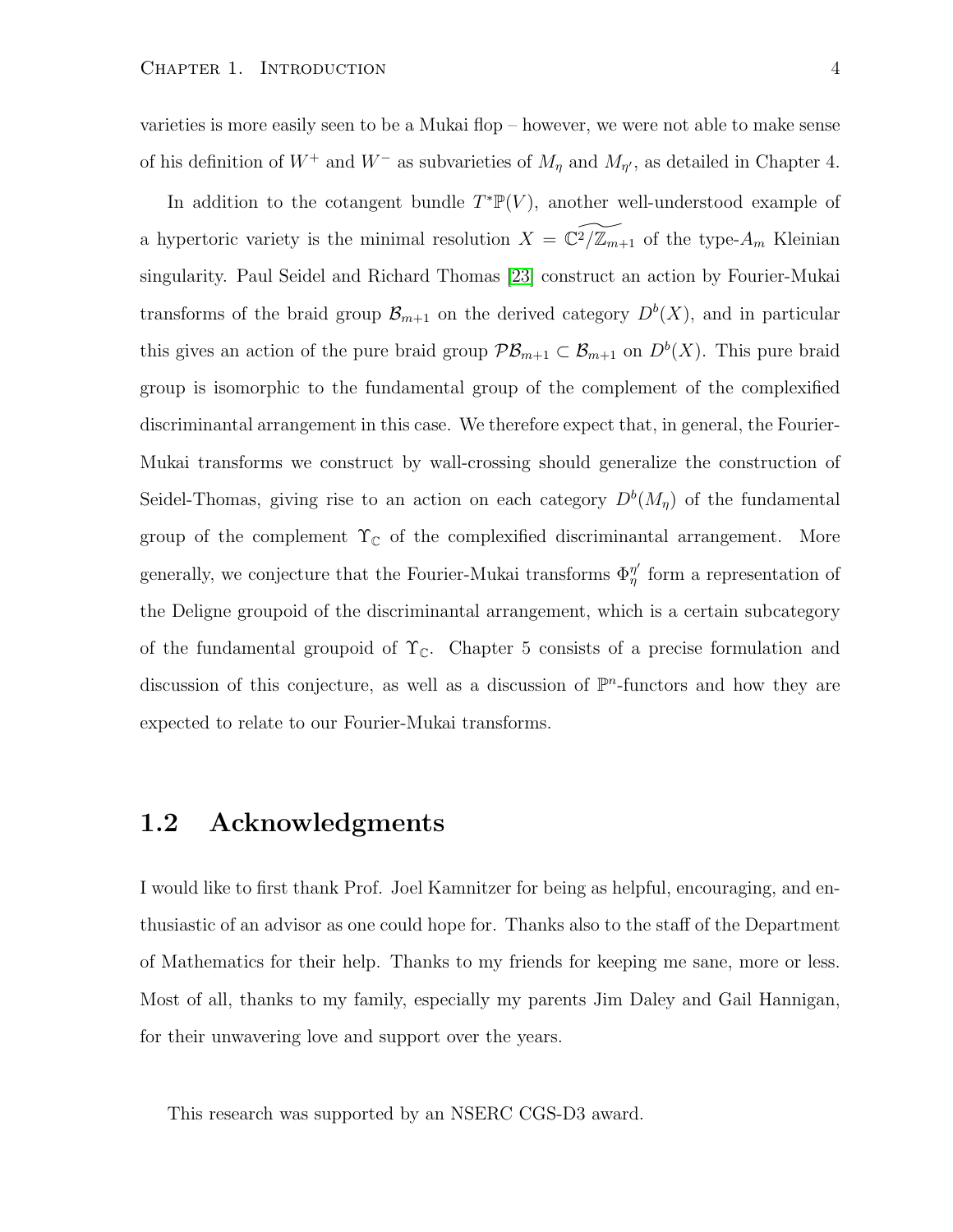## <span id="page-8-0"></span>1.3 Dedication

This thesis is dedicated to the loving memory of Dr. Dan Daley.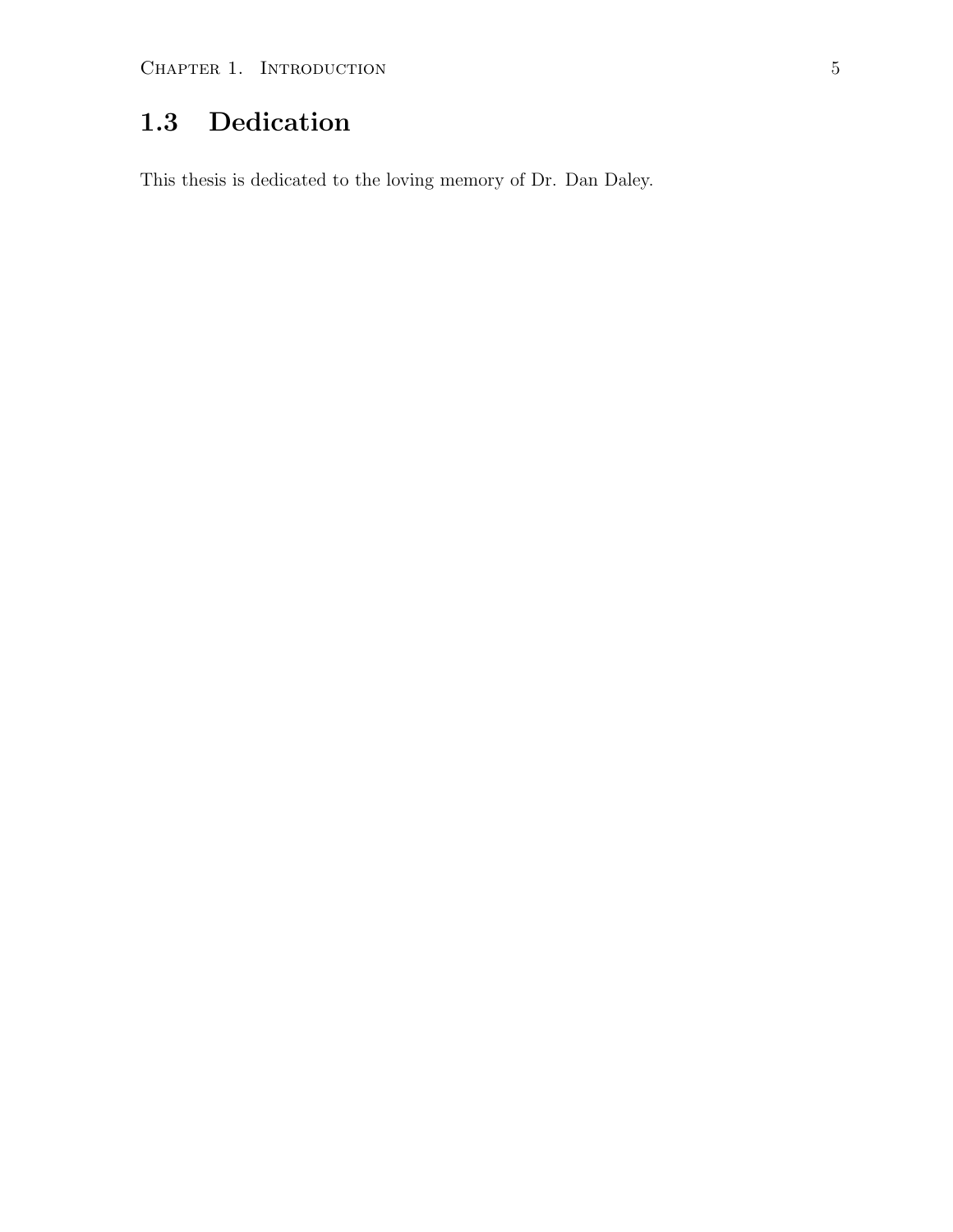## <span id="page-9-0"></span>Chapter 2

# Semistability criteria for hypertoric varieties

#### <span id="page-9-1"></span>2.1 Review of hypertoric varieties

Let  $T = (\mathbb{C}^{\times})^n$ , the standard complex torus of dimension n, with Lie algebra t and coweight lattice  $t_{\mathbb{Z}}$ . Fix a connected algebraic subtorus  $K \subset T$ , thus giving a faithful representation of K on  $\mathbb{C}^n$ . We then have an induced action of K on the cotangent bundle  $T^*\mathbb{C}^n = \mathbb{C}^n \times (\mathbb{C}^n)^*$  defined by  $t \cdot (z, w) = (tz, t^{-1}w)$ . Let  $\mathfrak{k} \subset \mathfrak{t}$  be the Lie algebra of K.

<span id="page-9-2"></span>**Assumption 2.1.** We shall assume that none of the standard basis elements  $e_i$  of  $\mathfrak{t} \cong \mathbb{C}^n$ lie in k.

The action of K on  $T^{\ast} \mathbb{C}^{n}$  is hamiltonian with respect to the natural symplectic structure on  $T^*\mathbb{C}^n$ , with moment map  $\mu: T^*\mathbb{C}^n \to \mathfrak{k}^*$  defined by

$$
\mu(z,w)(x_1,\ldots,x_n)=\sum_{i=1}^nz_iw_ix_i.
$$

For each  $\lambda \in \mathfrak{k}^*$ , the level set  $\mu^{-1}(\lambda)$  is a K-invariant affine subvariety of  $T^*\mathbb{C}^n$ . A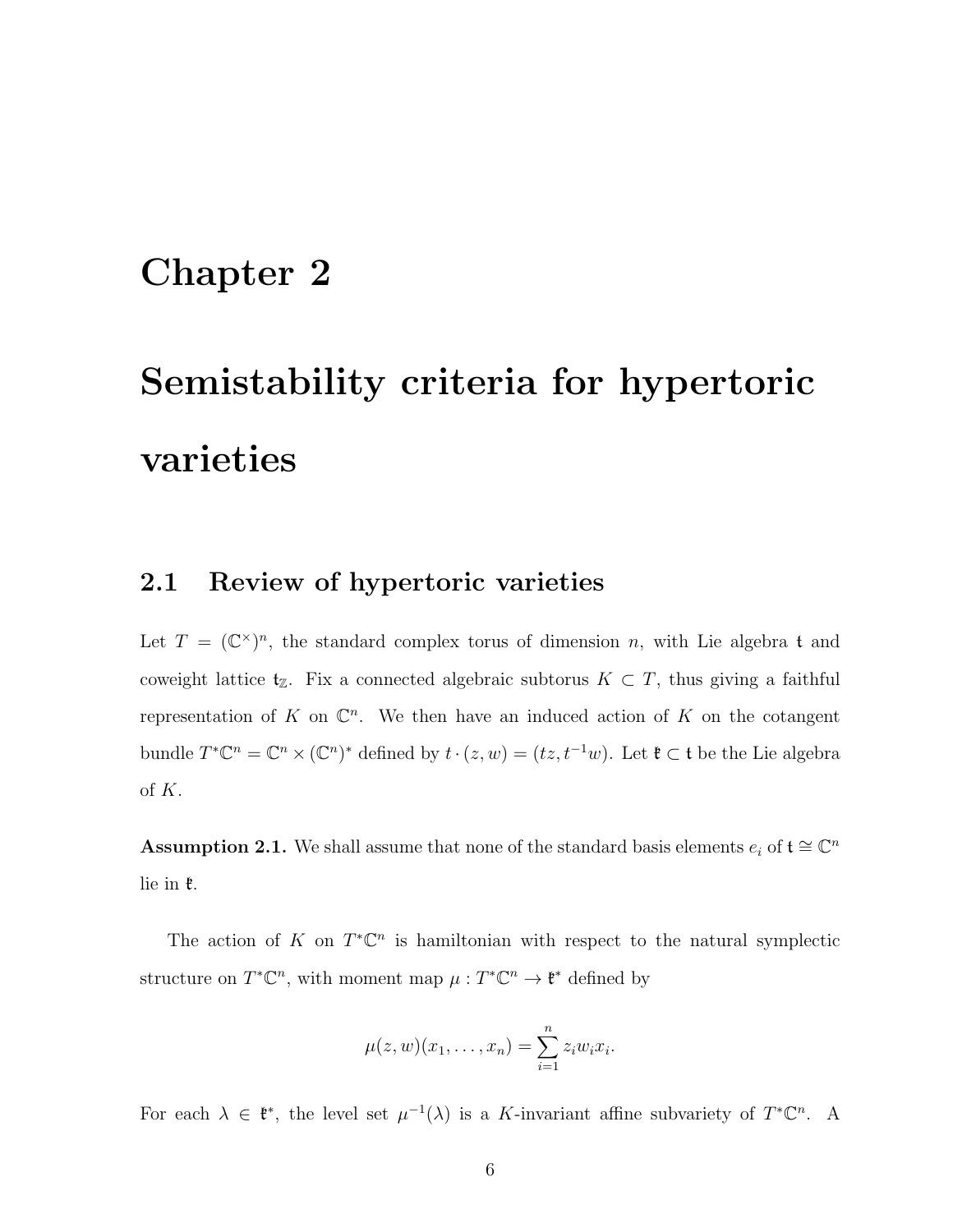hypertoric variety is by definition a symplectic quotient of  $T^{\ast} \mathbb{C}^{n}$  by K, or equivalently a geometric invariant theory (GIT) quotient of a level set  $\mu^{-1}(\lambda)$  by K.

**Definition 2.2.** Let  $\eta: K \to \mathbb{C}^\times$  be a multiplicative character of K and let  $\lambda \in \mathfrak{k}^*$ . The hypertoric variety  $M_{\eta,\lambda}$  is the projective GIT quotient

$$
M_{\eta,\lambda} := \mu^{-1}(\lambda) \, \#_{\eta} K.
$$

Equivalently,

$$
M_{\eta,\lambda} := \mathrm{Proj} \bigoplus_{m=0}^{\infty} \left\{ f \in \mathcal{O}(\mu^{-1}(\lambda)) : f(t^{-1}x) = \eta(t)^m f(x) \text{ for all } t \in K \right\}.
$$

As  $M_{\eta,\lambda}$  is a symplectic quotient of  $T^*\mathbb{C}^n$  by K, its dimension is  $2(n-k)$ , where k is the rank of K.

We can describe this construction more geometrically using the locus of *semistable* points, as follows. The choice of character  $\eta$  defines a lift of the action of K on  $\mu^{-1}(\lambda)$ to the trivial line bundle  $\mu^{-1}(\lambda) \times \mathbb{C}$  by the equation

$$
t \cdot (p, x) = (t \cdot p, \eta(t)^{-1} x).
$$

**Definition 2.3.** A point  $p \in \mu^{-1}(\lambda)$  is  $\eta$ -semistable if the closure of the K-orbit through  $(p, 1)$  in  $\mu^{-1}(\lambda) \times \mathbb{C}$  does not intersect the zero section  $\mu^{-1}(\lambda) \times \{0\}$ . A point which is not *η*-semistable is said to be *η*-unstable. We denote the locus of *η*-semistable points by  $\mu^{-1}(\lambda)^{\eta}$ .

In other words, p is  $\eta$ -semistable if, whenever  $\{t_n\}_{n=1}^{\infty}$  is a sequence of elements of K such that  $\lim_{n\to\infty} \eta(t_n) = \infty$ , the sequence  $\{t_n \cdot p\}_{n=1}^{\infty}$  does not converge in  $\mu^{-1}(\lambda)$ .

There is a surjective morphism of varieties

$$
\varphi_{\eta} : \mu^{-1}(\lambda)^{\eta} \to M_{\eta,\lambda}
$$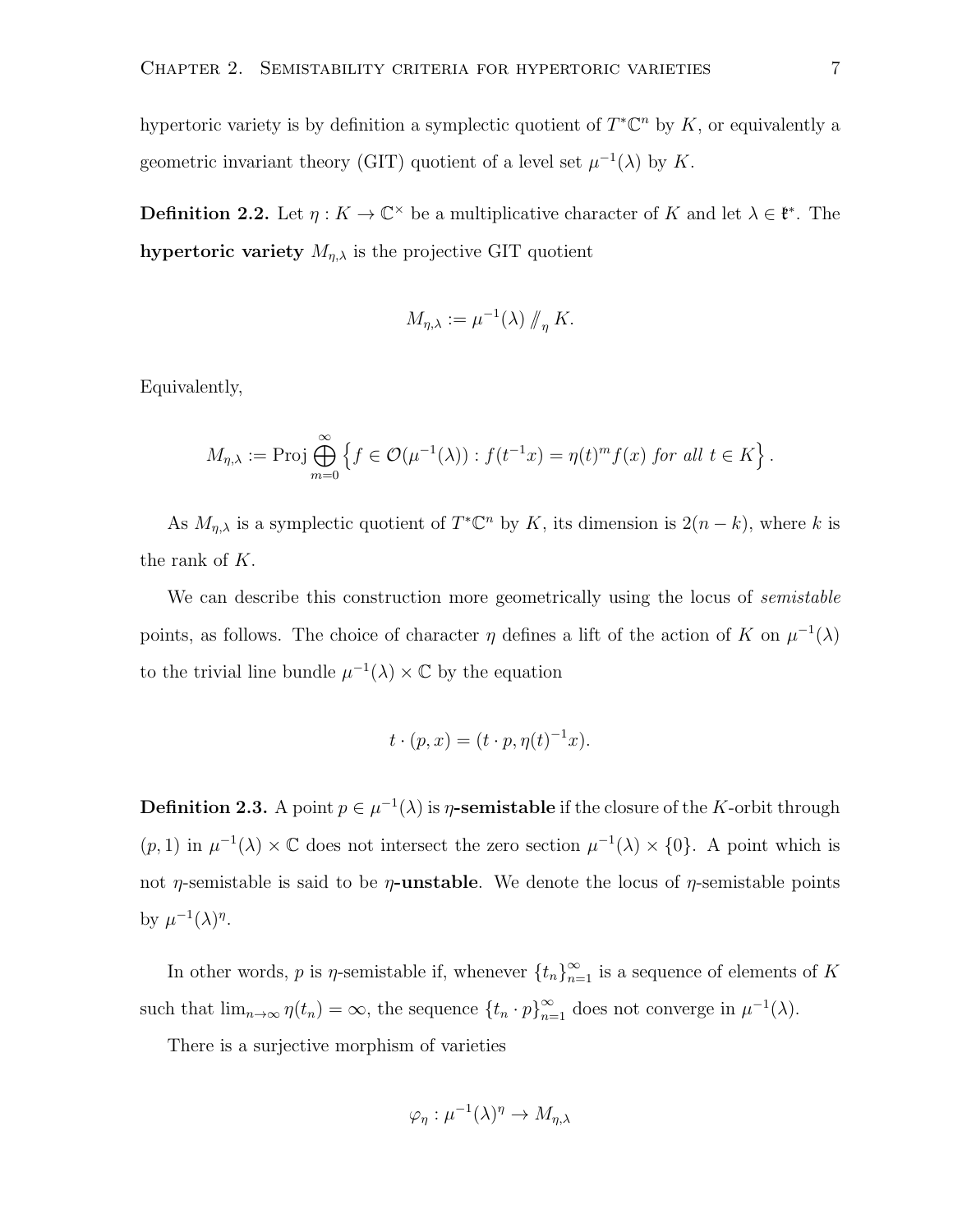characterized by the property that two points  $p, q \in \mu^{-1}(\lambda)^{\eta}$  have the same image under  $\varphi_{\eta}$  if and only if the closures of their K-orbits have nontrivial intersection in  $\mu^{-1}(\lambda)^{\eta}$ (not just in the larger set  $\mu^{-1}(\lambda)$ ). Instead of  $\varphi_{\eta}(p)$  we may write  $[p]_{\eta}$  or simply  $[p]$  if this would cause no confusion.

**Definition 2.4.** The pair  $(\eta, \lambda)$  is **regular** if every K-orbit in  $\mu^{-1}(\lambda)^{\eta}$  is closed.

Thus, if  $(\eta, \lambda)$  is regular, the fibres of  $\varphi_{\eta}$  are precisely the K-orbits in  $\mu^{-1}(\lambda)$ , and so  $M_{\eta,\lambda}$  is the geometric quotient  $\mu^{-1}(\lambda)^{\eta}/K$ .

In this thesis we will be exclusively concerned with the case where  $\lambda = 0$ , and we shall write  $M_{\eta}$  instead of  $M_{\eta,0}$ . Likewise, we will say that  $\eta$  is **regular** if  $(\eta,0)$  is regular.

Note that the semistable locus  $\mu^{-1}(0)^0$  for the trivial character is simply  $\mu^{-1}(0)$ . The associated hypertoric variety

$$
M_0 = \operatorname{Spec} \mathcal{O}(\mu^{-1}(0))^K
$$

is the affinization of each  $M_{\eta}$ ; the affinization map  $M_{\eta} \to M_0$  is induced by the inclusion  $\mu^{-1}(0)^{\eta} \subset \mu^{-1}(0).$ 

<span id="page-11-0"></span>**Definition 2.5.** Let  $\{e_1, \ldots, e_n\}$  be the standard basis of  $\mathbf{t} = \mathbb{C}^n$ , and let  $\mathfrak{k}_\mathbb{Z} \subset \mathfrak{t}_\mathbb{Z}$  be the coweight lattice of K. For  $1 \leq i \leq n$ , let  $a_i$  denote the image of  $e_i$  under the quotient map  $\mathfrak{t} \to \mathfrak{t}/\mathfrak{k}$ . We say that K is **unimodular** if every linearly independent collection of  $n - k$  elements of  $\{a_1, \ldots, a_n\}$  generates the lattice  $\mathfrak{t}_{\mathbb{Z}}/\mathfrak{k}_{\mathbb{Z}}$ .

**Remark 2.6.** Since we assume [\(2.1\)](#page-9-2) that  $e_i \notin \mathfrak{k}$  for each i, we have  $a_i \neq 0$  for each i.

**Proposition 2.7.** [\[13\]](#page-62-2) Assuming K is unimodular, the following conditions on  $\eta$  are equivalent:

- 1. The hypertoric variety  $M_{\eta}$  is smooth.
- 2.  $\eta$  is regular.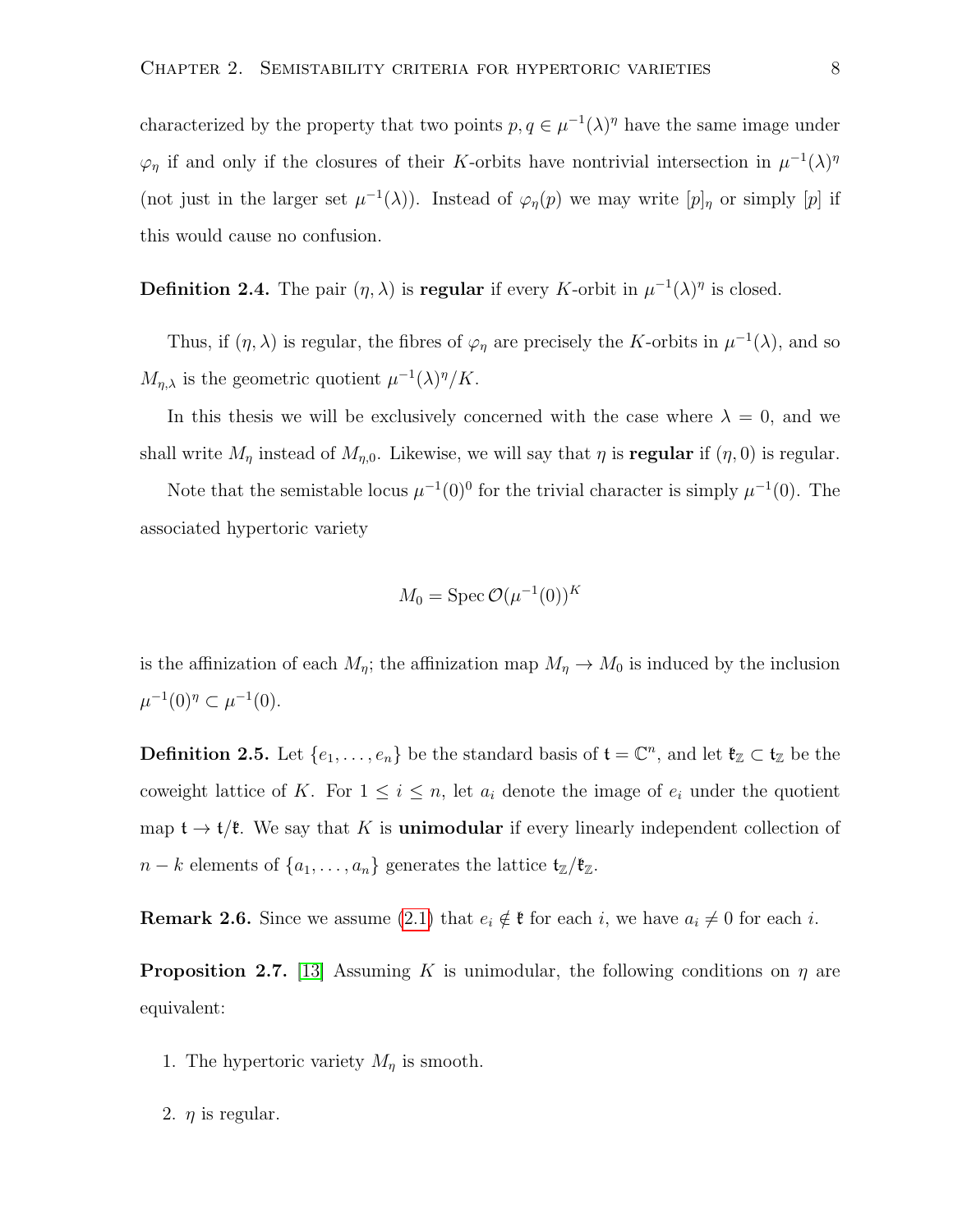3. The action of K on the semistable locus  $\mu^{-1}(0)$ <sup>n</sup> is free (*i.e.* each stabilizer is trivial).

**Assumption 2.8.** We shall henceforth assume that  $K$  is unimodular.

<span id="page-12-0"></span>Example 2.9. Let

$$
K = \left\{ (t, \dots, t) \in (\mathbb{C}^{\times})^n : t \in \mathbb{C}^{\times} \right\}.
$$

We then have

$$
\mu^{-1}(0) = \left\{ (z, w) \in T^* \mathbb{C}^n : \sum_{i=1}^n z_i w_i = 0 \right\}.
$$

A character  $\eta: K \to \mathbb{C}^\times$  is of the form  $\eta(t, \ldots, t) = t^r$  for some  $r \in \mathbb{Z}$ . For  $r > 0$ , we have

$$
\mu^{-1}(0)^{\eta} = \left\{ (z, w) \in \mu^{-1}(0) : z \neq 0 \right\}.
$$

We recall that for  $V$  a finite-dimensional complex vector space with projectivization  $\mathbb{P}(V)$ , the cotangent bundle  $T^*\mathbb{P}(V)$  can be described as

$$
T^* \mathbb{P}(V) = \left\{ (L, X) \in \mathbb{P}(V) \times \text{End}\, V : X^2 = 0, \text{im}\, X \subset L \right\}.
$$

We then see that the hypertoric variety  $M_{\eta} = \mu^{-1}(0)^{\eta}/K$  is isomorphic to  $T^* \mathbb{P}(\mathbb{C}^n)$  by identifying the orbit of  $(z, w)$  with the pair (span $(z), w \otimes v$ ), using the natural isomorphism End  $V = V^* \otimes V$ . If  $r < 0$ , the semistability condition is instead given by  $w \neq 0$ , and the resulting hypertoric variety is identified with  $T^{\ast} \mathbb{P}((\mathbb{C}^n)^{\ast})$ .

<span id="page-12-1"></span>Example 2.10. Let

$$
K = \{(t_1, \ldots, t_{m+1}) \in (\mathbb{C}^{\times})^{m+1} : t_1 \cdots t_{m+1} = 1\},\
$$

acting on  $T^{\ast} \mathbb{C}^{m+1}$ . We then have

$$
\mu^{-1}(0) = \left\{ (z, w) \in T^* \mathbb{C}^{m+1} : z_1 w_1 = z_2 w_2 = \dots = z_{m+1} w_{m+1} \right\}.
$$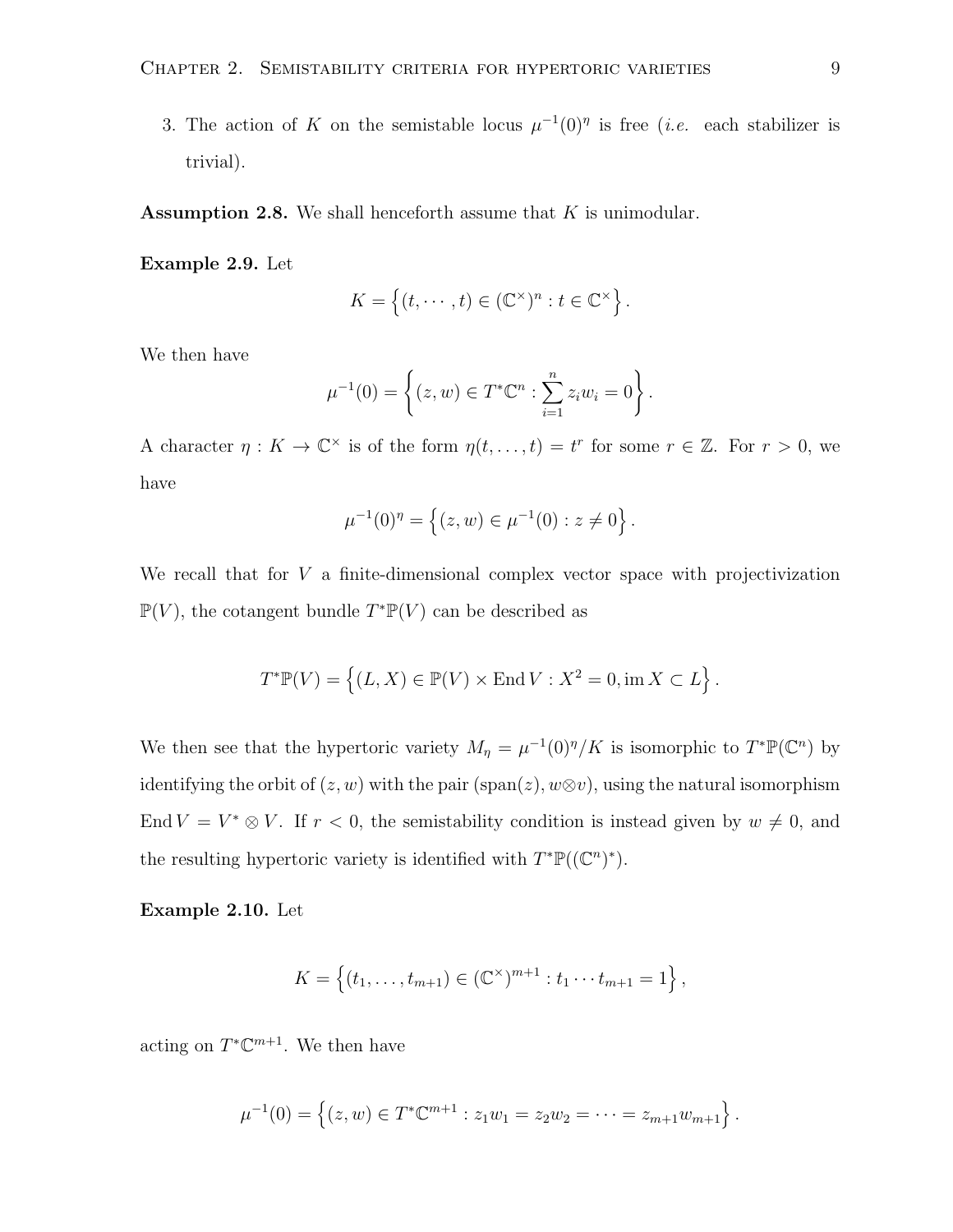The affine hypertoric variety  $M_0$  is isomorphic to the type- $A_m$  Kleinian singularity

$$
\mathbb{C}^{2}/\mathbb{Z}_{m+1} = \left\{ (x, u, v) \in \mathbb{C}^{3} : x^{m+1} + uv = 0 \right\},\
$$

and the GIT quotient map  $\mu^{-1}(0) \to \mathbb{C}^2/\mathbb{Z}_{m+1}$  is given by

$$
(z,w)\mapsto (z_1w_1,z_1\cdots z_{m+1},w_1\cdots w_{m+1}).
$$

For  $\eta$  a regular character, the affinization  $M_{\eta} \to M_0$  is the minimal resolution

$$
\widetilde{\mathbb{C}^2/\mathbb{Z}_{m+1}} \to \mathbb{C}^2/\mathbb{Z}_{m+1}.
$$

#### <span id="page-13-0"></span>2.2 Review of real hyperplane arrangements

We review some of the terminology of real hyperplane arrangements to be used in the sequel. Let  $\mathcal{A} = \{H_i\}_{i \in I}$  be a hyperplane arrangement, which is to say a finite collection of affine hyperplanes in a finite-dimensional real vector space V. If each  $H_i$  contains the origin 0, we say that A is a **central** arrangement. For each  $i \in I$ , the open set  $V \setminus H_i$  has two connected components  $H_i^+$  and  $H_i^-$ . (Here we label these components arbitrarily, but in the sequel our hyperplanes will be equipped with normal vectors.) These can be described as the loci  $\varphi_i > 0$  and  $\varphi_i < 0$  where  $\varphi_i : V \to \mathbb{R}$  is an affine functional such that  $H_i = \varphi_i^{-1}(0)$ .

**Definition 2.11.** A (relatively open) face of  $A$  is a nonempty subset of V of the form  $F = \bigcap$ i∈I  $H_i^{\sigma_i}$  where  $\sigma_i \in \{-,0,+\}$  and  $H_i^0 := H_i$ . The collection  $\sigma = (\sigma_i)_{i \in I}$  is called the sign sequence of  $F$ .

The vector space  $V$  is then partitioned by the faces.

**Definition 2.12.** A chamber of  $A$  is a relatively open face as defined above, with  $\sigma_i \neq 0$ for all  $i \in I$ .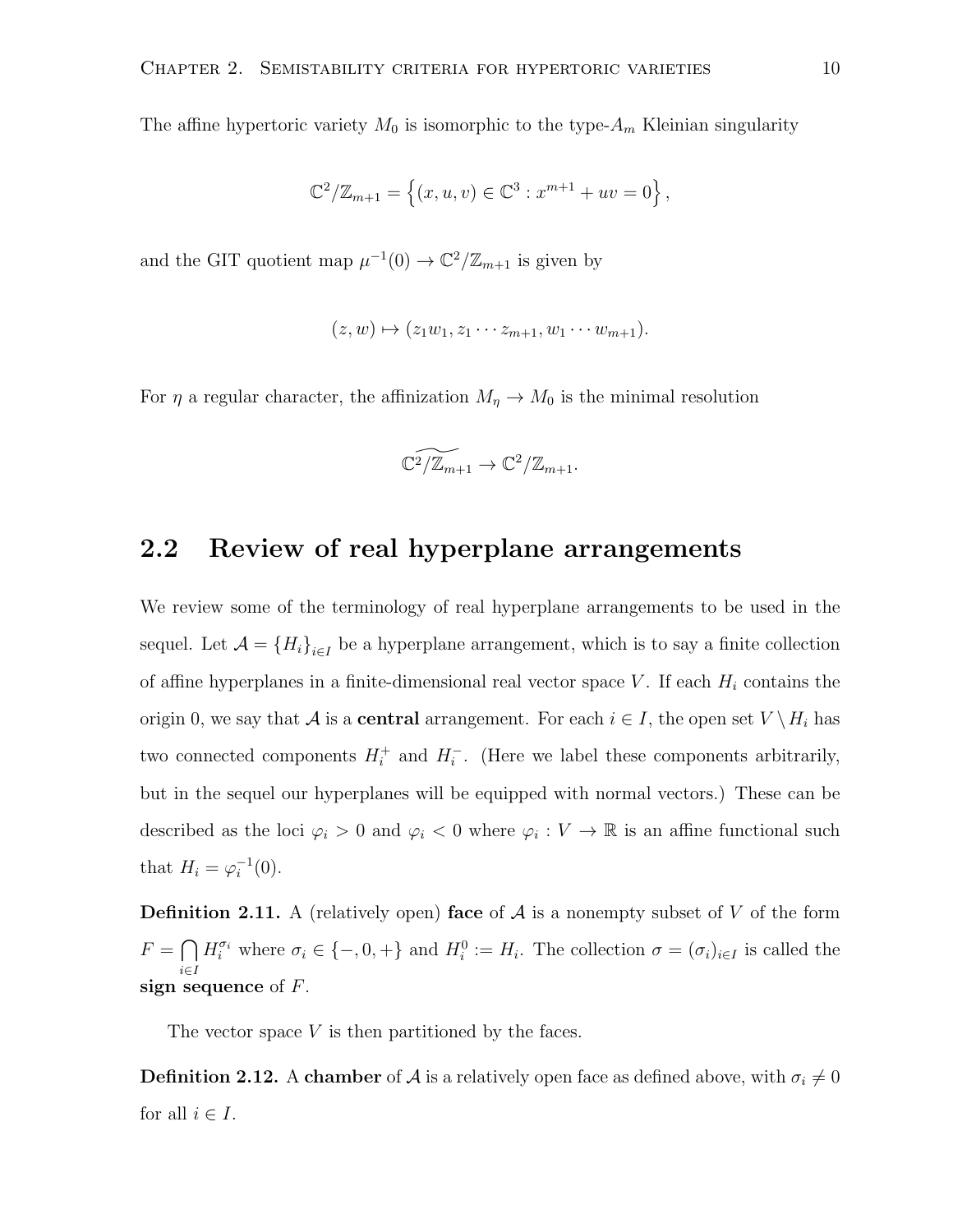In other words, the chambers of A are the connected components of  $V \setminus \Box$  $H_i$ .

## <span id="page-14-0"></span>2.3 The hyperplane arrangement associated to a hypertoric variety

Just as the data defining a projective toric variety can be encoded by a convex rational polytope, the data defining a hypertoric variety  $M_{\eta}$  can be encoded by an oriented real hyperplane arrangement. We identify the group of multiplicative characters  $K \to \mathbb{C}^{\times}$ with the weight lattice  $\mathfrak{k}_\mathbb{Z}^*$  by taking derivatives at the identity element of K. Recall that  $a_i$  is the image of the generator  $e_i$  under the quotient map  $\mathfrak{t} \to \mathfrak{t}/\mathfrak{k}$ .

**Definition 2.13.** Let  $(\eta_1, \ldots, \eta_n)$  be a lift of  $\eta \in \mathfrak{k}_{\mathbb{Z}}^*$  to  $\mathfrak{t}_{\mathbb{Z}}^* = \mathbb{Z}^n$ , so that  $\eta(t_1, \ldots, t_n) =$  $t_1^{\eta_1}\cdots t_n^{\eta_n}$  for each  $(t_1,\ldots,t_n)\in K$ . Let  $(\mathfrak{t}/\mathfrak{k})_{\mathbb{R}}=(\mathfrak{t}_{\mathbb{Z}}/\mathfrak{k}_{\mathbb{Z}})\otimes_{\mathbb{Z}}\mathbb{R}$ , with dual  $(\mathfrak{t}/\mathfrak{k})_{\mathbb{R}}^*$ . For  $1 \leq i \leq n$ , define the real affine hyperplane

$$
H_{\eta,i} = \{ x \in (\mathfrak{t}/\mathfrak{k})^*_{\mathbb{R}} : \langle x, a_i \rangle + \eta_i = 0 \}
$$

where  $\langle -, - \rangle$  denotes the pairing between  $t/\mathfrak{k}$  and its dual. The **associated hyperplane** arrangement is the collection

$$
\mathcal{H}_{\eta} = \{H_{\eta,1},\ldots,H_{\eta,n}\}.
$$

This arrangement is independent of the choice of lift  $(\eta_1, \ldots, \eta_n)$  up to simultaneous translation of the constituent hyperplanes. We note that the hyperplanes in the arrangement need not be distinct.

We can, in fact, reverse this construction: given affine hyperplanes  $H_1, \ldots, H_n$  in  $\mathbb{R}^d$ , with  $d \leq n$ , together with integer vectors  $a_1, \ldots, a_n \in \mathbb{Z}^d$  and integers  $\eta_1, \ldots, \eta_n \in \mathbb{Z}$ 

i∈I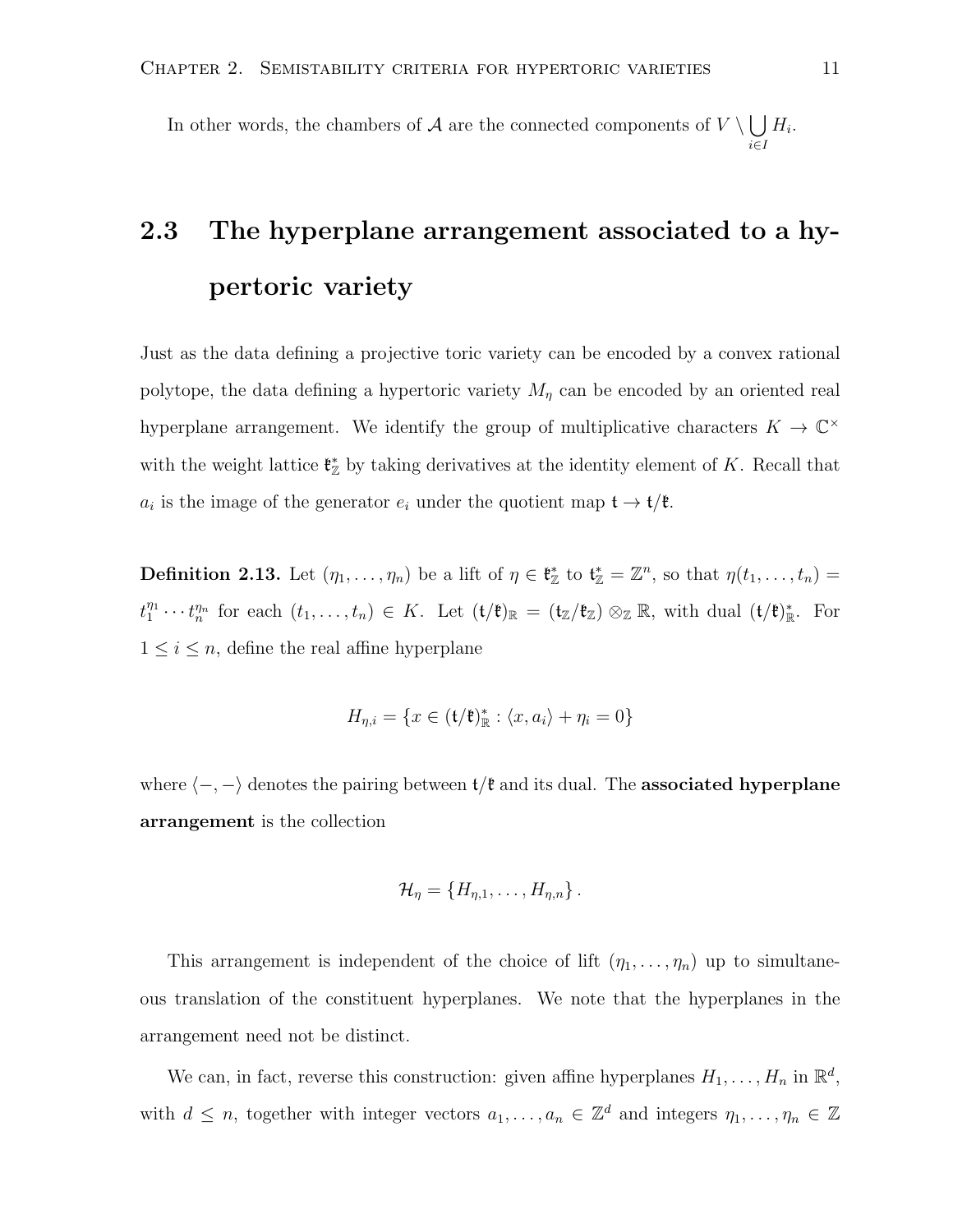such that

$$
H_i = \left\{ x \in \mathbb{R}^d : \langle x, a_i \rangle + \eta_i = 0 \right\},\
$$

we recover the Lie algebra  $\mathfrak{k}$  as the kernel of the linear map  $\mathbb{C}^n \to \mathbb{C}^d$  defined by sending the *i*<sup>th</sup> basis vector  $e_i$  to  $a_i$ , we recover K as the image of  $\mathfrak{k}$  under the exponential map, and the character  $\eta$  is defined by sending  $(t_1, \ldots, t_n) \in K$  to  $t_1^{\eta_1} \cdots t_n^{\eta_n}$ .

**Remark 2.14.** Recall that we have an affinization map  $M_{\eta} \to M_0$ . The fibre of this map over the point [0] is called the **core** of  $M_n$ , and it is a union of compact toric varieties. The action of  $T = (\mathbb{C}^{\times})^n$  on  $T^*\mathbb{C}^n$  descends to an action of the quotient torus  $T/K$  on  $M_{\eta}$ , the compact form of which acts in a hamiltonian way, giving a moment map

$$
\overline{\mu}_{\mathbb{R}}: M_{\eta} \to (\mathfrak{t}/\mathfrak{k})_{\mathbb{R}}^*.
$$

The closures of the maximal bounded faces of the associated hyperplane arrangement are precisely the moment polytopes of the components of the core of  $M<sub>n</sub>$  with respect to this action.

**Example 2.15.** Let  $K$  be as in Example [2.9.](#page-12-0) Then we have

$$
(\mathfrak{t}/\mathfrak{k})^* = \left\{ (x_1, \dots, x_n) \in \mathbb{C}^n : \sum_i x_i = 0 \right\}
$$

and the associated central arrangement  $\mathcal{H}_0$  consists of the *n* hyperplanes  $x_1 = 0, \ldots, x_n =$ 0. For regular (i.e. nonzero)  $\eta$ , the arrangement  $\mathcal{H}_{\eta}$  is in general position with precisely one bounded chamber, the closure of which is an  $(n-1)$ -dimensional simplex. This is the moment polytope for the core  $\mathbb{P}(\mathbb{C}^n)$  of  $M_{\eta} = T^* \mathbb{P}(\mathbb{C}^n)$ .

**Example 2.16.** We return to Example [2.10,](#page-12-1) where  $K$  is the determinant-1 subtorus of  $(\mathbb{C}^\times)^{m+1}$ . Then  $(\mathfrak{t}/\mathfrak{k})^*$  is a line, so the associated arrangement  $\mathcal{H}_\eta$  consists of  $m+1$ points, which are all distinct precisely when  $\eta$  is regular. In this latter case, the core of  $M_{\eta}$  is an  $A_m$ -chain of  $\mathbb{P}^1$ s – that is, its components  $X_1, \ldots, X_m$  are each isomorphic to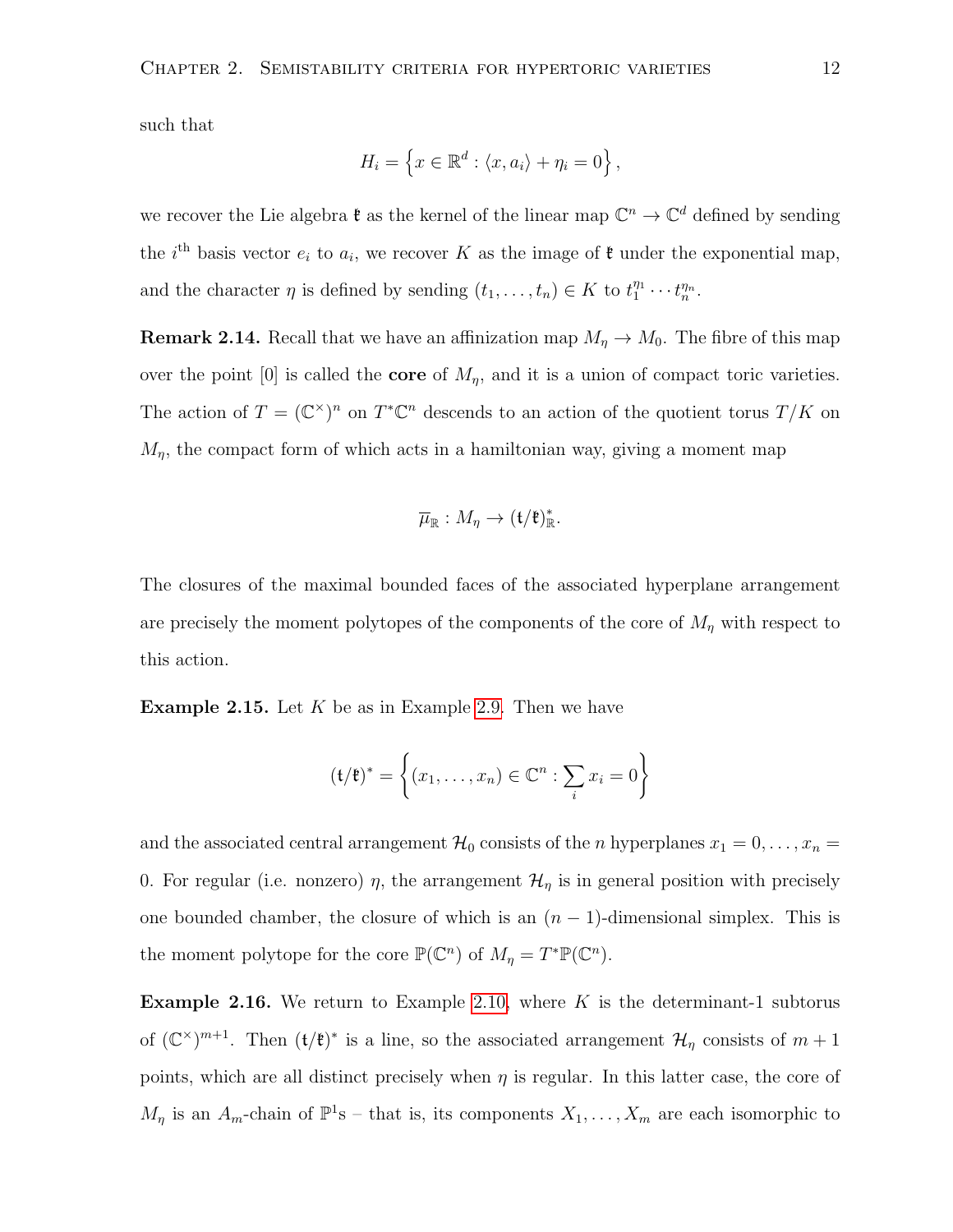$\mathbb{P}^1$ , and  $X_i \cap X_j$  is empty when  $|i - j| > 1$  and is a single point when  $|i - j| = 1$ . The chambers of the moment polytopes are line segments, which are the moment polytopes for the curves  $X_1, \ldots, X_m$ .

<span id="page-16-0"></span>Example 2.17. Let

$$
K = \left\{ (s, st^{-1}, t, s^{-1}) : s, t \in \mathbb{C}^{\times} \right\} \subset (\mathbb{C}^{\times})^4.
$$

This has Lie algebra

$$
\mathfrak{k} = \{(a, a-b, b, -a) : a, b \in \mathbb{C}\}
$$

and coalgebra

$$
\mathfrak{k}^* = \mathrm{span}(f_1, f_2, f_3, f_4) / \mathrm{span}(f_1 + f_4, f_1 - f_2 - f_3).
$$

The ambient space for the associated hyperplane arrangement is

$$
(\mathfrak{t}/\mathfrak{k})^*_{\mathbb{R}} = \left\{ (x_1, x_2, x_3, x_4) \in \mathbb{R}^4 : x_4 = x_1 + x_2, x_2 = x_3 \right\}
$$

$$
= \left\{ (x_1, x_2, x_2, x_1 + x_2) : x_1, x_2 \in \mathbb{R} \right\},
$$

which we identify with  $\mathbb{R}^2$  by projecting onto the first two coordinates. We choose  $\eta = f_1 + f_2$ , which lifts to  $(1, 1, 0, 0) \in \mathfrak{t}^* = \mathbb{C}^4$ . The associated arrangement  $\mathcal{H}_{\eta}$  then consists of the hyperplanes

$$
H_{\eta,1} = \{(x_1, x_2) : x_1 + 1 = 0\}
$$
  
\n
$$
H_{\eta,2} = \{(x_1, x_2) : x_2 + 1 = 0\}
$$
  
\n
$$
H_{\eta,3} = \{(x_1, x_2) : x_2 + 0 = 0\}
$$
  
\n
$$
H_{\eta,4} = \{(x_1, x_2) : x_1 + x_2 + 0 = 0\},
$$

as shown in Figure [2.1.](#page-17-1)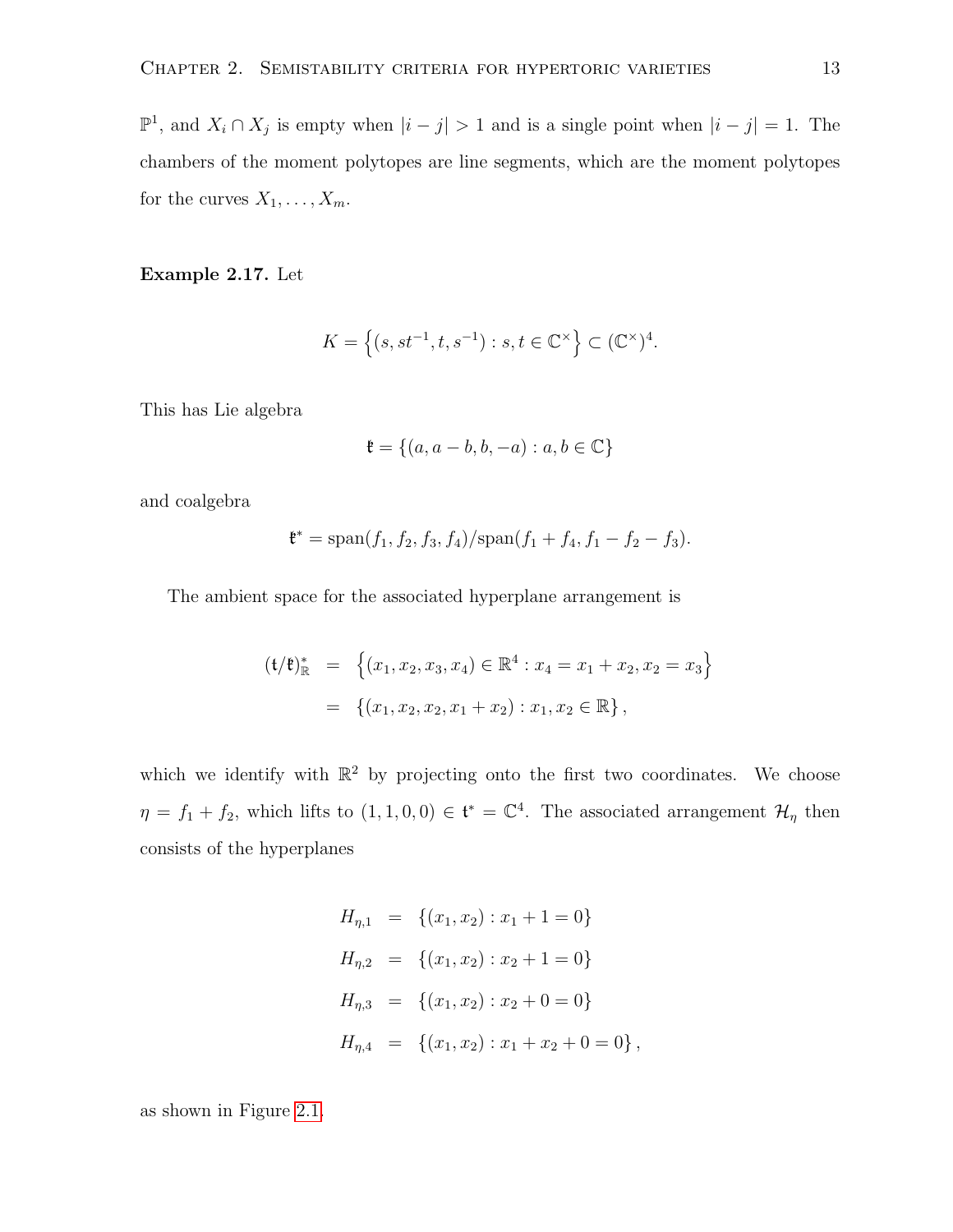

<span id="page-17-1"></span>Figure 2.1: The associated arrangement  $\mathcal{H}_{\eta}$  for Example [2.17.](#page-16-0)

## <span id="page-17-0"></span>2.4 A semistability criterion in terms of half-spaces

The hyperplanes  $H_{\eta,i} \subset (\mathfrak{t}/\mathfrak{k})_{\mathbb{R}}^*$  come equipped with normal vectors defined by the generators  $a_i$  of  $(\mathfrak{t}/\mathfrak{k})_{\mathbb{Z}}$ ; we denote the corresponding half-spaces by

$$
H_{\eta,i}^+ = \{ x \in (\mathfrak{t}/\mathfrak{k})_{\mathbb{R}}^* : \langle x, a_i \rangle + \eta_i \ge 0 \},
$$
  

$$
H_{\eta,i}^- = \{ x \in (\mathfrak{t}/\mathfrak{k})_{\mathbb{R}}^* : \langle x, a_i \rangle + \eta_i \le 0 \}.
$$

We give a description of the semistable locus  $\mu^{-1}(0)$ <sup>*n*</sup> in terms of these half-spaces. First, we recall a well-known characterization of the semistable points for the action of a torus  $H \subset G = (\mathbb{C}^{\times})^N$  on  $\mathbb{C}^N$ . Define a lift of this action to the trivial line bundle on  $\mathbb{C}^N$  by the character  $\alpha = (\alpha_1, \ldots, \alpha_N)$ . Let  $\mathfrak g$  and  $\mathfrak h$  be the Lie algebras of G and H respectively, and let  $b_i$  denote the image of the i<sup>th</sup> standard basis element of  $\mathfrak{g} = \mathbb{C}^N$  in  $g/\mathfrak{h}$ . Define the polyhedron

$$
\Delta = \{ p \in (\mathfrak{g}/\mathfrak{h})^*_{\mathbb{R}} : \langle p, b_i \rangle + \alpha_i \ge 0 \text{ for } 1 \le i \le N \}.
$$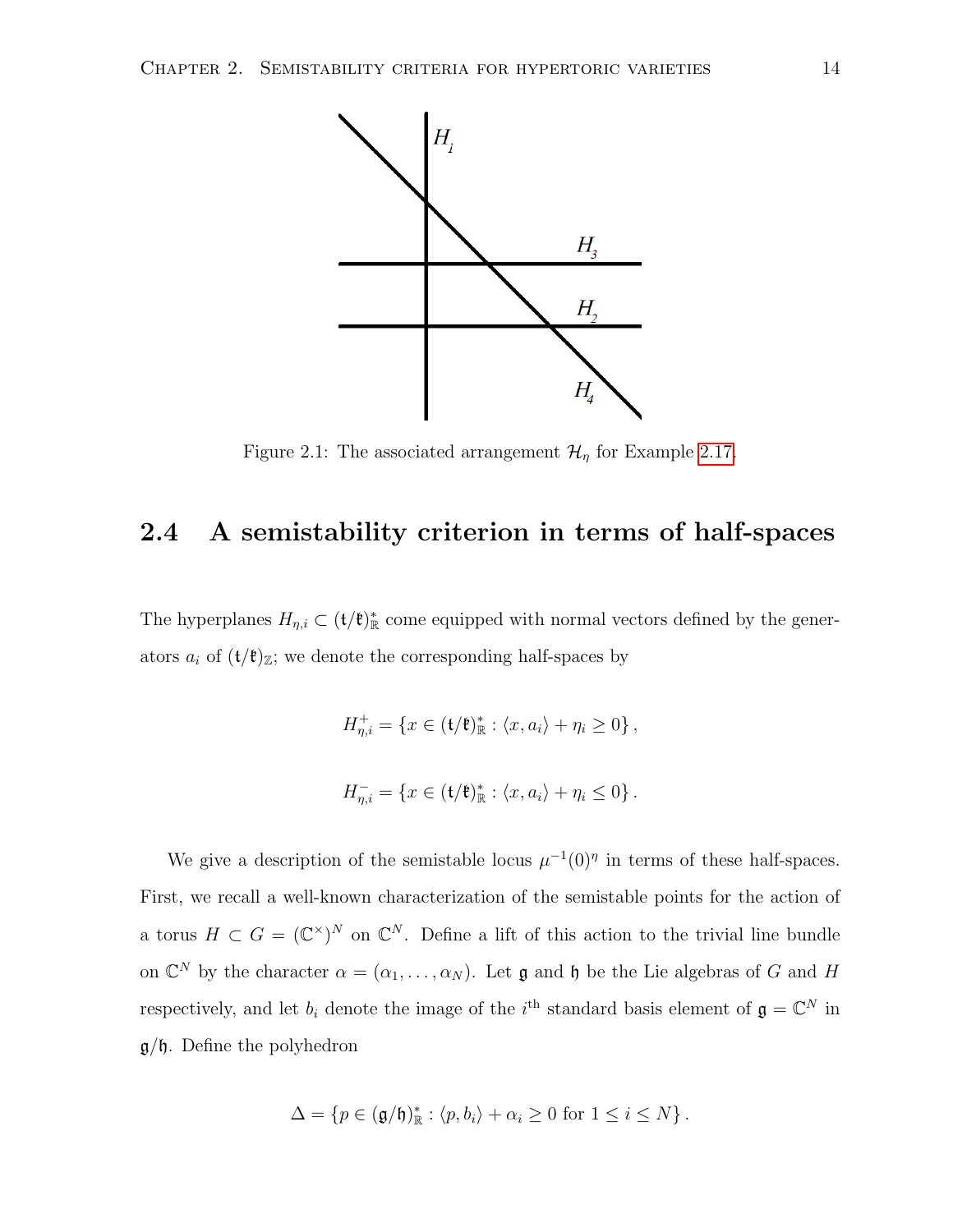For  $1 \leq i \leq n$ , define the face

$$
F_i = \{ p \in \Delta : \langle p, b_i \rangle + \alpha_i = 0 \}.
$$

<span id="page-18-0"></span>**Proposition 2.18.**  $x \in \mathbb{C}^N$  is semistable with respect to  $\alpha$  if and only if the intersection  $\cap$  $F_i$  is nonempty.

 $x_i=0$ 

See, for example, [\[19,](#page-62-4) Theorem 2.3]. We now use this result to prove the following characterization of the semistable locus.

<span id="page-18-1"></span>**Proposition 2.19.** Let  $(z, w) \in \mu^{-1}(0)$  and

$$
R_{z,w} = \bigcap_{z_i=0} H_{\eta,i}^- \cap \bigcap_{w_i=0} H_{\eta,i}^+.
$$

Then  $(z, w)$  is  $\eta$ -semistable if and only if  $R_{z,w} \neq \emptyset$ .

*Proof.* We apply Proposition [2.18.](#page-18-0) Take  $N = 2n$ , identifying  $T^*\mathbb{C}^n$  with  $\mathbb{C}^N = \mathbb{C}^n \times \mathbb{C}^n$ , and let

$$
G = T \times T,
$$
  
\n
$$
H = \{(t, t^{-1}) : t \in K\},
$$
  
\n
$$
\alpha = (\eta_1, \dots, \eta_n, 0, \dots, 0).
$$

Then

$$
(\mathfrak{g}/\mathfrak{h})^*_{\mathbb{R}}=\{(f,g)\in \mathfrak{t}^*_{\mathbb{R}}\times \mathfrak{t}^*_{\mathbb{R}}: f-g\in (\mathfrak{t}/\mathfrak{k})^*_{\mathbb{R}}\}
$$

and

$$
\Delta = \left\{ (f,g) \in (\mathfrak{g}/\mathfrak{h})^*_{\mathbb{R}} : f_i + \eta_i \ge 0 \text{ and } g_i \ge 0 \text{ for } 1 \le i \le n \right\}.
$$

For  $1 \leq i \leq n$ ,

$$
F_i = \{(f, g) \in (\mathfrak{g}/\mathfrak{h})^*_{\mathbb{R}} : f_i + \eta_i = 0, f_j + \eta_j \ge 0 \text{ and } g_j \ge 0 \text{ for all } 1 \le j \le n\}
$$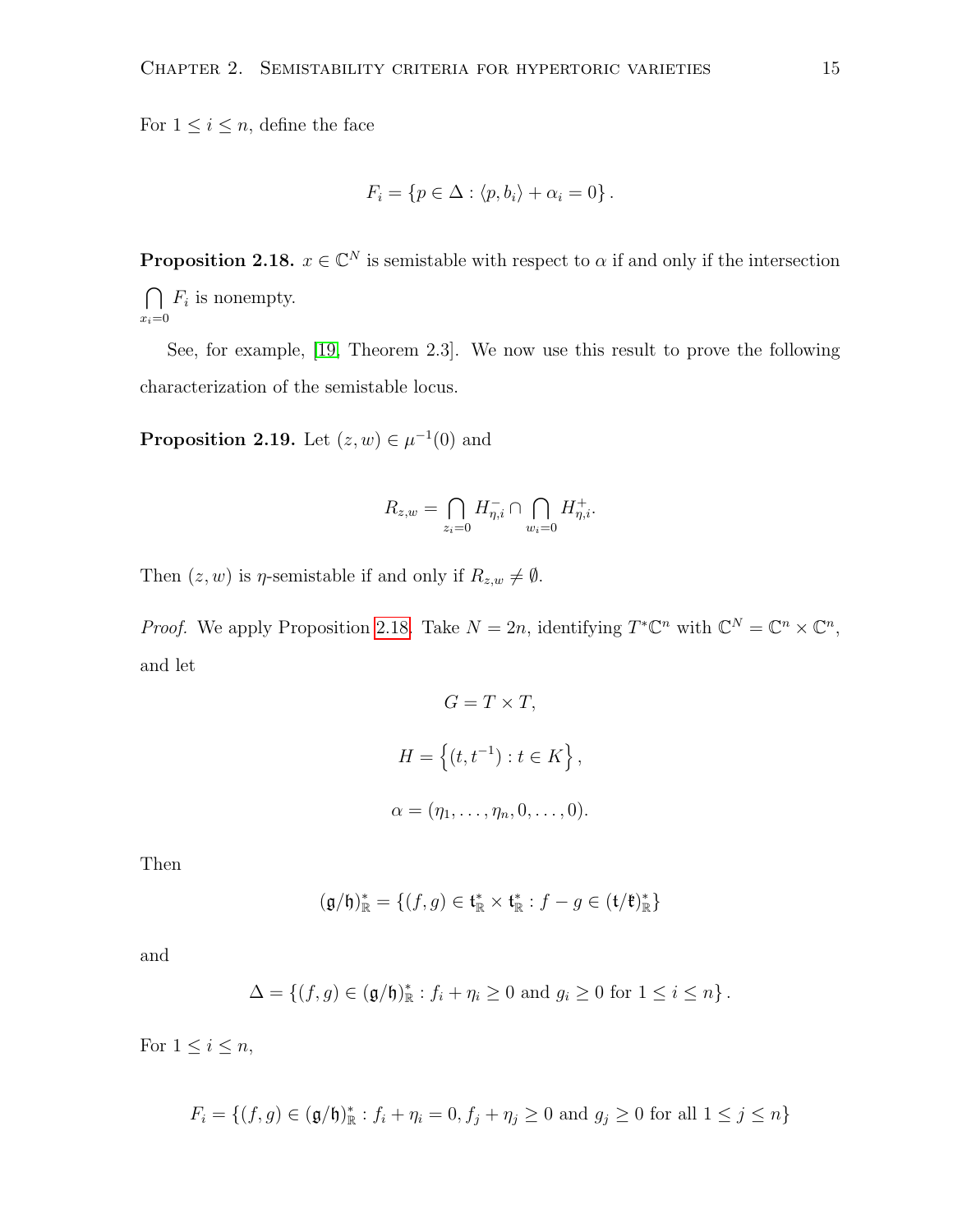and

$$
F_{i+n} = \{ (f,g) \in (\mathfrak{g}/\mathfrak{h})^*_{\mathbb{R}} : g_i = 0, f_j + \eta_j \ge 0 \text{ and } g_j \ge 0 \text{ for all } 1 \le j \le n \}.
$$

Then a point  $(z, w)$  is *η*-semistable if and only if

$$
Q := \bigcap_{i \in I} F_i \cap \bigcap_{i \in J} F_{i+n} \neq \emptyset
$$

where  $I = \{i : z_i = 0\}$  and  $J = \{i : w_i = 0\}$ . It therefore suffices to show that Q is nonempty if and only if  $R_{z,w}$  is nonempty. Given  $(f,g) \in Q$ , it is easy to see that  $f - g \in R_{z,w}$ . Conversely, suppose  $x \in R_{z,w}$ . Let  $g = (g_1, \ldots, g_n)$  where

$$
g_i = \begin{cases} -(x_i + \eta_i) & \text{if } i \in I \\ 0 & \text{if } i \in J \\ \max(0, -(x_i + \eta_i)) & \text{otherwise} \end{cases}
$$

.

(Note that  $x_i + \eta_i = 0$  for  $i \in I \cap J$  since  $x \in H_{\eta,i}^+ \cap H_{\eta,i}^-$ ) Then we have  $(g+x, g) \in Q$ .

#### <span id="page-19-0"></span>2.5 Circuits and the discriminantal arrangement

The discriminantal arrangement is a real central hyperplane arrangement in  $\mathfrak{k}_{\mathbb{R}}^* := \mathfrak{k}_{\mathbb{Z}}^* \otimes_{\mathbb{Z}} \mathbb{R}$ with the property that, for each  $\eta \in \mathfrak{k}_{\mathbb{Z}}^*$ , the semistable locus  $\mu^{-1}(0)^\eta$  depends only on which face of this arrangement  $\eta$  lies on. In particular, the semistability conditions are constant on each chamber of the discriminantal arrangement. The discriminantal hyperplanes are indexed by distinguished subsets of  $\{1, \ldots, n\}$  called the circuits of the action of K on  $T^*\mathbb{C}^n$ .

**Definition 2.20.** For each subset  $C \subset \{1, \ldots, n\}$ , let  $\mathfrak{k}_C = \mathfrak{k} \cap \text{span}(e_i : i \in C)$ . Then C is a **circuit** if  $\mathfrak{k}_C \neq 0$  and C is minimal for this property. (In particular, dim  $\mathfrak{k}_C = 1$ .)

This terminology comes from the theory of matroids: C is a circuit if and only if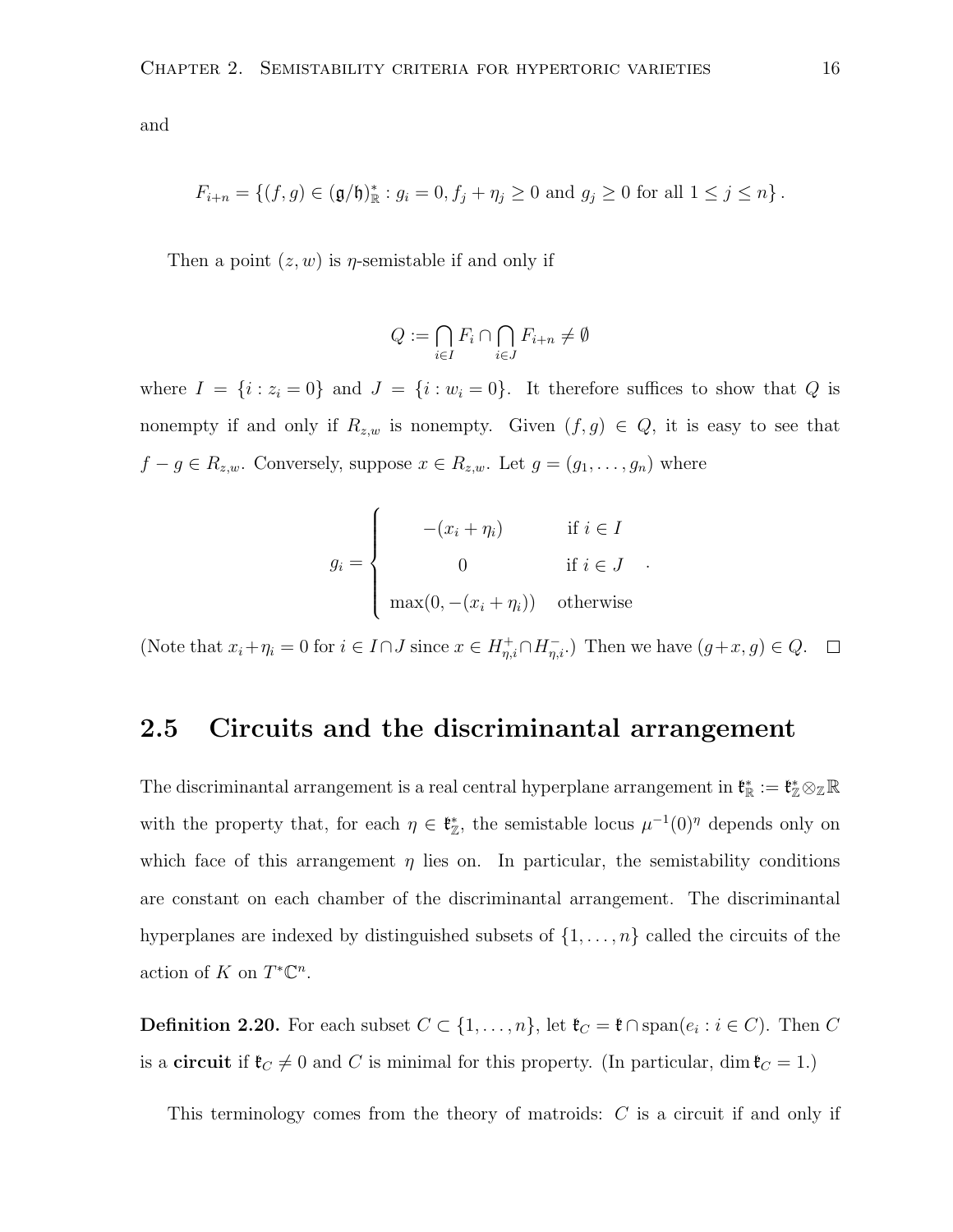${a_i : i \in C}$  is a minimal linearly dependent subset of  $t/\ell$ , corresponding by definition to the circuits of the linear matroid defined by  $\{a_1, \ldots, a_n\} \subset \mathfrak{t}/\mathfrak{k}$ .

Let  ${e_i^{\vee}}_{i=1}^n$  denote the dual of the standard basis for  $\mathfrak{t}$ , and for  $1 \leq i \leq n$  let  $f_i$  denote the restriction of  $e_i^{\vee}$  to  $\mathfrak{k}$ . Then  $\{f_i\}_{i=1}^n$  generates the character lattice  $\mathfrak{k}_{\mathbb{Z}}^*$ , though it is of course not linearly independent unless  $\mathfrak{k} = \mathfrak{t}$ .

**Definition 2.21.** For each circuit  $C$ , the associated discriminantal hyperplane is  $P_C := (\mathfrak{k}_C)_{\mathbb{R}}^{\perp} \subset \mathfrak{k}_{\mathbb{R}}^*$ . The **discriminantal arrangement** is the collection of all discriminantal hyperplanes.

We note that  $P_C$  is spanned over  $\mathbb R$  by  $\{f_i : i \notin C\}$ .

**Proposition 2.22.** [\[12\]](#page-62-5) A character  $\eta \in \mathfrak{k}_{\mathbb{Z}}^*$  is regular if and only if it does not lie on any discriminantal hyperplane.

For C a circuit, the lattice  $(\mathfrak{k}_C)_{\mathbb{Z}}$  is isomorphic to Z and so it has two generators, each the negative of the other. These correspond to the co-orientations of  $P_{\mathcal{C}}$ .

**Definition 2.23.** Let C be a circuit and  $\eta \in \mathfrak{k}_{\mathbb{Z}}^*$  a character with  $\eta \notin P_C$ . Let  $\beta_C^{\eta}$  be the generator of  $(\mathfrak{k}_C)_{\mathbb{Z}}$  such that  $\langle \eta, \beta_C^{\eta} \rangle > 0$ , where  $\langle -, - \rangle$  denotes the pairing between  $\mathfrak{k}^*$ and  $\ell$ . We then define

$$
C_+^\eta=\{i\in C:\langle f_i,\beta_C^\eta\rangle>0\}
$$

and

$$
C_{-}^{\eta} = \{ i \in C : \langle f_i, \beta_C^{\eta} \rangle < 0 \}.
$$

We refer to the partition  $C = C_+^{\eta} \sqcup C_-^{\eta}$  as an **orientation** of C.

In other words,  $i \in C_+^{\eta}$  if  $f_i$  and  $\eta$  are in the same connected component of  $\mathfrak{k}_{\mathbb{R}}^* \setminus P_C$ , and  $i \in C_{-}^{\eta}$  if they are in different components. Since we assumed that K is unimodular [\(2.5\)](#page-11-0), the generator  $\beta_C^{\eta}$  of  $(\mathfrak{k}_C)_{\mathbb{Z}}$  can then be written as

$$
\beta_C^{\eta} = \sum_{i \in C_+^{\eta}} e_i - \sum_{i \in C_-^{\eta}} e_i.
$$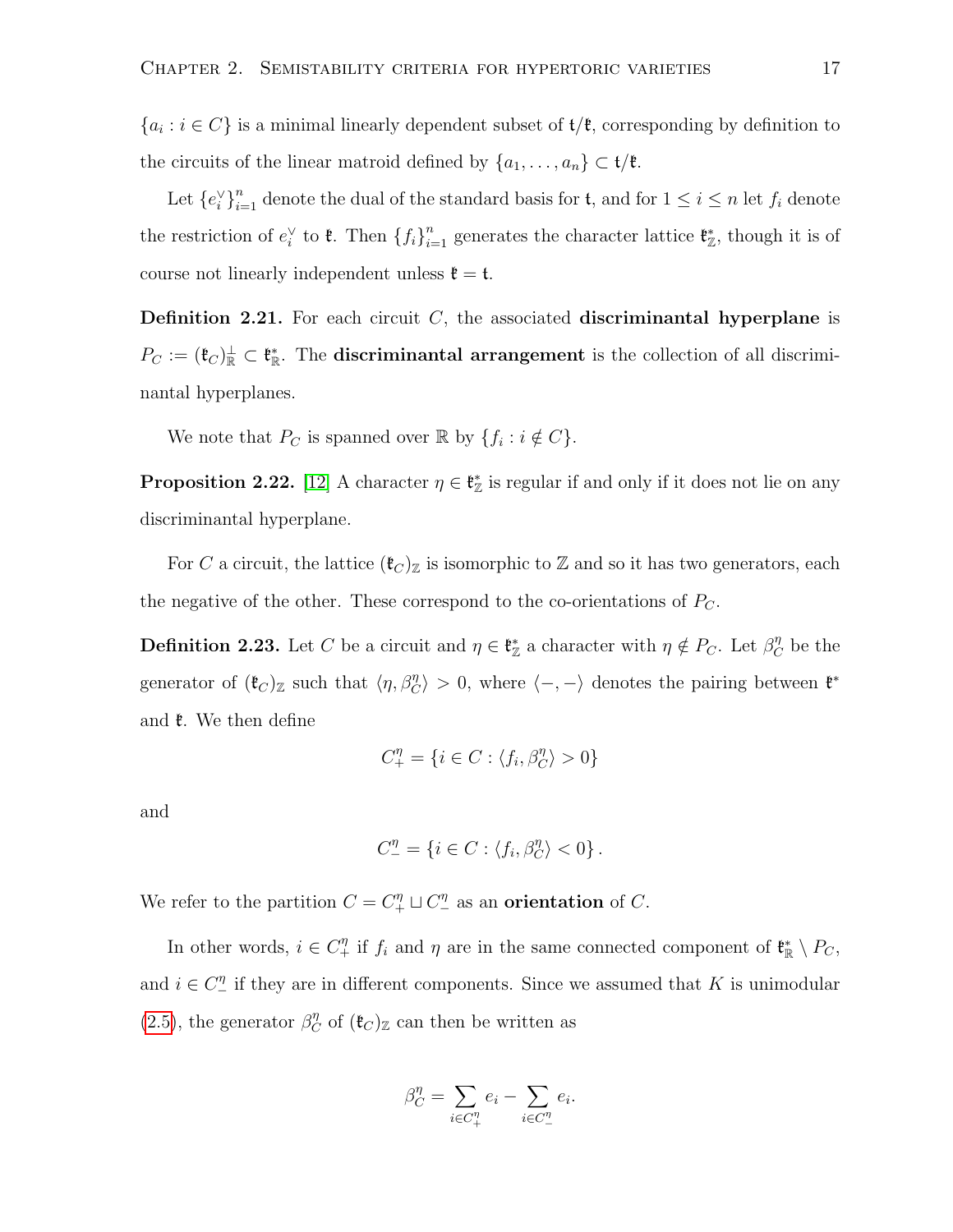<span id="page-21-0"></span>Of course, if  $\eta$  and  $\eta'$  are on opposite sides of  $P_C$ , then  $C^{\eta'}_{\pm} = C^{\eta}_{\mp}$  and  $\beta^{\eta'}_C = -\beta^{\eta}_C$ .

**Proposition 2.24.** Let  $\eta \in \mathfrak{k}_{\mathbb{Z}}^*$  be a regular character and  $\mu : T^* \mathbb{C}^n \to \mathfrak{k}^*$  the moment map for the action of K on  $T^{\ast} \mathbb{C}^n$ . Then

$$
\mu^{-1}(0) = \left\{ (z, w) \in T^* \mathbb{C}^n : \sum_{i \in C_+^{\eta}} z_i w_i = \sum_{i \in C_-^{\eta}} z_i w_i \text{ for all circuits } C \right\}.
$$

Proof. Recall that

$$
\mu(z,w)(x_1,\ldots,x_n)=\sum_{i=1}^nz_iw_ix_i
$$

for  $(x_1, \ldots, x_n) \in \mathfrak{k}$ . Then we have  $\mu(z, w) = 0$  if and only if

$$
\sum_{i=1}^{n} z_i w_i e_i^{\vee}(x) = 0
$$

for all  $x \in \mathfrak{k}$ . From the definition of circuit,  $\mathfrak{k}$  is generated over  $\mathbb{Z}$  by the subtori  $\mathfrak{k}_C$ . It follows that  $\mu(z, w) = 0$  if and only if

$$
\sum_{i=1}^{n} z_i w_i e_i^{\vee}(\beta_C^{\eta}) = 0
$$

for all circuits  $C$ , which gives the claim immediately.

Example 2.25. We return again to Example [2.10.](#page-12-1) Here we have

$$
\mathfrak{k} = \left\{ (x_1, \dots, x_{m+1}) \in \mathbb{C}^{m+1} : \sum_i x_i = 0 \right\}
$$

and

$$
\mathfrak{k}^* = \mathrm{span}(f_1,\ldots,f_{m+1})/\mathrm{span}(\sum_i f_i).
$$

The circuits are precisely the unordered pairs  $\{i, j\}$  with  $1 \leq i \leq j \leq m + 1$ . The

 $\Box$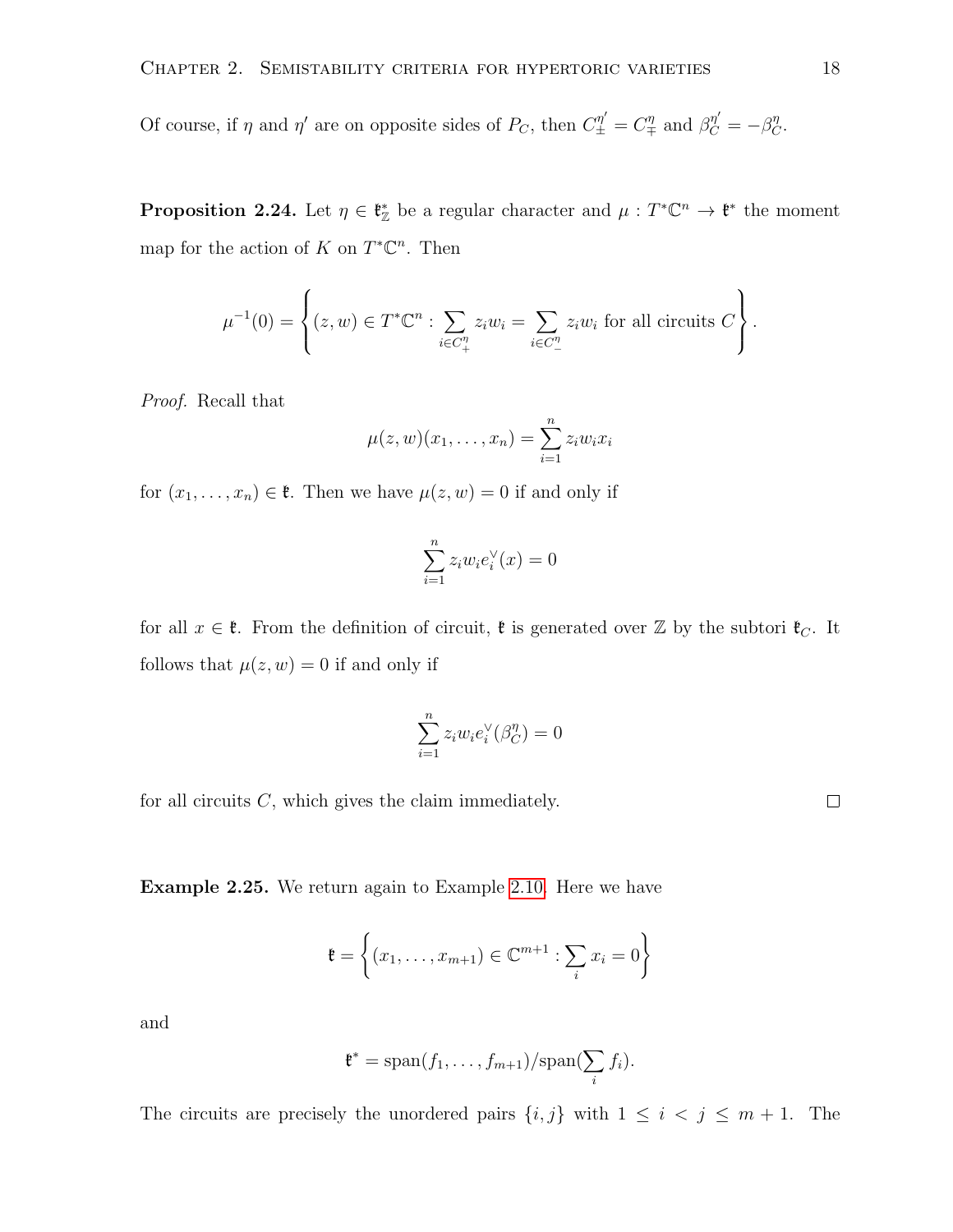discriminantal hyperplanes are

$$
P_{i,j} = \left\{ \sum_i \lambda_i f_i : \lambda_i = \lambda_j \right\}.
$$

For  $\eta = \sum_i \eta_i f_i$  a regular character, the generator  $\beta_{i,j}^{\eta}$  of  $\mathfrak{k}_{i,j}$  is equal to  $e_i - e_j$  if  $\eta_i > \eta_j$ , and  $e_j - e_i$  otherwise.

### <span id="page-22-0"></span>2.6 Subtorus and quotient associated to a circuit

**Definition 2.26.** Let C be a circuit for the action of K on  $T^*\mathbb{C}^n$ . Recall that  $\mathfrak{k}_C =$  $\mathfrak{k} \cap \mathrm{span}(e_i : i \in C)$  is one-dimensional. Let  $K_C$  be the rank-1 subtorus of K whose Lie algebra is  $\mathfrak{k}_C$ . We further denote by  $\overline{K}_C$  the quotient torus  $K/K_C$ , and by  $\overline{\mathfrak{k}}_C$  its Lie algebra  $\mathfrak{k}/\mathfrak{k}_C$ .

Note that  $(\bar{\mathfrak{e}}_C)^*_{\mathbb{R}}$  is precisely the discriminantal hyperplane  $(\mathfrak{e}_C)^{\perp}_{\mathbb{R}} = P_C$ , and so the character lattice of  $\overline{K}_C$  is  $P_C \cap \mathfrak{k}^*_{\mathbb{Z}}$ . The torus  $\overline{K}_C$  does not naturally act on  $\mathbb{C}^n$ , but since  $K_C$  acts trivially on the coordinates  $z_i$  and  $w_i$  for  $i \notin C$ , we do have an action of  $\overline{K}_C$  on the subspace defined by the vanishing of the coordinates in C.

**Definition 2.27.** Let  $E_C = \text{span}(e_i : i \notin C) \subset \mathbb{C}^n$ .

Then we have an action of  $\overline{K}_C$  on  $E_C$ , hence on  $T^*E_C \subset T^*\mathbb{C}^n$ . The hypertoric varieties arising from the action of  $\overline{K}_C$  on  $T^*E_C$  will come into play later on in this thesis, and so we will need to understand the circuits of this action.

**Definition 2.28.** A character of K is said to be **subregular** if it lies on exactly one discriminantal hyperplane.

**Lemma 2.29.** 1. The set of circuits of the action of  $\overline{K}_C$  on  $T^*E_C$  is

$$
\{S \setminus C : S \text{ a circuit of } K, S \neq C\}.
$$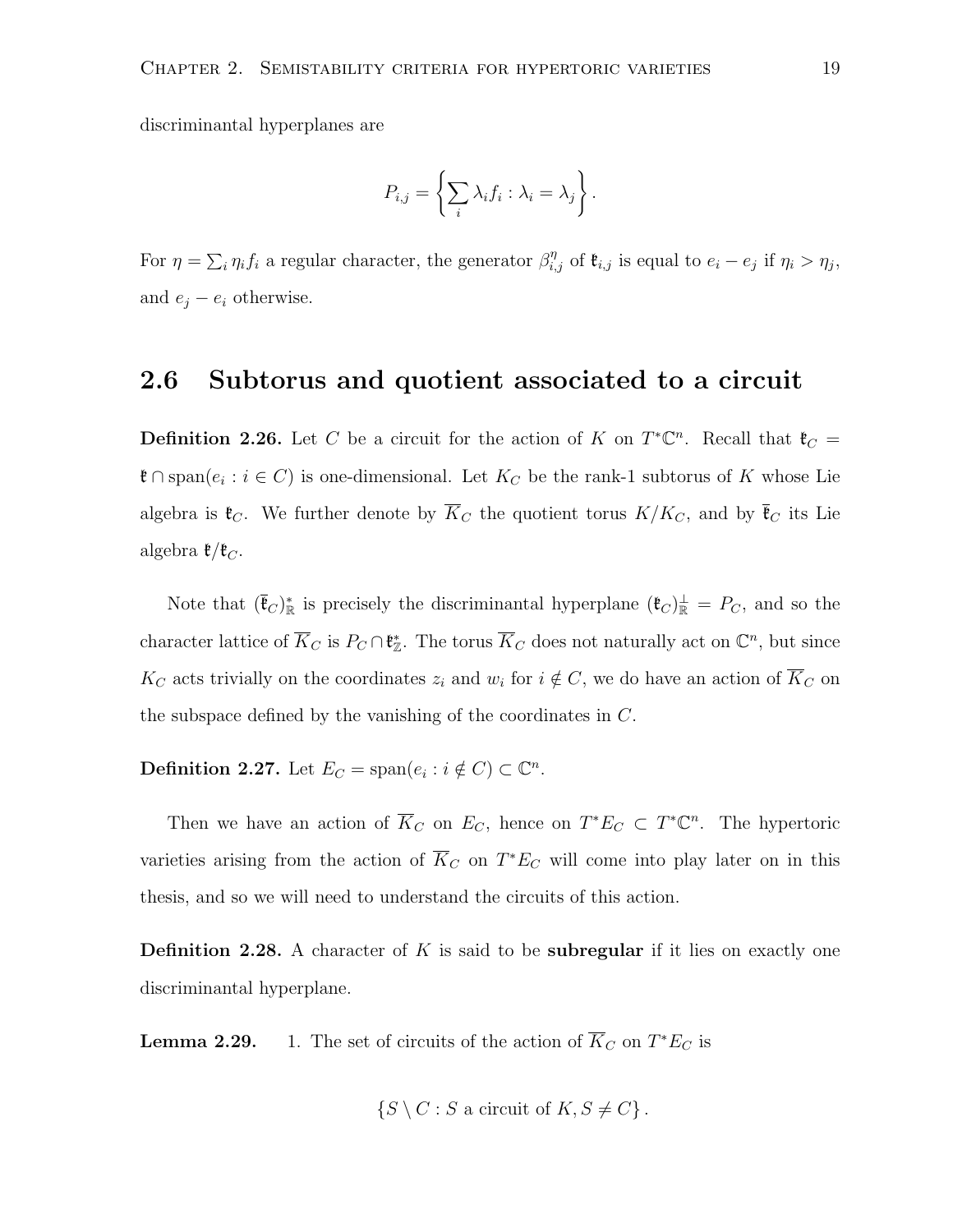- 2. For S a circuit with  $S \neq C$  and  $\eta \in P_C \setminus P_S$ , we have  $(S \setminus C)^{\eta}_{\pm} = S^{\eta}_{\pm} \setminus C$ .
- 3. If  $\eta \in P_C$  is subregular as a character of K, then it is regular as a character of  $\overline{K}_C$ .

Proof. We have a commutative diagram



A circuit of  $\overline{K}_C$  is a subset R of  $\{1,\ldots,n\}\setminus C$  such that  $\dim(\overline{\mathfrak{k}}_C)_R = 1$ , where  $(\overline{\mathfrak{k}}_C)_R$ is the image of  $\mathfrak{k}_R$  under the map  $\mathfrak{k} \to \mathfrak{t}/\mathfrak{t}_C$  above, which has kernel  $\mathfrak{k}_C$ . We also note that  $(\bar{\mathfrak{k}}_C)_R = (\bar{\mathfrak{k}}_C)_{R\setminus C}$  since  $e_i$  is annihilated by this map for each  $i \in C$ . Hence if S is a circuit of K with  $S \neq C$ , this map is injective when restricted to the line  $\mathfrak{k}_S \neq \mathfrak{k}_C$  and so  $\dim(\overline{\mathfrak{k}}_C)_{S\setminus C} = 1$ . Thus  $S \setminus C$  is a circuit of  $\overline{K}_C$ .

Conversely, let R be a circuit of  $\overline{K}_C$ . Then  $\{\overline{a}_i : i \in R\}$  is linearly dependent, where  $a_i$  is the image of  $e_i$  under the map  $\mathfrak{t} \to (\mathfrak{t}/\mathfrak{t}_C)/\overline{\mathfrak{k}}_C$  above. Then we have scalars  $m_i$  such that

$$
\sum_{i\in R}m_ie_i+\sum_{i\in C}m_ie_i\in\mathfrak{k}
$$

with not all  $m_i$  zero for  $i \in R$ . Then there is some circuit S of K such that  $S \subset R \sqcup C$ and  $S \cap R \neq \emptyset$ , so for some  $n_i \in \{-1, 1\}$  we have

$$
\sum_{i \in S \cap R} n_i e_i + \sum_{i \in S \cap C} n_i e_i \in \mathfrak{k}.
$$

In particular,  $\{\overline{a}_i : i \in S \cap R\}$  is linearly dependent in  $(\mathfrak{t}/\mathfrak{t}_C)/\overline{\mathfrak{k}}_C$ . By minimality of R, then,  $S \cap R = R$  and so  $R = S \setminus C$ .

If  $\eta \notin P_S$  then the second claim above follows from the fact that the image of

$$
\beta_S^{\eta} = \sum_{i \in S_+^{\eta}} e_i - \sum_{i \in S_-^{\eta}} e_i
$$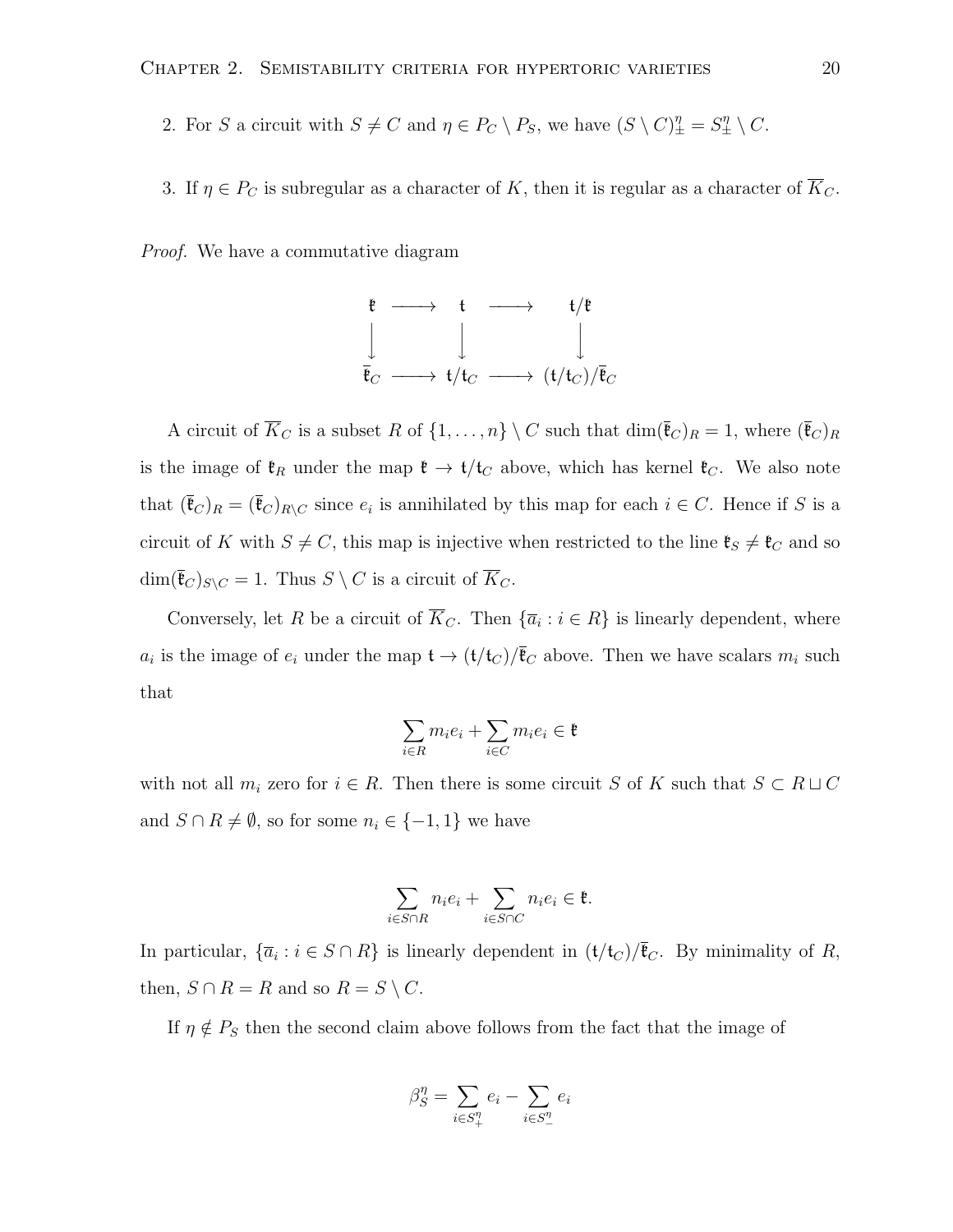in  $(\bar{\mathfrak{k}}_C)_{S\setminus C}$  is

$$
\sum_{i \in S^{\eta}_+ \backslash C} e_i - \sum_{i \in S^{\eta}_- \backslash C} e_i
$$

and generates its coweight lattice.

The third claim above follows from the observation that the discriminantal hyperplane in  $\bar{\mathfrak{k}}_C^* = P_C$  corresponding to the circuit  $S \setminus C$  is precisely  $P_S \cap P_C$ .  $\Box$ 

#### <span id="page-24-0"></span>2.7 A semistability criterion in terms of circuits

Konno [\[13,](#page-62-2) Theorem 5.10] proved that if  $\eta$  is a *regular* character of K then the semistable locus  $\mu^{-1}(0)$ <sup>n</sup> consists of precisely those points  $(z, w) \in \mu^{-1}(0)$  such that, for each circuit C, we have  $z_i \neq 0$  for some  $i \in C_+^{\eta}$  or  $w_i \neq 0$  for some  $i \in C_-^{\eta}$ . Motivated by this result, we define the following coordinate functions.

**Definition 2.30.** Let  $\eta$  be a character of K. For each circuit C such that  $\eta \notin P_C$ , define the coordinate function

$$
x_C^\eta:T^*\mathbb{C}^n\to\mathbb{C}^{|C|}
$$

by

$$
x_C^{\eta}(z, w) = (z_i : i \in C_+^{\eta}; w_i : i \in C_-^{\eta}).
$$

Observe that the coweight

$$
\beta_C^\eta = \sum_{i \in C_+^\eta} e_i - \sum_{i \in C_-^\eta} e_i \in \mathfrak{k}_{\mathbb{Z}}
$$

defines an isomorphism  $\mathbb{C}^{\times} \cong K_C$ , and for  $t \in \mathbb{C}^{\times}$  we have

$$
x_C^{\eta}(\beta_C^{\eta}(t) \cdot (z, w)) = tx_C^{\eta}(z, w).
$$

We also note that if  $\eta$  and  $\eta'$  are characters on opposite sides of the hyperplane  $P_C$ , then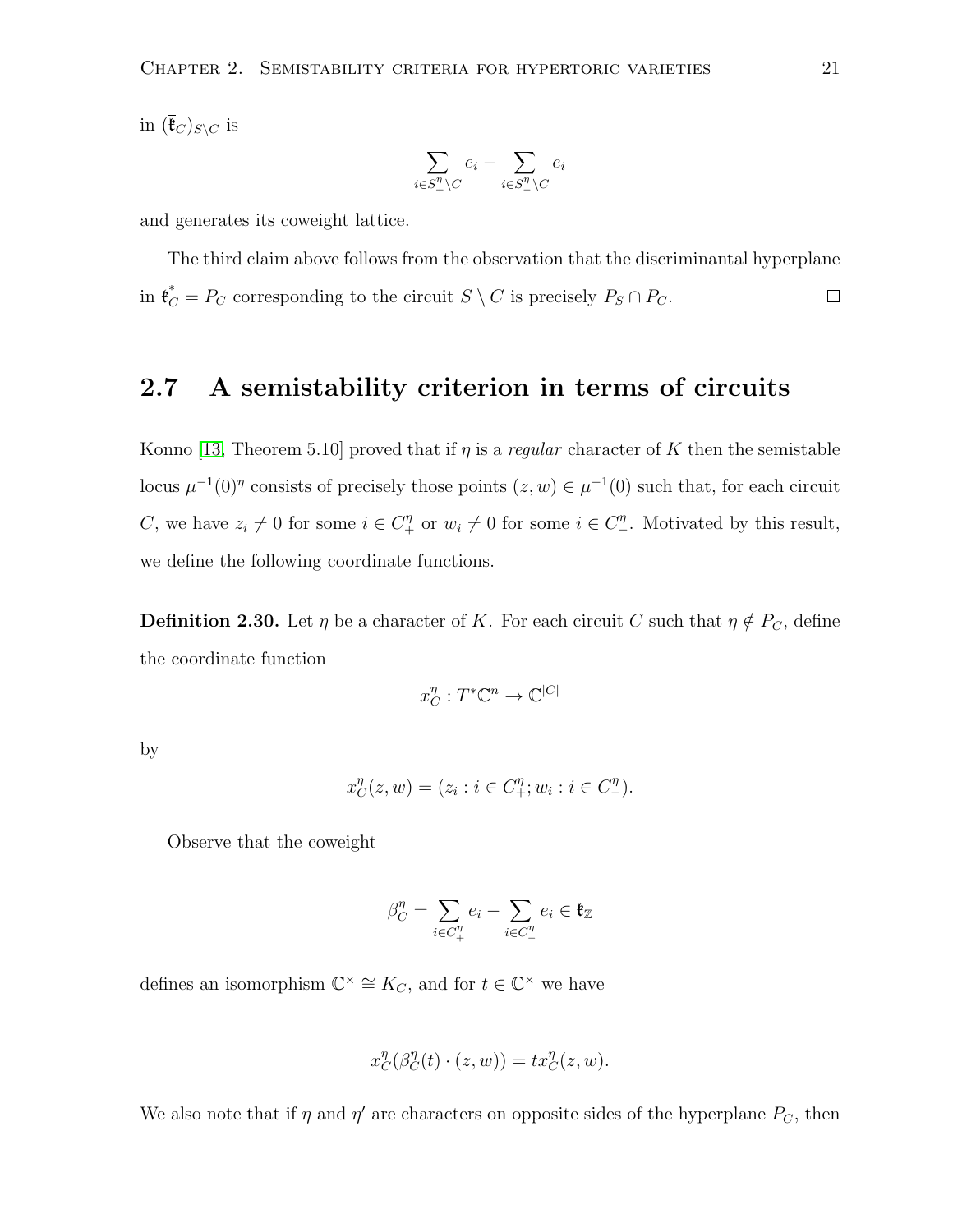$C^{\eta'}_{\pm} = C^{\eta}_{\mp}$  and so

$$
x_C^{\eta'}(z,w) = x_C^{\eta}(w,z).
$$

Using the notation of these coordinate functions, Konno's semistability criterion can be expressed as follows:

**Theorem 2.31.** [\[13,](#page-62-2) Theorem 5.10] Let  $\eta \in \mathfrak{k}_\mathbb{Z}^*$  be a regular character. Then the  $\eta$ semistable locus in  $\mu^{-1}(0)$  is

$$
\mu^{-1}(0)^{\eta} = \left\{ p \in \mu^{-1}(0) : x_C^{\eta}(p) \neq 0 \text{ for all circuits } C \right\}.
$$

Using Proposition [2.19,](#page-18-1) we give a new proof of this result and generalize it to arbitrary (*i.e.* possibly non-regular)  $\eta$ .

<span id="page-25-0"></span>**Theorem 2.32.** Let  $\eta \in \mathfrak{k}_{\mathbb{Z}}^*$ . Then a point  $(z, w) \in T^* \mathbb{C}^n$  is  $\eta$ -semistable if and only if  $x_C^{\eta}(p) \neq 0$  for all circuits C such that  $\eta \notin P_C$ .

*Proof.* Suppose  $p = (z, w)$  with  $x_C^n(z, w) = 0$  for some circuit C with  $\eta \notin P_C$ . Let

$$
\beta_C = \sum_{i \in C_+^{\eta}} e_i - \sum_{j \in C_-^{\eta}} e_j
$$

so that  $\langle \eta, \beta_C \rangle > 0$ . Then

$$
\lim_{t\to\infty}\eta(\beta_C^{\eta}(t))=\infty
$$

and

$$
\lim_{t \to \infty} \beta_C^{\eta}(t) \cdot p = p
$$

since the image  $K_C$  of  $\beta_C^{\eta}$  fixes p, so p is  $\eta$ -unstable. Conversely, suppose

$$
\bigcap_{i\in I}H_{\eta,i}^-\cap\bigcap_{j\in J}H_{\eta,j}^+=\emptyset,
$$

where  $I = \{i : z_i = 0\}$  and  $J = \{j : w_j = 0\}$ . We then wish to show that there exists a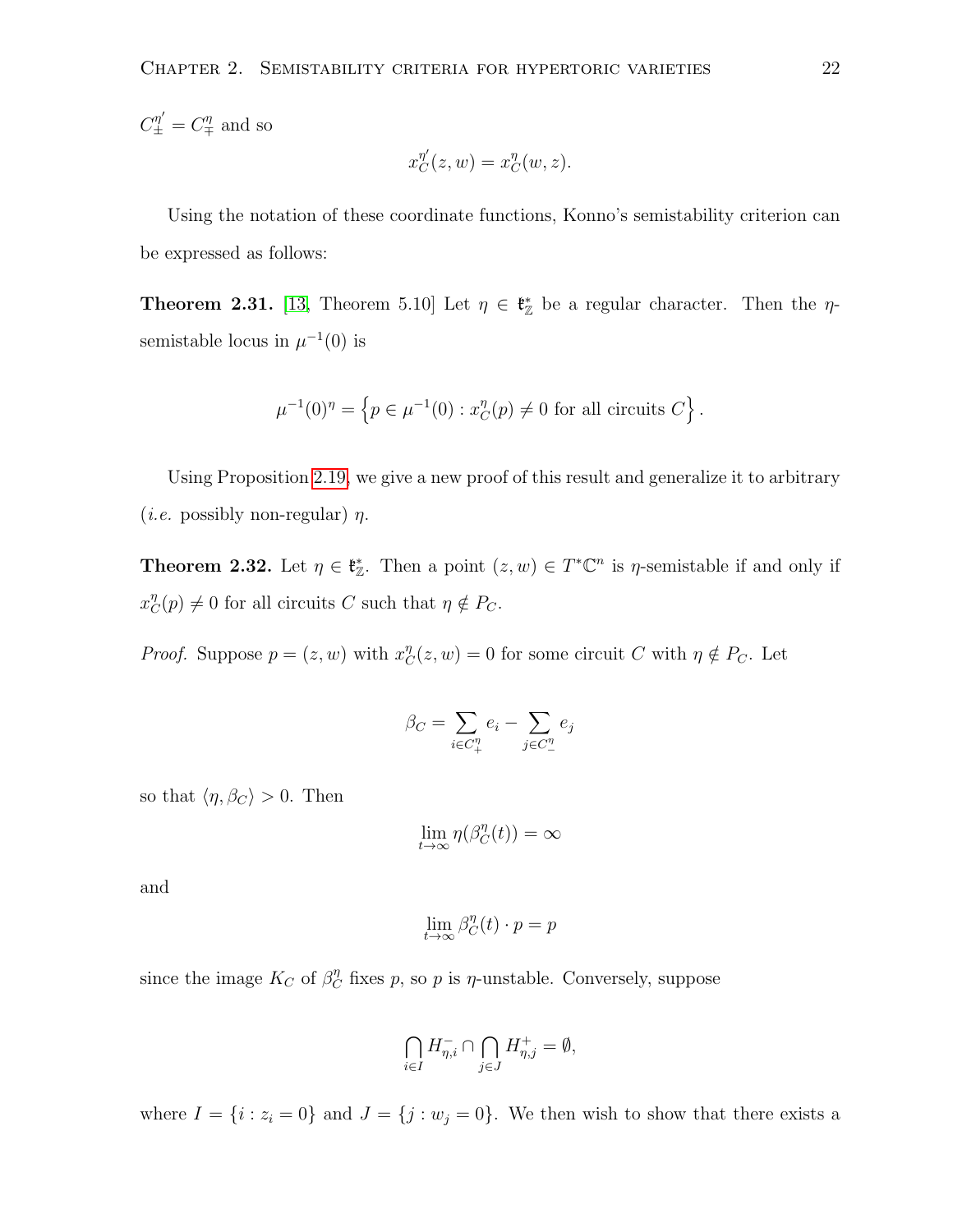circuit C with  $\eta \notin P_C$ ,  $C_+^{\eta} \subset I$ , and  $C_-^{\eta} \subset J$ .

We recall a form of Farkas's Lemma: given a finite-dimensional real vector space V and  $\alpha_1, \ldots, \alpha_m \in V^*$  and  $y_1, \ldots, y_m \in \mathbb{R}$ , then

$$
\bigcap_{i=1}^{m} \{v \in V : \langle \alpha_i, v \rangle \ge y_i\} = \emptyset
$$

if and only if there exist  $r_1, \ldots, r_m \geq 0$  with  $\sum_i r_i \alpha_i = 0$  and  $\sum_i r_i y_i > 0$ .

We write

$$
H_{\eta,i}^- = \{ x \in (\mathfrak{t}/\mathfrak{k})_{\mathbb{R}}^* : \langle -a_i, x \rangle \ge \eta_i \}
$$
  

$$
H_{j,+}^{\eta} = \{ x \in (\mathfrak{t}/\mathfrak{k})_{\mathbb{R}}^* : \langle a_j, x \rangle \ge -\eta_j \}
$$

and use Farkas's Lemma to conclude that there exist  $r_i \geq 0$  for  $i \in I$  and  $s_j \geq 0$  for  $j \in J$  such that

$$
\sum_{i \in I} r_i(-a_i) + \sum_{j \in J} s_j a_j = 0,
$$

hence

$$
\lambda := \sum_{i \in I} r_i e_i - \sum_{j \in J} s_j e_j \in \mathfrak{k},
$$

and

$$
\sum_{i\in I} r_i \eta_i - \sum_{j\in J} s_j \eta_j > 0,
$$

i.e.  $\langle \lambda, \eta \rangle > 0$ .

Note that  $I$  and  $J$  are not necessarily disjoint. Let

$$
(I \cap J)^+ = \{ i \in I \cap J : r_i - s_i \ge 0 \}
$$

and

$$
(I \cap J)^{-} = (I \cap J) \setminus (I \cap J)^{+}.
$$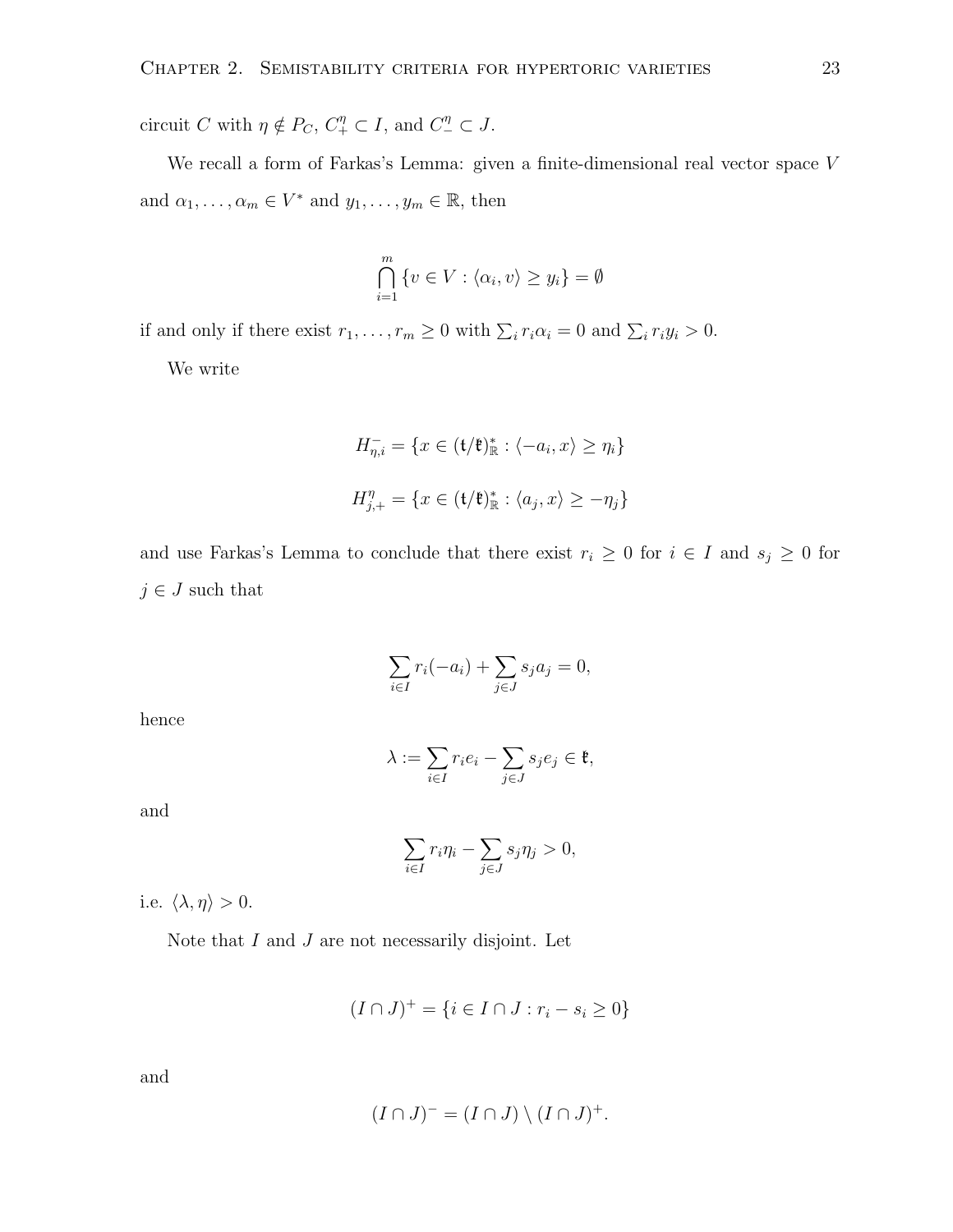For  $i \in (I \cap J)^+$ , let  $u_i = r_i - s_i$ , and for  $j \in (I \cap J)^-$  let  $u_j = s_j - r_j$ . Then

$$
\lambda = \left(\sum_{i \in I \backslash J} r_i e_i + \sum_{i \in (I \cap J)^+} u_i e_i \right) - \left(\sum_{j \in J \backslash I} s_j e_j + \sum_{j \in (I \cap J)^+} u_j e_j \right)
$$

with all of the coefficients in these sums being nonnegative. Then since  $\langle \lambda, \eta \rangle > 0$ , using [\[4,](#page-61-0) Theorem 3.7.2] there exists a circuit C with  $\eta \notin P_C$  and such that

$$
C_+^{\eta} \subset (I \setminus J) \cup (I \cap J)^+ \subset I
$$

and

$$
C_{-}^{\eta} \subset (J \setminus I) \cup (I \cap J)^{-} \subset J,
$$

as required.

<span id="page-27-0"></span>**Corollary 2.33.** For  $\eta \in \mathfrak{k}_{\mathbb{Z}}^*$ , the semistable locus  $\mu^{-1}(0)^{\eta}$  depends only on which face of the discriminantal arrangement contains  $\eta$ .

*Proof.* By the above, the semistable locus depends only on which circuits C satisfy  $\eta \notin P_C$ and on the orientation  $C = C_+^{\eta} \sqcup C_-^{\eta}$  for each such C. The latter orientation is determined by which component of the complement of  $P_C$  contains  $\eta$ . All of this is determined by the face containing  $\eta$ .  $\Box$ 

 $\Box$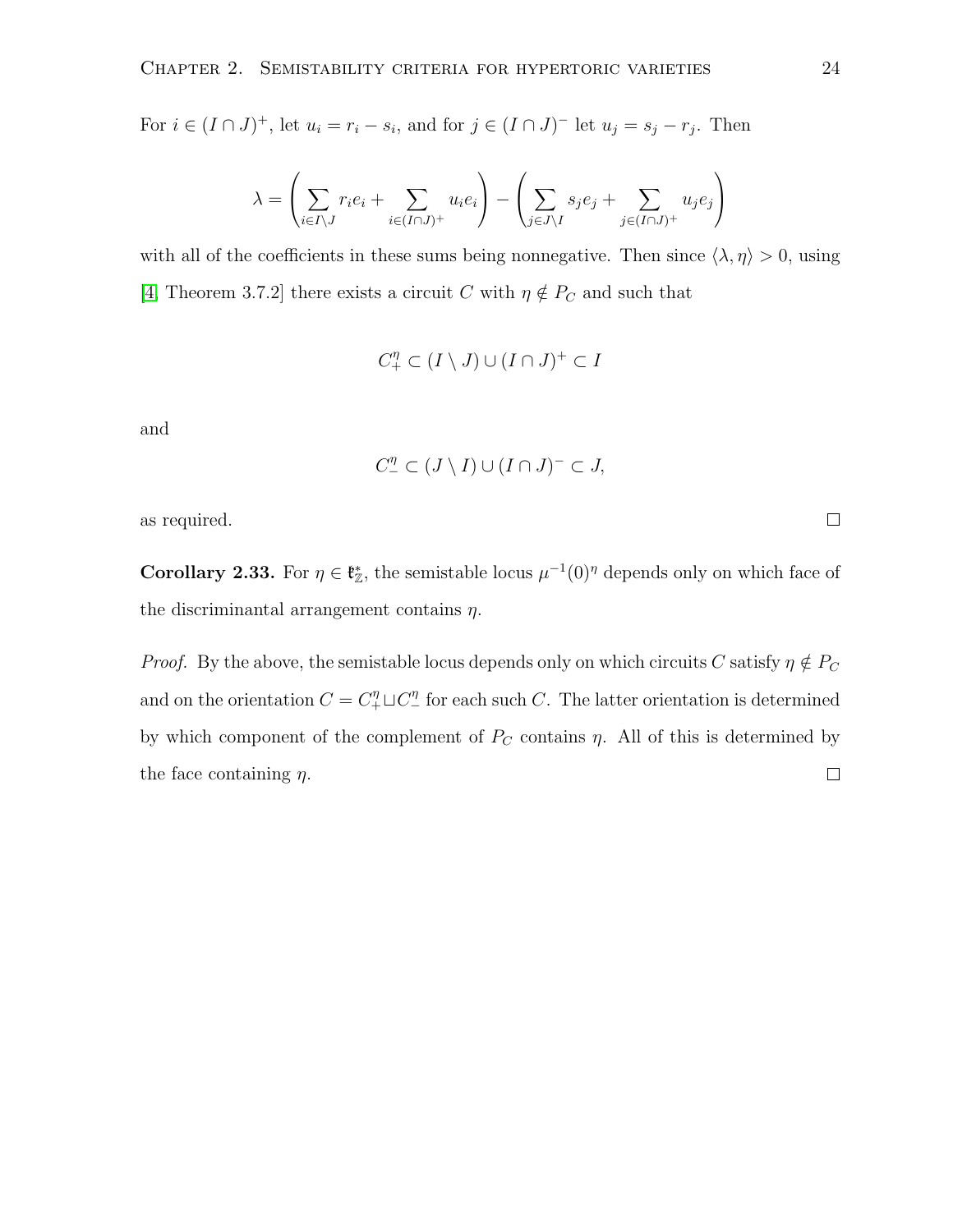## <span id="page-28-0"></span>Chapter 3

# Fourier-Mukai transforms and Mukai flops

#### <span id="page-28-1"></span>3.1 Fourier-Mukai transforms

For X a complex variety, we denote by  $D^b(X)$  the bounded derived category of coherent sheaves on X.

**Definition 3.1.** Let  $X$  and  $Y$  be smooth complex varieties, and let

$$
\pi_X:X\times Y\to X,\pi_Y:X\times Y\to Y
$$

be the natural projections. Let P be an object of  $D^b(X \times Y)$  whose support is proper over X and over Y. The **Fourier-Mukai transform** with **kernel**  $P$  is the functor

$$
\Phi_{\mathcal{P}}: D^b(X) \to D^b(Y)
$$

defined by

$$
\Phi_{\mathcal{P}}(\mathcal{E}^{\bullet}) = (\pi_{Y})_{*}(\pi_{X}^{*}\mathcal{E}^{\bullet} \otimes \mathcal{P})
$$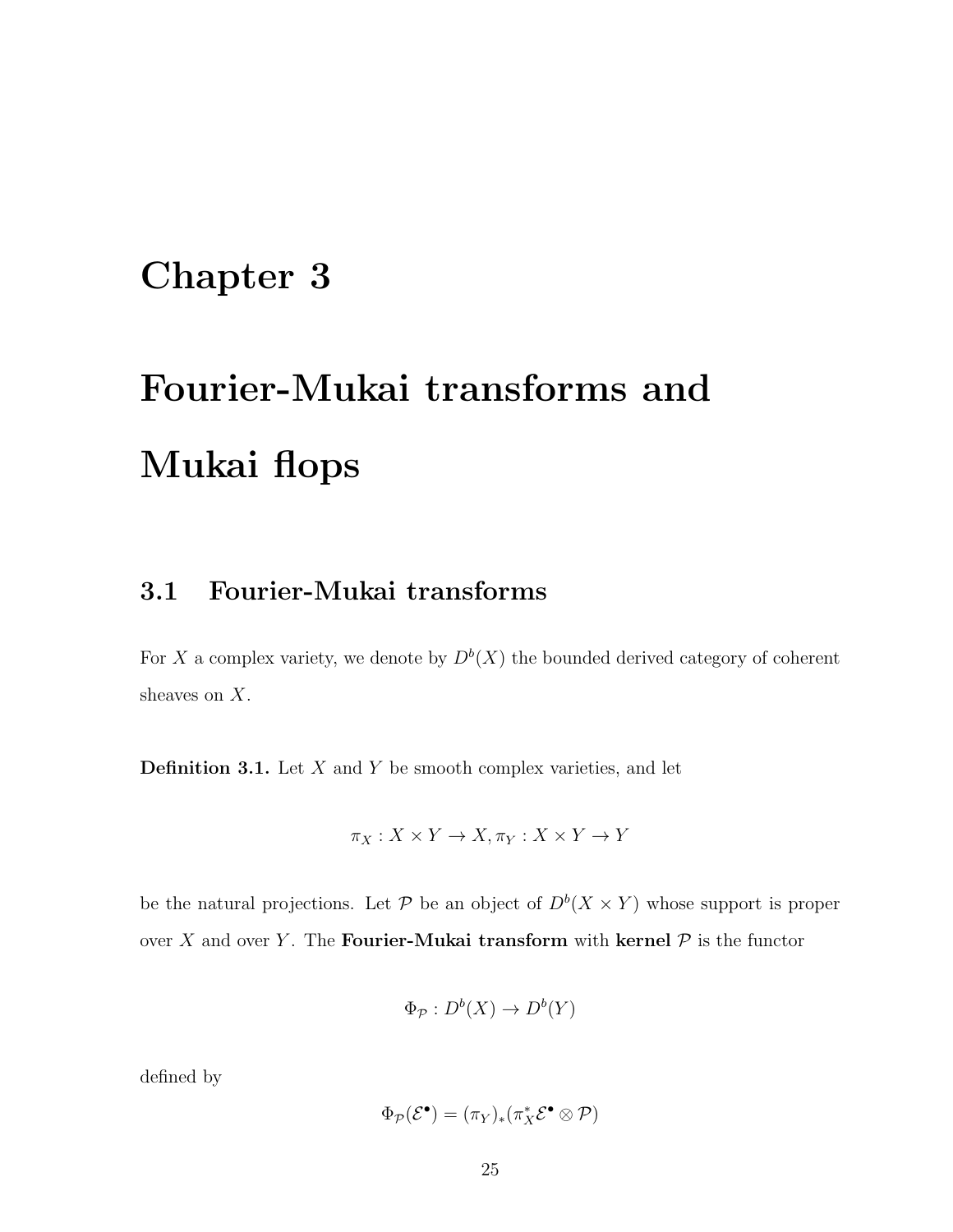where  $(\pi_Y)_*, \pi_X^*$ , and  $-\otimes \mathcal{P}$  are the derived pushforward, pullback and tensor functors between the derived categories.

Fourier-Mukai transforms are ubiquitous: derived pushforward and pullback functors, the shift functor on  $D^b(X)$ , and many other naturally occurring functors can be expressed as Fourier-Mukai transforms (see, for example, [\[8\]](#page-61-1)). Indeed, it is a deep theorem of D. Orlov  $[18]$  that if X and Y are smooth projective varieties, then every fully faithful exact functor  $D^b(X) \to D^b(Y)$  is isomorphic to a Fourier-Mukai transform  $\Phi_{\mathcal{P}}$  for an object  $\mathcal{P}$ of  $D^b(X \times Y)$  which is unique up to isomorphism.

<span id="page-29-1"></span>**Remark 3.2.** The right and left adjoints of  $\Phi_{\mathcal{P}}$  are the Fourier-Mukai transforms with respective kernels

$$
\mathcal{P}_R := \mathcal{P}^{\vee} \otimes \pi_X^* \omega_X[\dim X], \mathcal{P}_L := \mathcal{P}^{\vee} \otimes \pi_Y^* \omega_Y[\dim Y]
$$

where  $\mathcal{P}^{\vee}$  is the dual of  $\mathcal{P}$ , viewed as a complex of sheaves on  $Y \times X$ , and  $\omega_X, \omega_Y$  are the canonical bundles of  $X, Y$  respectively.

#### <span id="page-29-0"></span>3.2 Mukai flops

A Mukai flop, or elementary transform, is a type of birational surgery which, given a holomorphic symplectic variety containing a projective bundle as a subvariety, produces a new variety by removing that bundle and replacing it by its dual.

More precisely, suppose  $M$  is a 2m-dimensional holomorphic symplectic variety containing a closed subvariety P isomorphic to  $\mathbb{P}^m$ , and  $\nu : M \to \overline{M}$  is a projective birational morphism which contracts  $P$  to a point and is an isomorphism away from  $P$ . Let  $\mathcal{N} = \mathcal{N}_{P/M}$  be the normal bundle of P in M. Since P is a Lagrangian subvariety of M, the bundle  $\mathcal{N} \to P$  is isomorphic to the cotangent bundle  $T^*P$ . Let us fix an  $(m + 1)$ –dimensional vector space V and an isomorphism  $P \cong \mathbb{P}(V)$ . From the Euler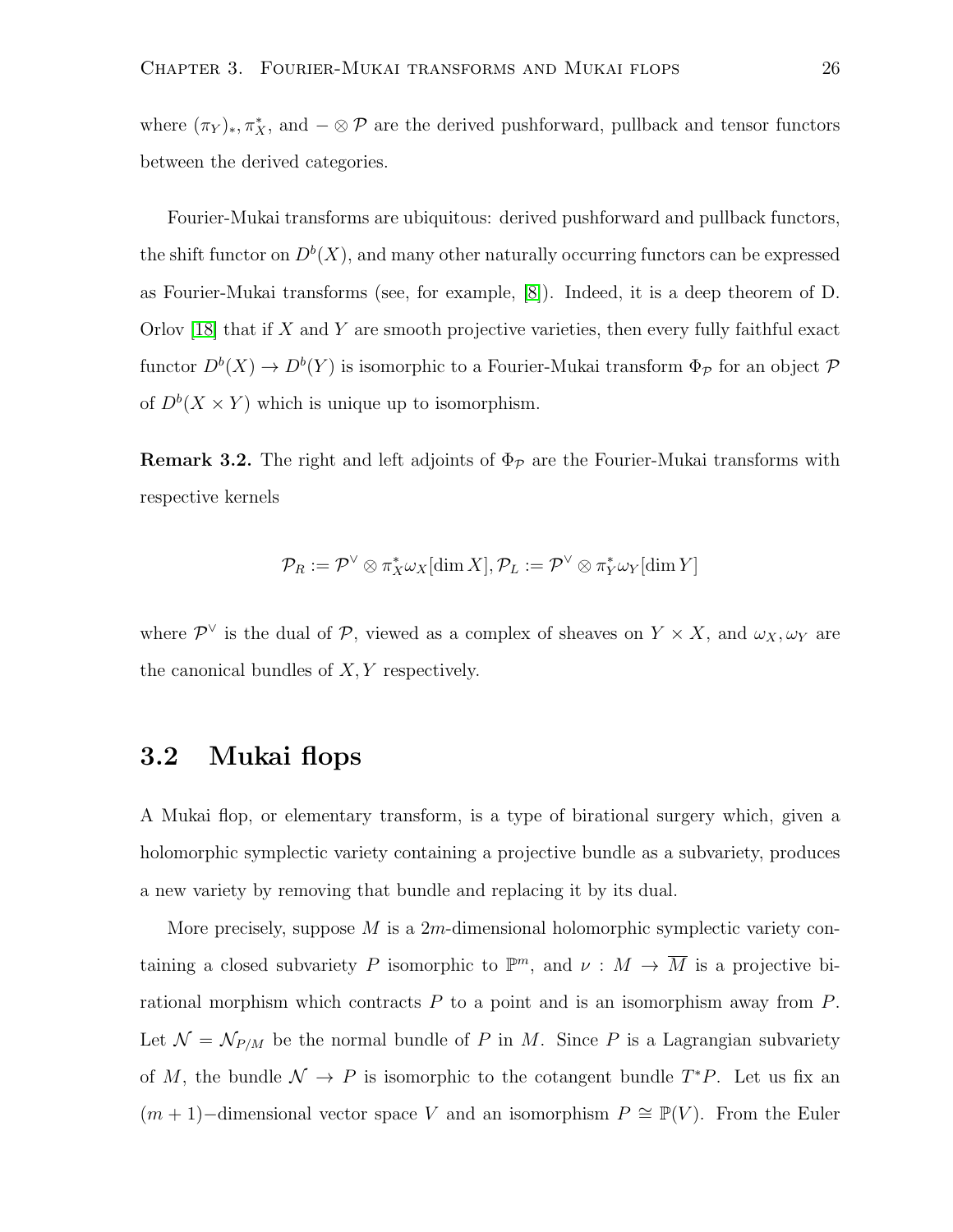sequence, we have an embedding of vector bundles  $T^{\ast} \mathbb{P}(V) \subset V^{\ast} \otimes \mathcal{O}(-1)$  which embeds the projectivization  $\mathbb{P}(T^*\mathbb{P}(V))$  in  $\mathbb{P}(V) \times \mathbb{P}(V^*)$  as the incidence variety

$$
\{(L, H) \in \mathbb{P}(V) \times \mathbb{P}(V^*) : L \subset H\}.
$$

Here we identify  $\mathbb{P}(V^*)$  with the variety of hyperplanes in V. Blowing up M along P gives a projective morphism  $\widetilde{M} \to M$  with exceptional divisor  $E = \mathbb{P}(\mathcal{N})$  which we hence identify with this incidence variety. Mukai [\[16\]](#page-62-7) showed that there is a variety  $M'$  and a birational morphism  $\widetilde{M} \to M'$  with exceptional divisor E, such that the restriction to E is the second projection

$$
E \subset \mathbb{P}(V) \times \mathbb{P}(V^*) \to \mathbb{P}(V^*).
$$

We then have a birational morphism  $\nu' : M' \to \overline{M}$  contracting the image  $\mathbb{P}(V^*)$  of E to a point, and a commutative diagram

$$
\widetilde{M} \longrightarrow M'
$$
\n
$$
\downarrow \qquad \qquad \downarrow \nu'
$$
\n
$$
M \longrightarrow \overline{M}
$$

**Definition 3.3.** The diagram  $M \stackrel{\nu}{\to} \overline{M} \stackrel{\nu'}{\leftarrow} M'$  is the **Mukai flop** of M along P.

More generally, suppose M is a 2m-dimensional holomorphic symplectic variety,  $P \subset$ M is an m-dimensional closed subvariety,  $\nu : M \to \overline{M}$  is a proper birational morphism with exceptional locus P such that the image  $Y = \nu(P)$  is a smooth closed subvariety of  $\overline{M}$ , and the restriction  $\nu : P \to Y$  is the projectivization  $\mathbb{P}(\mathcal{V})$  of a rank-(codim  $P + 1$ ) vector bundle  $V$  over Y. It can then be shown [\[9,](#page-61-2) Section 3] that the normal bundle  $\mathcal{N}_{P/M}$ is isomorphic to the relative cotangent bundle of  $\nu$ , *i.e.* its restriction to each fibre of  $\nu$  is the cotangent bundle of that fibre. Performing Mukai flops in a family then yields a commutative diagram of birational morphisms as above, which we also refer to as a **Mukai flop.** So here, M' has the dual bundle  $\mathbb{P}(\mathcal{V}^*) \to Y$  as a subvariety.

Let  $Z = M \times_{\overline{M}} M'$ , and let  $Z_0 = \mathbb{P}(\mathcal{V}) \times_Y \mathbb{P}(\mathcal{V}^*) \subset Z$ . The maps in the above diagram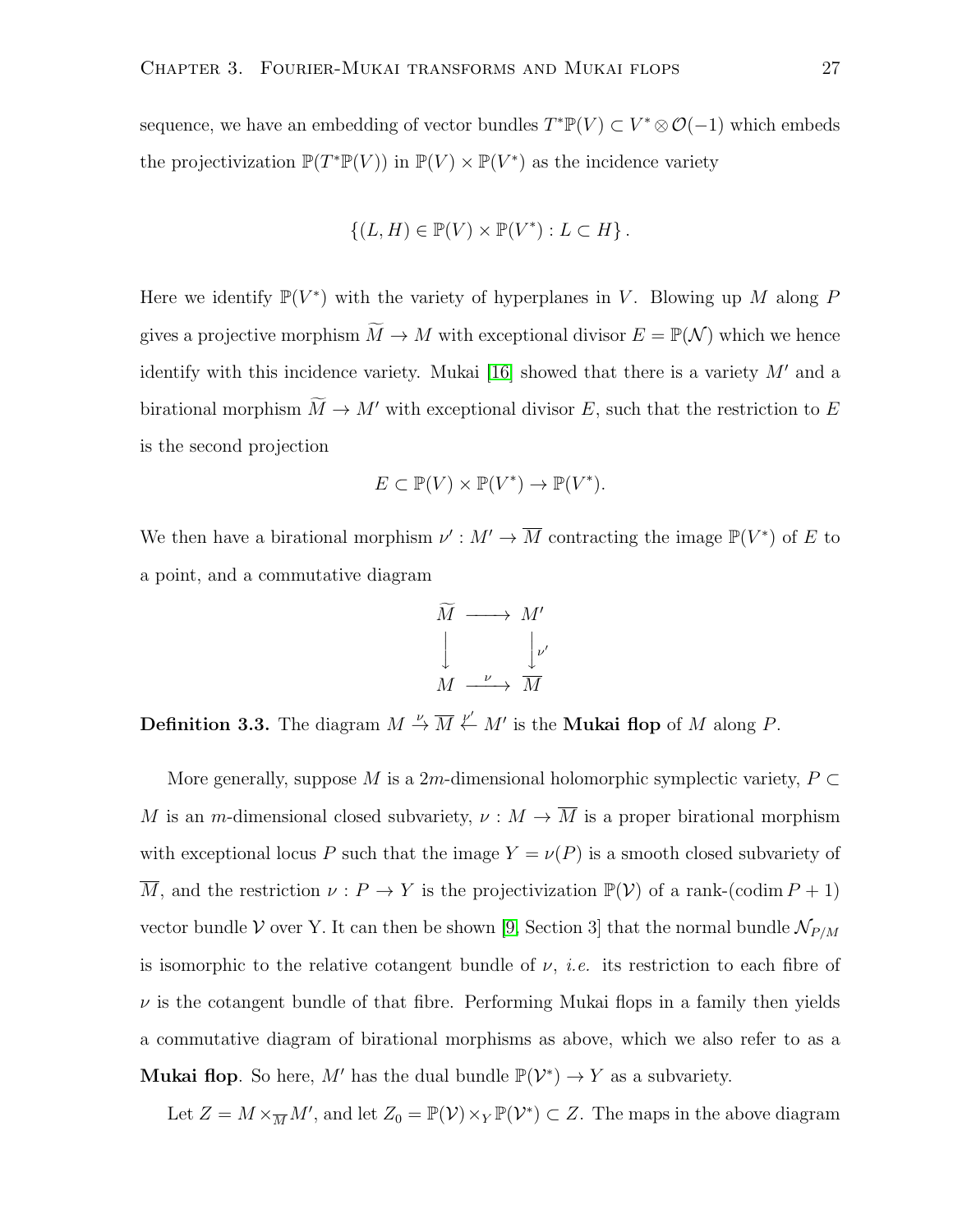restrict to isomorphisms

$$
\widetilde{M} \setminus E \longrightarrow M' \setminus \mathbb{P}(\mathcal{V}^*)
$$
\n
$$
\downarrow \qquad \qquad \downarrow \qquad \qquad \downarrow \qquad \downarrow \qquad \downarrow \qquad \downarrow \qquad \downarrow \qquad \downarrow \qquad \downarrow
$$
\n
$$
M \setminus \mathbb{P}(\mathcal{V}) \xrightarrow{\nu} \overline{M} \setminus Y
$$

and so we see that the induced morphism  $i : \widetilde{M} \to Z$  identifies  $\widetilde{M} \setminus E$  with  $Z \setminus Z_0$ . Let  $Z_1$  denote the closure in Z of  $Z \setminus Z_0$ . Then i identifies E with  $Z_0 \cap Z_1$ , and indeed  $\widetilde{M}$  with  $Z_1$ . To summarize, the fibre product Z has two components

$$
Z_0 = \mathbb{P}(\mathcal{V}) \times_Y \mathbb{P}(\mathcal{V}^*)
$$

and

 $Z_1 = \widetilde{M}$ ,

with

$$
Z_0 \cap Z_1 = \{ (L, H) \in \mathbb{P}(\mathcal{V}) \times_Y \mathbb{P}(\mathcal{V}^*) : L \subset H \}.
$$

Given regular characters  $\eta$  and  $\eta'$  of the torus K which are separated by a single wall of the discriminantal arrangement, we show in the next chapter that the hypertoric varieties  $M_{\eta}$  and  $M_{\eta'}$  are related by a Mukai flop, with the role of  $\overline{M}$  played by  $M_{\theta}$  where  $\theta$  is a subregular character on the wall separating  $\eta$  from  $\eta'$  such that  $\theta$  lies in the closure of each of the chambers containing  $\eta$  and  $\eta'$  respectively.

In the above definition of Mukai flop, we assumed that  $M$  and  $M'$  are holomorphic symplectic varieties. The same definition has been made for  $M$  and  $M'$  smooth and projective, but not necessarily equipped with a symplectic form (see, for example, [\[8,](#page-61-1) 11.4]). In this context, it is not automatic that the normal bundle  $\mathcal{N}_{P/M}$  is isomorphic to the relative cotangent bundle of  $\nu$ , and this is imposed as a separate condition in the definition of a Mukai flop of projective varieties. Suppose that  $M$  and  $M'$  are smooth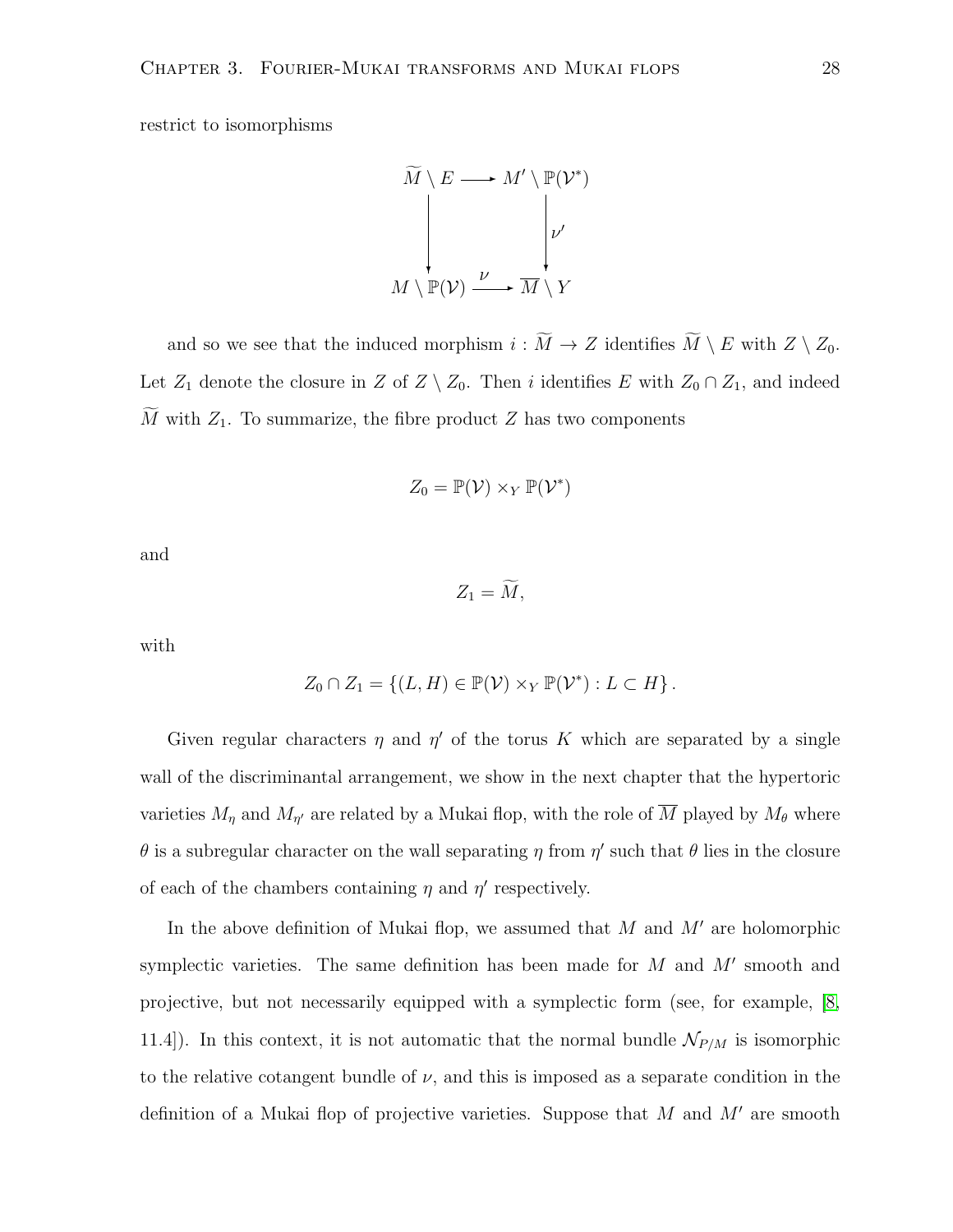and projective and related by a Mukai flop. As found by Y. Namikawa and Y. Kawamata independently, the fibre product Z defines an equivalence between the bounded derived categories of  $M$  and  $M'$ :

**Theorem 3.4.** [\[17\]](#page-62-1), [\[11\]](#page-62-0) Let M and M' be smooth projective varieties, let  $M \rightarrow M'$  be a Mukai flop and define the fibre product Z as above. Then the Fourier-Mukai transform  $\Phi_Z: D^b(M) \to D^b(M')$  with kernel  $\mathcal{O}_Z$  is an equivalence of triangulated categories.

As written, this theorem cannot be directly applied to the situation of a Mukai flop of hypertoric varieties, as these are generally not projective (over  $Spec \mathbb{C}$ ). However, its conclusion is still valid in the symplectic context. Namikawa's argument in [\[17,](#page-62-1) Section 4] applies here to show that  $\Phi_Z$  is fully faithful, as this part of the proof does not rely on M and M' being projective. It then remains to show that  $\Phi_Z$  is essentially surjective. We have dim  $M = \dim M'$  since M and M' are birationally equivalent, and their canonical bundles are trivial since they are each equipped with a holomorphic symplectic form. Then by Remark [3.2,](#page-29-1) the left and right adjoints of  $\Phi_Z$  coincide: regarding  $\mathcal{O}_Z^{\vee}$  as a sheaf on  $M' \times M$ , these adjoints are isomorphic to the Fourier-Mukai transform with kernel  $\mathcal{O}_Z^{\vee}[\dim M]$ . Since  $\Phi_Z$  is fully faithful and its left and right adjoints coincide, we conclude by [\[5,](#page-61-3) Theorem 3.3] that  $\Phi_Z$  is an equivalence. We summarize this in the following theorem.

<span id="page-32-0"></span>**Theorem 3.5.** Let M and M' be holomorphic symplectic varieties, let  $M \rightarrow M'$  be a Mukai flop and define the fibre product  $Z$  as above. Then the Fourier-Mukai transform  $\Phi_Z: D^b(M) \to D^b(M')$  with kernel  $\mathcal{O}_Z$  is an equivalence of triangulated categories.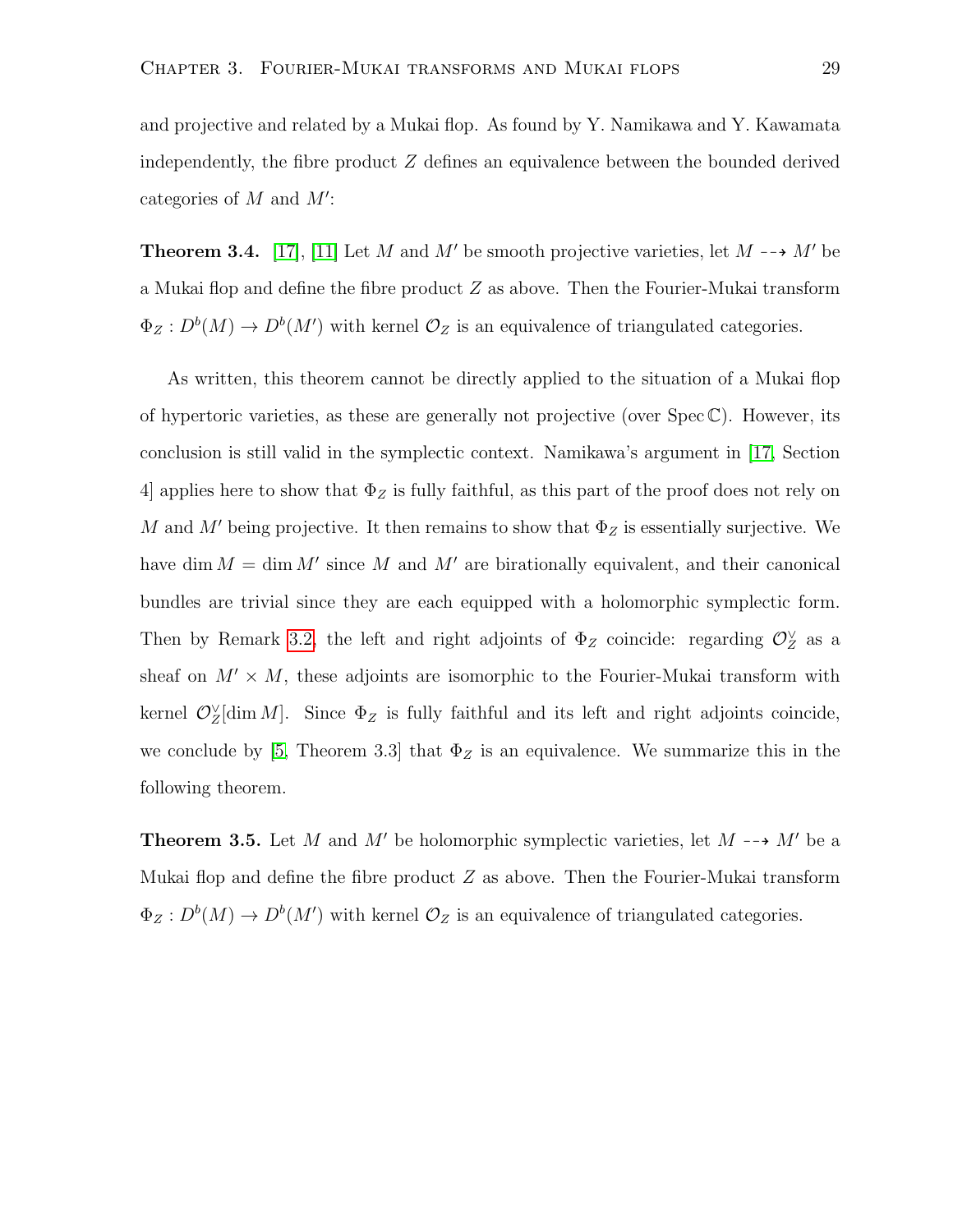## <span id="page-33-0"></span>Chapter 4

## Wall-crossing

#### <span id="page-33-1"></span>4.1 Partial affinization

Throughout this chapter, we fix two regular characters  $\eta, \eta' \in \mathfrak{k}_\mathbb{Z}^*$  separated by a single discriminantal hyperplane  $P_C$ , and a subregular character  $\theta \in \mathfrak{k}_\mathbb{Z}^* \cap P_C$  which lies in the closures of the chambers containing  $\eta$  and  $\eta'$ . Thus  $P_C$  is the only discriminantal hyperplane containing  $\theta$ . For  $\alpha \in \mathfrak{k}_{\mathbb{Z}}^*$  and S a circuit with  $\alpha \notin P_S$ , recall that we defined the coordinate function

$$
x_S^{\alpha}(z, w) = (z_i : i \in S_+^{\alpha}; w_i : i \in S_-^{\alpha}).
$$

#### Lemma 4.1.

$$
\mu^{-1}(0)^{\eta} = \left\{ (z, w) \in \mu^{-1}(0)^{\theta} : x_C^{\eta}(z, w) \neq 0 \right\}
$$

*Proof.* For each circuit  $S \neq C$ , the characters  $\eta$  and  $\theta$  are on the same side of the discriminantal hyperplane  $P_S$ , and so  $x_S^{\eta} = x_S^{\theta}$ . The result follows immediately from  $\Box$ Theorem [2.32.](#page-25-0)

We therefore have inclusions  $\mu^{-1}(0)^{\eta} \subset \mu^{-1}(0)^{\theta} \supset \mu^{-1}(0)^{\eta'}$ .

**Definition 4.2.** Let  $M_{\eta} \stackrel{\nu}{\leftrightarrow} M_{\eta'} \stackrel{\nu'}{\longleftarrow} M_{\eta'}$  denote the morphisms of varieties induced by the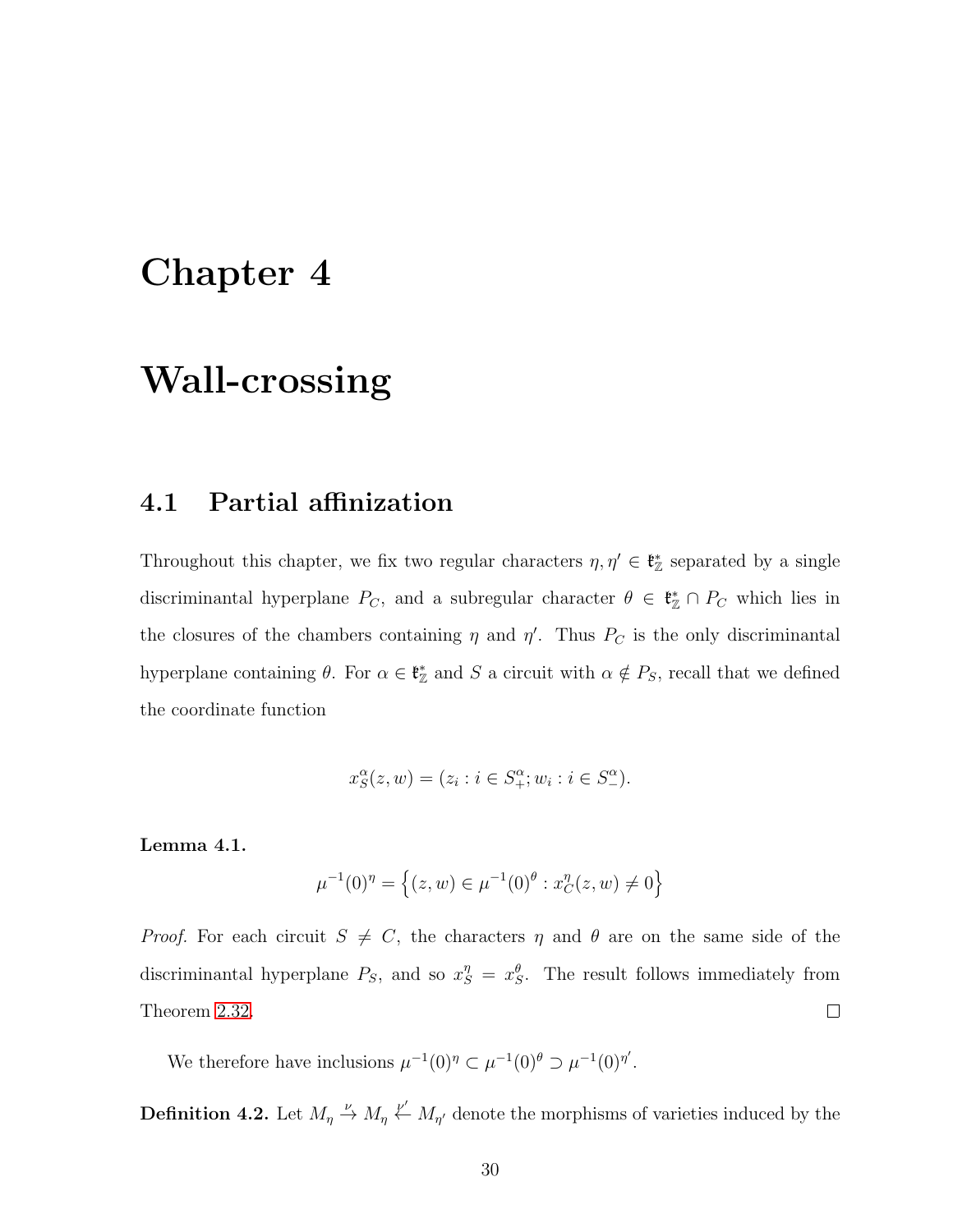above inclusions. We call these partial affinizations.

The reason we call these "partial affinizations" is that they are compatible with the affinization morphisms  $M_{\eta} \to M_0$  and  $M_{\theta} \to M_0$ , which are induced by the inclusions of the respective semistable loci into  $\mu^{-1}(0)$ .

We begin by showing that  $\nu : M_{\eta} \to M_{\theta}$  contracts a closed subvariety  $B_{\theta}^{\eta} \subset M_{\eta}$  to a subvariety  $B_{\theta} \subset M_{\theta}$ , and that the restriction  $\nu : B_{\theta}^{\eta} \to B_{\theta}$  is the projectivization of a rank-|C| vector bundle. Recall that  $E_C = \text{span}(e_i : i \notin C) \subset \mathbb{C}^n$ .

Definition 4.3. Let

$$
B_{\theta} := \varphi_{\theta}(T^* E_C \cap \mu^{-1}(0)^{\theta})
$$

where  $\varphi_{\theta}: \mu^{-1}(0)^{\theta} \to M_{\theta}$  is the GIT quotient map.

**Proposition 4.4.**  $B_{\theta}$  is a smooth hypertoric variety.

*Proof.* Recall from Section [2.6](#page-22-0) that we have an action of the quotient torus  $\overline{K}_C$  on  $T^*E_C$ . The  $\theta$ -semistable locus for this action is precisely  $T^*E_C \cap \mu^{-1}(0)^{\theta}$ , in which the  $\overline{K}_C$ -orbits are closed since  $\theta$  is regular as a character of  $\overline{K}_C$ . The associated hypertoric variety is therefore the geometric quotient  $(T^*E_C \cap \mu^{-1}(0)^{\theta})/\overline{K}_C$ , which is smooth again by regularity of  $\theta$ . But  $\varphi_{\theta}$  also realizes  $B_{\theta}$  as this geometric quotient, as the K-orbits in  $T^*E_C \cap \mu^{-1}(0)^\theta$  are the same as the  $\overline{K}_C$ -orbits.  $\Box$ 

<span id="page-34-0"></span>**Lemma 4.5.** For each  $p \in \mu^{-1}(0)^\eta \cap \mu^{-1}(0)^\eta'$ , the orbit  $Kp$  is closed in  $\mu^{-1}(0)^\theta$ .

*Proof.* Let  $p \in \mu^{-1}(0)^\eta \cap \mu^{-1}(0)^\eta'$  and  $q \in \overline{Kp} \cap \mu^{-1}(0)^\theta$ . By the Hilbert-Mumford criterion for tori due to Richardson [\[3\]](#page-61-4), there is a one-parameter subgroup  $\lambda \in \mathfrak{k}_{\mathbb{Z}}$  with

$$
\lim_{t \to \infty} \lambda(t)p \in Kq.
$$

It suffices to show that  $\lambda = 0$ . Suppose otherwise, for contradiction. Write  $\lambda =$  $(\lambda_1, \ldots, \lambda_n)$ , and define

$$
I_+ = \{i : \lambda_i > 0\}\,,
$$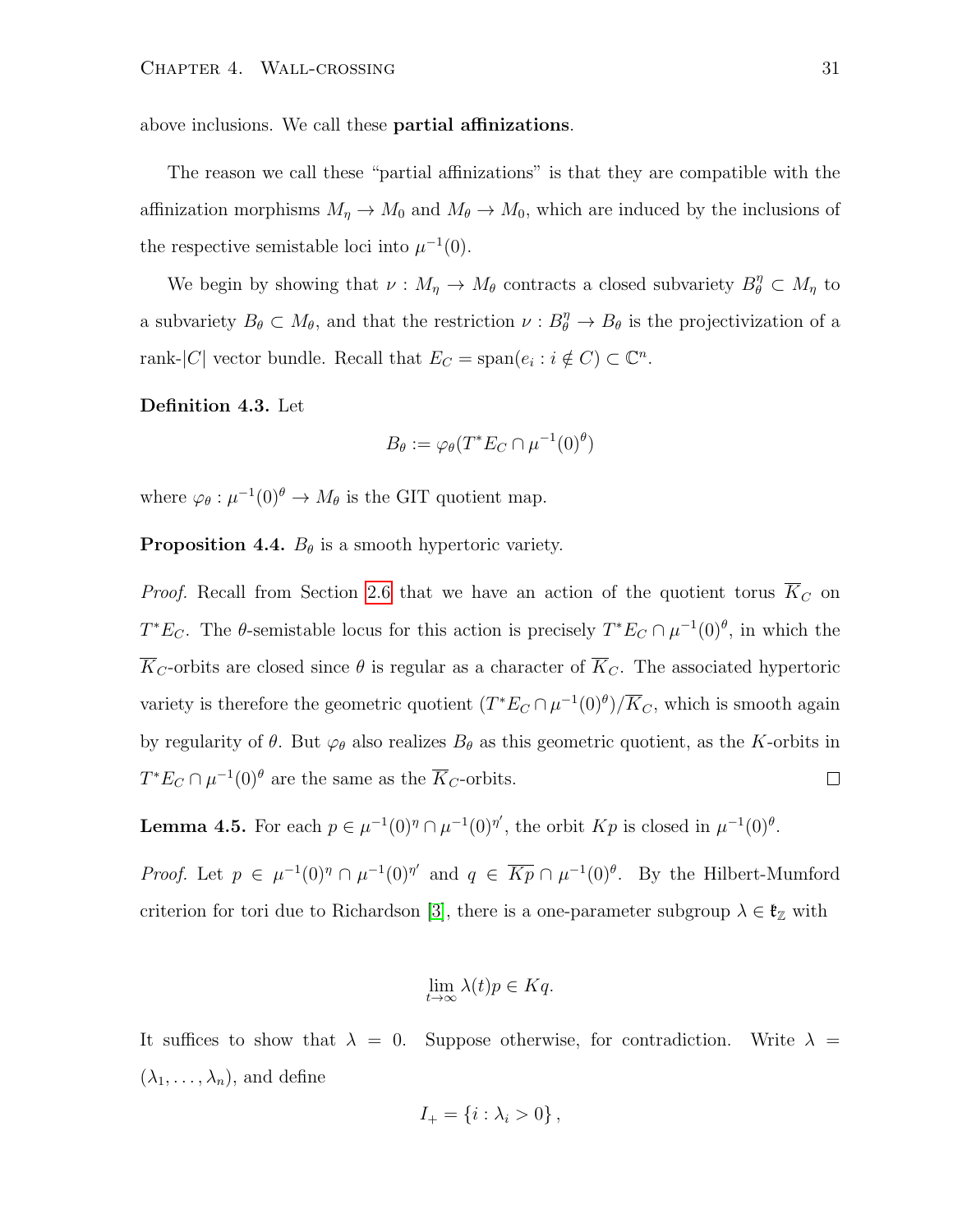$$
I_{-} = \{i : \lambda_i < 0\}.
$$

Choose a circuit S such that, orienting S by  $\eta$ , we have

$$
S_+ \subset I_+, S_- \subset I_-
$$

or

$$
S_- \subset I_+, S_+ \subset I_-.
$$

In the former case, or in the latter case with  $S = C$  we obtain a contradiction as

$$
\lim_{t \to \infty} x_S^{\eta}(\lambda(t)p) = \infty;
$$

finally if  $S_-\subset I_+$  and  $S_+\subset I_-\,$  with  $S\neq C$  then

$$
\lim_{t \to \infty} x_S^{\theta}(\lambda(t)p) = 0,
$$

which contradicts  $q \in \mu^{-1}(0)^{\theta}$ . Thus  $Kp = Kq$ .

<span id="page-35-0"></span>**Lemma 4.6.** The complement  $B_{\theta}^c := M_{\theta} \setminus B_{\theta}$  is equal to  $\varphi_{\theta}(\mu^{-1}(0)^{\eta} \cap \mu^{-1}(0)^{\eta'})$ , and  $\nu$  is an isomorphism over  $B_{\theta}^{c}$ .

Proof. We note that the second claim follows from the first by Lemma [4.5,](#page-34-0) which implies that  $B_{\theta}^c$  and  $\nu^{-1}(B_{\theta}^c)$  are both given by the geometric quotient  $(\mu^{-1}(0)^{\eta} \cap \mu^{-1}(0)^{\eta'})/K$ .

Given  $(z, w) \in \mu^{-1}(0)^{\theta} \setminus (\mu^{-1}(0)^{\eta} \cap \mu^{-1}(0)^{\eta'}),$  we have  $x_C^{\eta}(z, w) = 0$  or  $x_C^{\eta}(w, z) = 0.$ Orienting C according to  $\eta$  in the former case or to  $\eta'$  in the latter case, we have

$$
\lim_{t \to \infty} \beta_C(t)(z, w) \in T^* E_C \cap \mu^{-1}(0)^{\theta}
$$

and so  $\varphi_{\theta}(z, w) \in B_{\theta}$ . Then  $B_{\theta}^{c} \subset \varphi_{\theta}(\mu^{-1}(0)^{\eta} \cap \mu^{-1}(0)^{\eta'})$ .

Conversely, if  $p \in \mu^{-1}(0)^{\eta} \cap \mu^{-1}(0)^{\eta'}$  and  $q \in T^*E_C \cap \mu^{-1}(0)^{\theta}$ , the orbits of p and

 $\Box$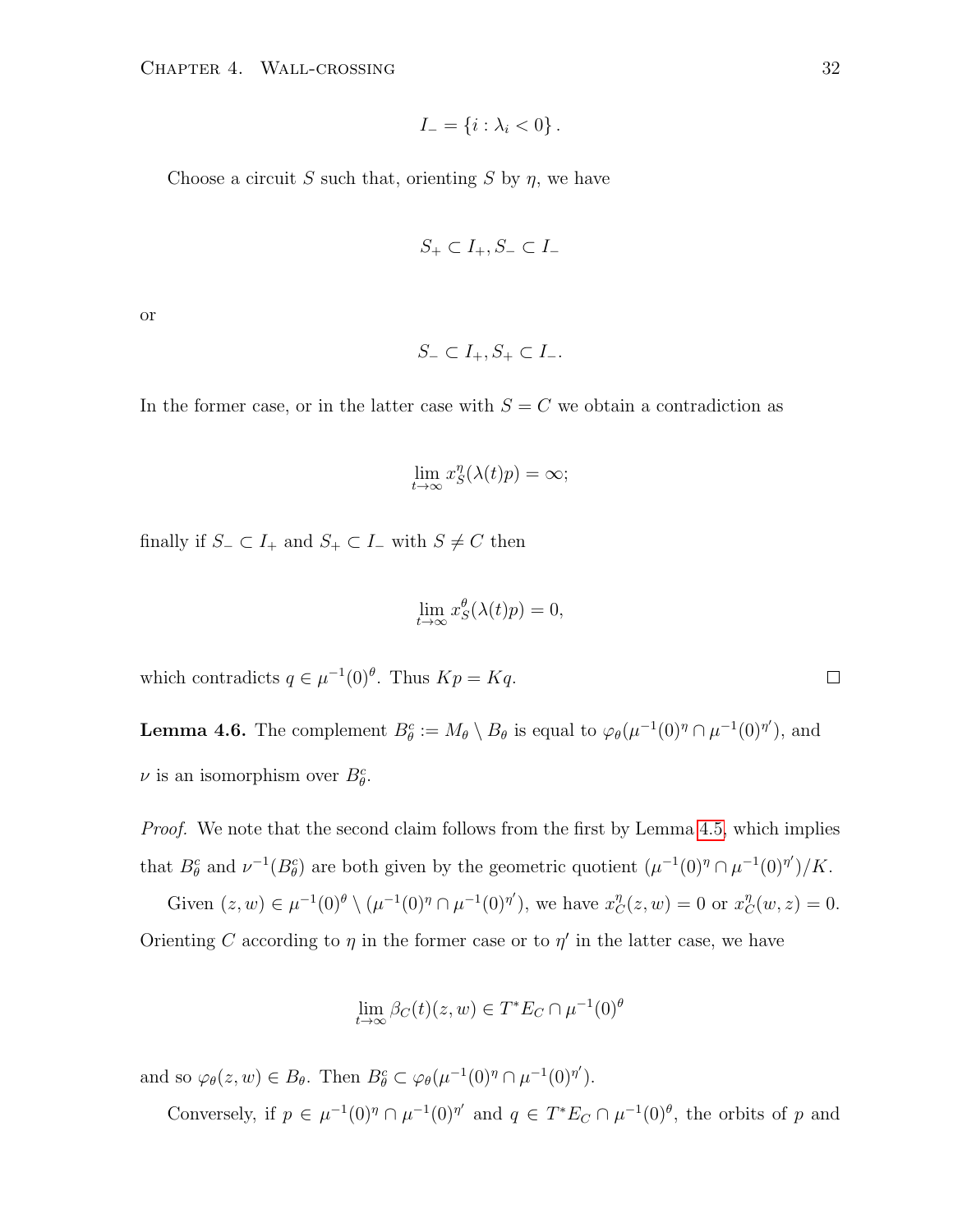q are closed in  $\mu^{-1}(0)^\theta$  by Lemma [4.5](#page-34-0) and by subregularity of  $\theta$ , respectively. Since  $Kp \cap T^*E_C = \emptyset$ , it follows that  $\varphi_\theta(p) \notin B_\theta$ .  $\Box$ 

Definition 4.7. Let

$$
V_C = \text{span}(e_i : i \in C),
$$

$$
V_C^{\eta} = \text{span}(e_i : i \in C_+^{\eta}) \oplus \text{span}(e_i^{\vee} : i \in C_-^{\eta}),
$$

and

$$
V_C^{\eta'} = \text{span}(e_i : i \in C_+^{\eta'}) \oplus \text{span}(e_i^{\vee} : i \in C_-^{\eta'}),
$$

each of which is a |C|-dimensional linear subspace of  $T^{\ast} \mathbb{C}^{n}$ , with

$$
T^*V_C = V_C^{\eta} \oplus V_C^{\eta'}.
$$

Observe that we have a natural symplectic form  $\omega$  on  $T^*V_C$  given by  $\omega(e_i, e_j)$  =  $\omega(e_i^{\vee}, e_j^{\vee}) = 0$  and  $\omega(e_i, e_j^{\vee}) = \delta_{ij}$ , and that  $V_C^{\eta}$  and  $V_C^{\eta'}$  are complementary Lagrangian subspaces with respect to  $\omega$ . The pairing  $\omega$  thus identifies  $V_C^{\eta}$  and  $V_C^{\eta'}$  as dual to each other.

#### <span id="page-36-0"></span>Lemma 4.8.

$$
(T^*E_C \oplus V_C^{\eta}) \cap \mu^{-1}(0)^{\eta} = \left\{ p + v : p \in T^*E_C \cap \mu^{-1}(0)^{\theta}, v \in V_C^{\eta} \setminus 0 \right\}.
$$

*Proof.* Given  $p \in T^*E_C \cap \mu^{-1}(0)^{\theta}$  and  $v \in V_C^{\eta} \setminus 0$ , we have  $x_C^{\eta}(p+v) = v \neq 0$  and for  $S \neq C, x_S^{\eta}$  $S_{S}^{\eta}(p+v) \neq 0$  since  $x_{S}^{\eta}$  $S_{S}(p) = x_{S}^{\theta}(p) \neq 0$ , and so  $p + v$  is  $\eta$ -semistable.

Conversely, suppose  $p \in T^*E_C$  and  $v \in V_C^{\eta}$  with  $p + v \in \mu^{-1}(0)^{\eta}$ . Then immediately  $v = x_C^{\eta}$  ( $p + v$ ) is nonzero, so it suffices to show that p is  $\theta$ -semistable. Assume for contradiction that p is  $\theta$ -unstable. Then there exist  $t_n \in K$  such that

$$
\lim_{n\to\infty}\theta(t_n)=\infty
$$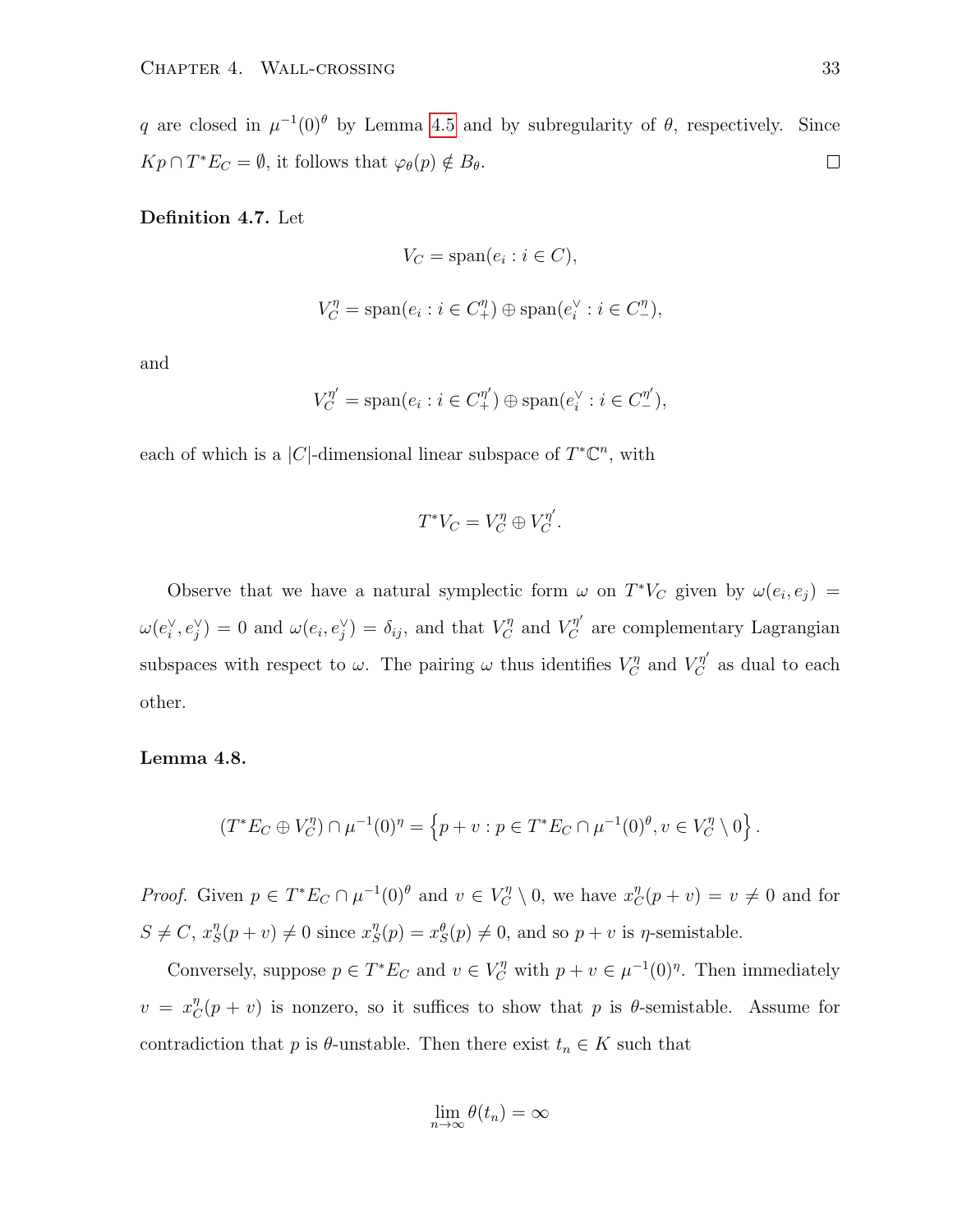and such that the limit

$$
q := \lim_{n \to \infty} t_n \cdot p
$$

exists. Recall that  $f_j$  is the restriction of the character  $e_i^{\vee}$  to K. For each  $j \in C$ , let

$$
c_j = \begin{cases} f_j & \text{if } j \in C_+^{\eta} \\ -f_j & \text{if } j \in C_-^{\eta} \end{cases}
$$

.

.

Choose  $i \in C$  such that

$$
\lim_{n \to \infty} c_i(t_n)^{-1} c_j(t_n)
$$

exists for each  $j \in C$ . Let

$$
u_n = \beta_C^n(c_i(t_n))^{-1}
$$

so that  $u_n \in K_C$  and  $c_j(u_n) = c_i(t_n)^{-1}$  for all  $j \in C$ .

Recall that, by Corollary [2.33,](#page-27-0) semistability conditions are constant on the faces of the discriminantal arrangement. We may then assume without loss of generality that

$$
\eta = \begin{cases} \theta + f_i & \text{if } i \in C_+^{\eta} \\ \theta - f_i & \text{if } i \in C_-^{\eta} \end{cases}
$$

Then

$$
\eta(t_n u_n) = \theta(t_n u_n) c_i(t_n u_n)
$$
  
= 
$$
\theta(t_n) \theta(u_n) c_i(t_n) c_i(u_n)
$$
  
= 
$$
\theta(t_n)
$$

since  $\theta$  is trivial on  $K_C$  and  $c_i(u_n) = c_i(t_n)^{-1}$ , and so

$$
\lim_{n\to\infty}\eta(t_nu_n)=\infty.
$$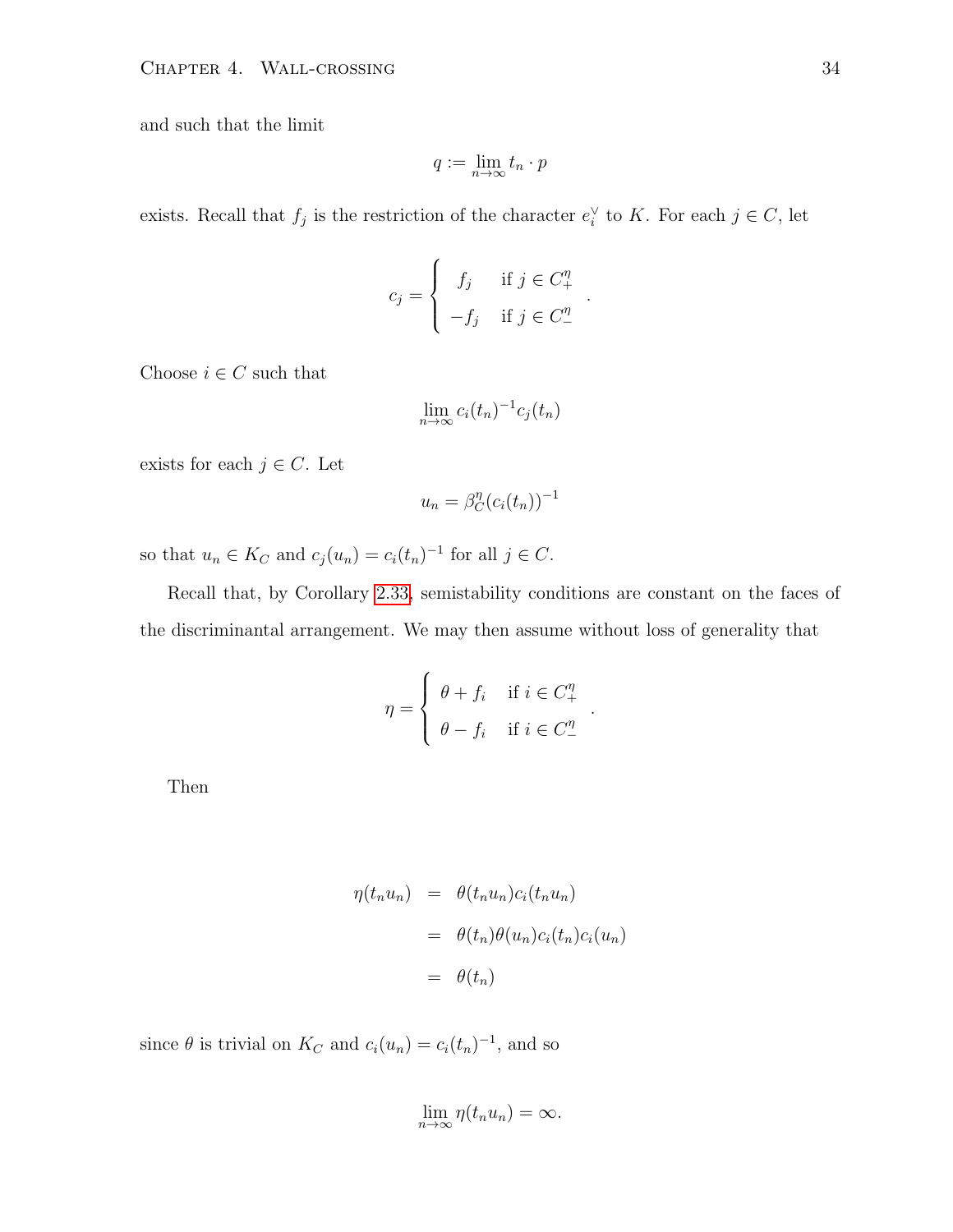Next, since  $p \in T^*E_C$  is fixed by  $K_C$ , we have

$$
\lim_{n \to \infty} t_n u_n \cdot p = \lim_{n \to \infty} t_n \cdot p = q.
$$

Finally, writing  $z_i$  and  $w_j$  for the coordinates of  $v$ ,

$$
t_n u_n \cdot v = (c_j(t_n)c_j(u_n)z_j : j \in C_+^{\eta}; c_j(t_n)c_j(u_n)w_j : j \in C_-^{\eta})
$$
  
=  $(c_j(t_n)c_i(t_n)^{-1}z_j : j \in C_+^{\eta}; c_j(t_n)c_i(t_n)^{-1}w_j : j \in C_-^{\eta})$ 

which converges as  $n \to \infty$  by our choice of *i*. Hence

$$
\lim_{n \to \infty} t_n u_n \cdot (p + v)
$$

converges and

$$
\lim_{n\to\infty}\eta(t_nu_n)=\infty,
$$

which contradicts the assumption that  $p + v$  is  $\eta$ -semistable.

We note that the above lemma is generally not true if  $\theta$  is not in the closure of the chamber containing  $\eta$ , which we relied on in the above proof when we assumed that  $\eta = \theta \pm f_i$  for some  $i \in C$ .

<span id="page-38-0"></span>**Proposition 4.9.** Let  $B_{\theta}^{\eta} = \nu^{-1}(B_{\theta})$ . Then  $\nu : B_{\theta}^{\eta} \to B_{\theta}$  is the projectivization of a rank- $|C|$  vector bundle  $\mathcal V$  over  $B_\theta$ .

Proof. By Lemma [4.6,](#page-35-0)

$$
B_{\theta}^{\eta} = (\mu^{-1}(0)^{\eta} \setminus \mu^{-1}(0)^{\eta'})/K
$$
  
= ((T^\*E\_C \oplus V\_C^{\eta}) \cap \mu^{-1}(0)^{\eta})/K.

 $\Box$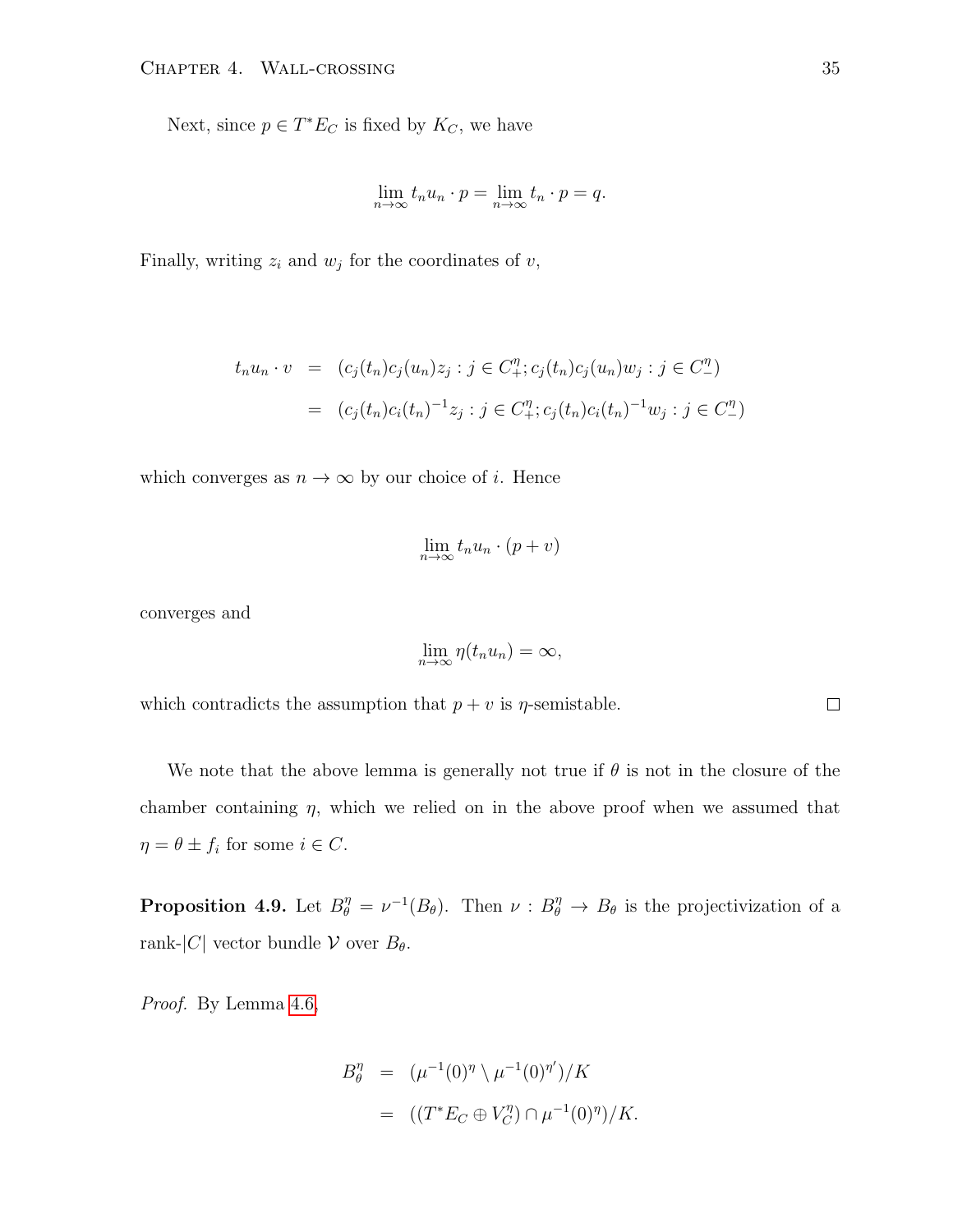Let  $X = T^* E_C \cap \mu^{-1}(0)^\theta$ , so that the quotient map  $X \to B_\theta$  is a principal  $\overline{K}_C$ -bundle. We remark that the 1-parameter subgroup  $K_C \subset K$  acts trivially on X and acts on  $V_C^{\eta}$  $\mathcal{C}_{0}^{(n)}$ by scaling, so that  $(V_C^{\eta} \setminus 0)/K_C = \mathbb{P}(V_C^{\eta})$ . Then by Lemma [4.8](#page-36-0) we have

$$
B_{\theta}^{\eta} = (X \times (V_C^{\eta} \setminus 0))/K
$$

$$
= B_{\theta} \times_{\overline{K}_C} \mathbb{P}(V_C^{\eta}).
$$

Now let G be a complement to  $K_C$  in K, so that  $K = K_C \times G$  and  $G \cong \overline{K}_C$ . Then we can instead write

$$
B_{\theta}^{\eta} = B_{\theta} \times_G \mathbb{P}(V_C^{\eta}),
$$

the projectivization of the vector bundle  $\mathcal{V} := B_{\theta} \times_G V_C^{\eta}$ .

<span id="page-39-0"></span>Example 4.10. We return to Example [2.17,](#page-16-0) with

$$
K = \left\{ (s, st^{-1}, t, s^{-1}) : s, t \in \mathbb{C}^{\times} \right\} \subset (\mathbb{C}^{\times})^4.
$$

The circuits of the action of K on  $T^{\ast} \mathbb{C}^{4}$  are  $\{1,2,4\}$ ,  $\{1,3,4\}$ , and  $\{2,3\}$ , with corresponding discriminantal hyperplanes

$$
P_{124} = \text{span}(f_3), P_{134} = \text{span}(f_2), P_{23} = \text{span}(f_1, f_4) = \text{span}(f_1).
$$

We choose the regular character  $\eta = f_1 + f_2$  and subregular character  $\theta = f_1$ , the latter of which lies on the wall  $P_{23}$ .

The associated arrangement  $\mathcal{H}_{\theta}$  is obtained from  $\mathcal{H}_{\eta}$  by translating the hyperplane  $H_2$  until it coincides with  $H_3$ :

 $\Box$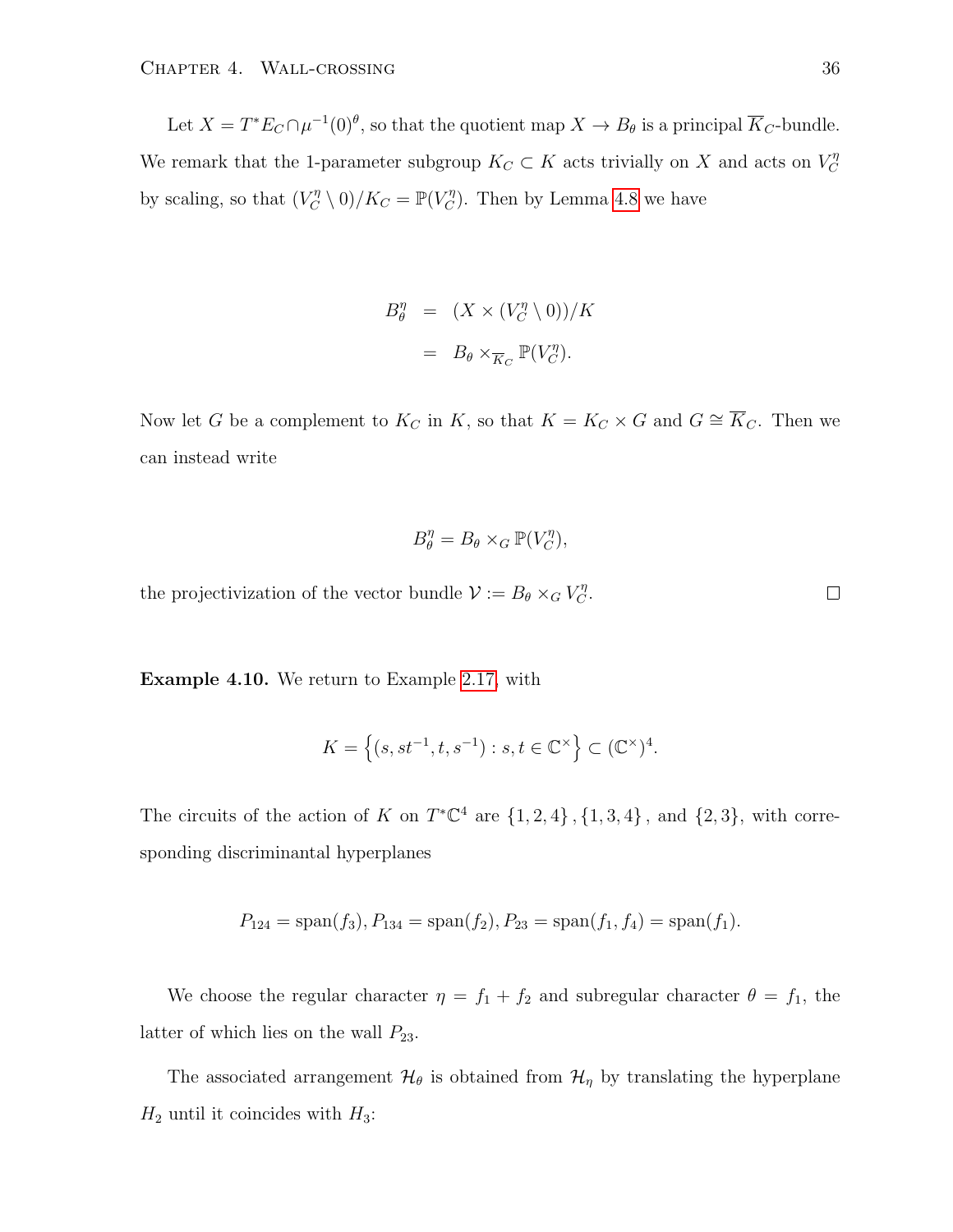

Figure 4.1: The discriminantal arrangement for Example [4.10.](#page-39-0)



Figure 4.2:  $\mathcal{H}_{\eta}$  (left) and  $\mathcal{H}_{\theta}$ .

The associated arrangement for the hypertoric variety  $B_{\theta} \subset M_{\theta}$  can be seen on the right as the pair of points  $H_1 \cap H_2$  and  $H_4 \cap H_2$  in the ambient space  $H_2 = H_3$ , identifying  $B_{\theta} \cong T^*\mathbb{P}^1$ . The partial affinization  $\nu : M_{\eta} \to M_{\theta}$  collapses a component, isomorphic to a Hirzebruch surface, of the core of  $M_{\eta}$  to the core  $\mathbb{P}^{1}$  of  $B_{\theta}$ . This is reflected on the level of moment polytopes above by the collapse of the trapezoidal chamber of  $\mathcal{H}^{\eta}$  to a line segment in  $\mathcal{H}^{\theta}$ . The restriction  $\nu : B_{\theta}^{\eta} \to B_{\theta}$  is a  $\mathbb{P}^1$ -bundle, and so the moment polytopes of its fibres are line segments. These are the vertical line segments joining  $H_2$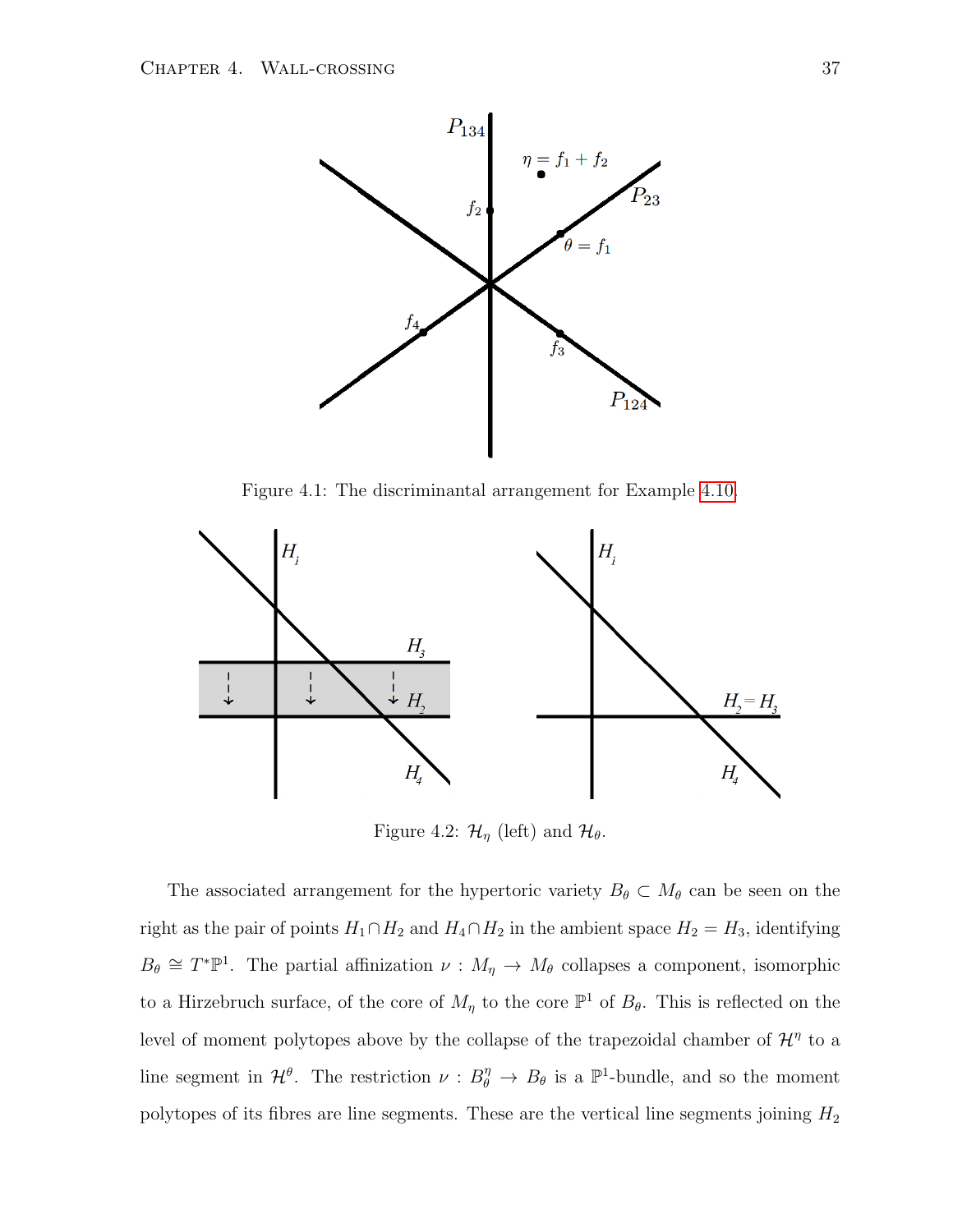to  $H_3$  in the diagram on the left.

By the same token, the morphism  $\nu' : M_{\eta'} \to M_\theta$  is birational, and its exceptional locus  $B^{\eta'}_{\theta}$  $\theta_{\theta}''$  is the projectivization of the vector bundle  $B_{\theta} \times {}_{G}V^{\eta'}_{C}$ . Recall that the symplectic pairing  $\omega$  on  $V_C$  identifies  $V_C^{\eta}$  and  $V_C^{\eta'}$  as dual to each other, thereby identifying  $B_{\theta}^{\eta'}$  with the dual projective bundle  $\mathbb{P}(\mathcal{V}^*)$ .

Our goal is to show that the diagram

$$
M_{\eta} \xrightarrow{\nu} M_{\theta} \xleftarrow{\nu'} M_{\eta'}
$$

is the Mukai flop of  $M_{\eta}$  (resp.  $M_{\eta'}$ ) along  $B_{\theta}^{\eta}$ <sup>η</sup> (resp.  $B^{\eta'}_{\theta}$  $\eta''_{\theta}$ ). That is, we need to show that there is a common blowup

$$
M_{\eta} \leftarrow \tilde{M} \rightarrow M_{\eta'}
$$

along  $B_{\theta}^{\eta}$  $\frac{\eta}{\theta}$  and  $B^{\eta'}_{\theta}$  $\theta$ <sup>*n*</sup> respectively, such that these maps are given on the exceptional locus by restricting the projections

$$
\mathbb{P}(\mathcal{V}) \leftarrow \mathbb{P}(\mathcal{V}) \times \mathbb{P}(\mathcal{V}^*) \rightarrow \mathbb{P}(\mathcal{V}^*).
$$

We recall that if  $M \to \overline{M} \leftarrow M'$  is a Mukai flop, then this common blowup is one of the two irreducible components of the fibre product  $M \times_{\overline{M}} M'$ , the other component being the fibre product of the projective bundles along which  $M$  and  $M'$  are blown up. We will then proceed by analysing the fibre product of this diagram and demonstrating that it has two components, one being the fibre product

$$
B_{\theta}^{\eta} \times_{B_{\theta}} B_{\theta}^{\eta'} = \mathbb{P}(\mathcal{V}) \times_{B_{\theta}} \mathbb{P}(\mathcal{V}^*)
$$

and the other realising the blowup  $\widetilde{M}$ .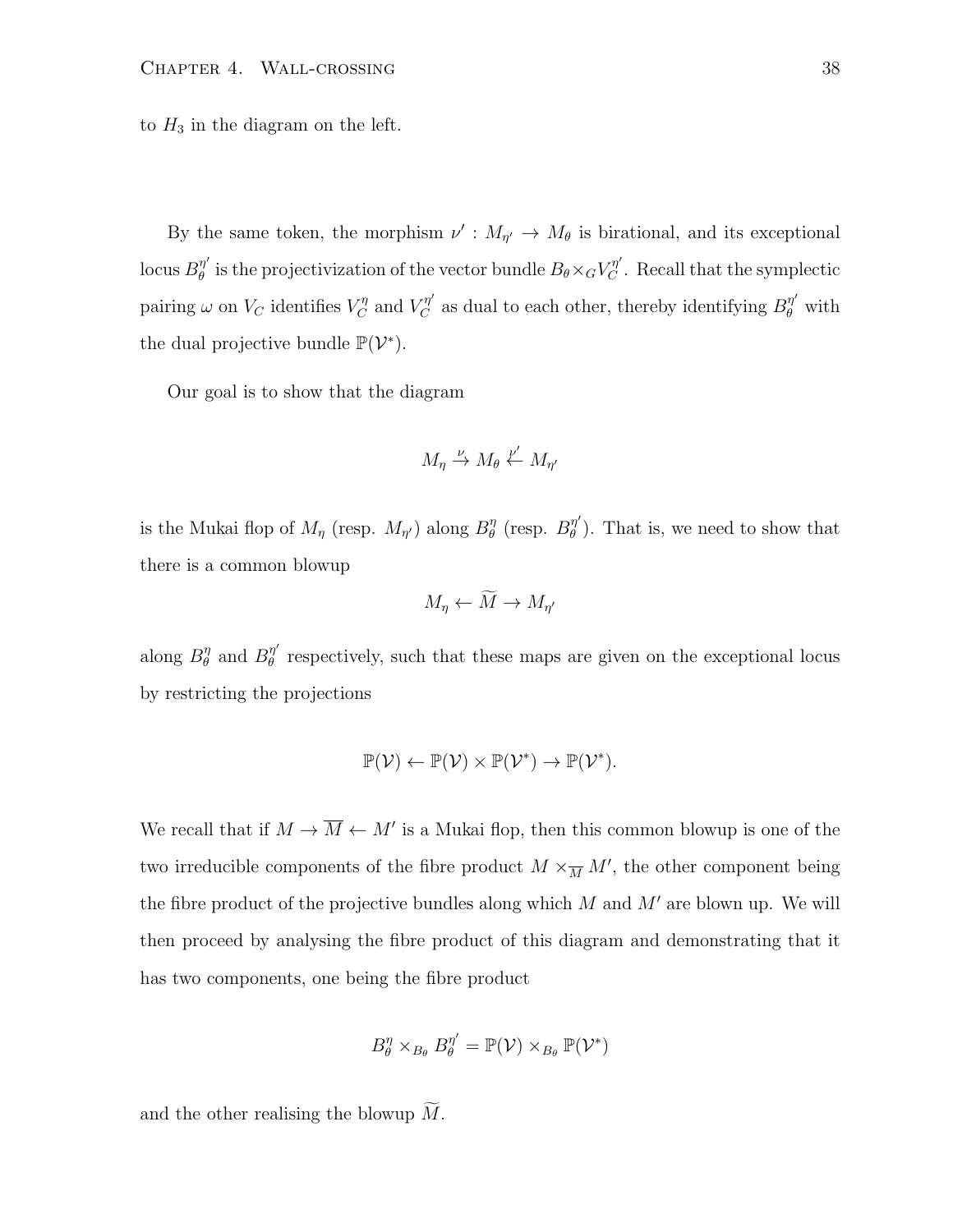#### <span id="page-42-0"></span>4.2 The fibre product Z

Definition 4.11. Let

$$
Z = M_{\eta} \times_{M_{\theta}} M_{\eta'}
$$

and

$$
Z_0=B^\eta_\theta\times_{B_\theta}B^{\eta'}_\theta
$$

.

That is,

$$
Z_0 = \mathbb{P}(\mathcal{V}) \times_{B_\theta} \mathbb{P}(\mathcal{V}^*),
$$

a  $\mathbb{P}^{|C|-1} \times \mathbb{P}^{|C|-1}$ -bundle over  $B_{\theta}$ .

**Definition 4.12.** Let  $Z_1^o = Z \setminus Z_0$ , and let  $Z_1$  be the closure of  $Z_1^o$  in  $Z$ .

<span id="page-42-2"></span>**Remark 4.13.** Recall that the partial affinizations  $\nu$  and  $\nu'$  are isomorphisms away from  $B_{\theta}$ . It follows that we have a diagram of isomorphisms



with each of these varieties isomorphic to the geometric quotient  $(\mu^{-1}(0)^{\eta} \cap \mu^{-1}(0)^{\eta'})/K$ . Explicitly,

$$
Z_1^o = \left\{ ([p+u+v]_{\eta}, [p+u+v]_{\eta'}) : p+u+v \in \mu^{-1}(0)^{\eta} \cap \mu^{-1}(0)^{\eta'} \right\}.
$$

<span id="page-42-1"></span>**Lemma 4.14.** Let  $y = [p]_\theta \in B_\theta$  for  $p \in \mu^{-1}(0)^\theta \cap T^*E_C$ , and let  $(Z_0)_y$  denote the fibre of  $Z_0 \to B_\theta$ . Then  $(Z_0)_y \cap Z_1 \neq \emptyset$ .

*Proof.* We assumed [\(2.1\)](#page-9-2) that  $e_i \notin \mathfrak{k}$  for each i, and so  $|C| \geq 2$ . Let  $k, \ell \in C$  with  $k \neq \ell$ . We assume without loss of generality that  $k \in C_+^{\eta}$  and  $\ell \in C_-^{\eta}$ ; the other three cases are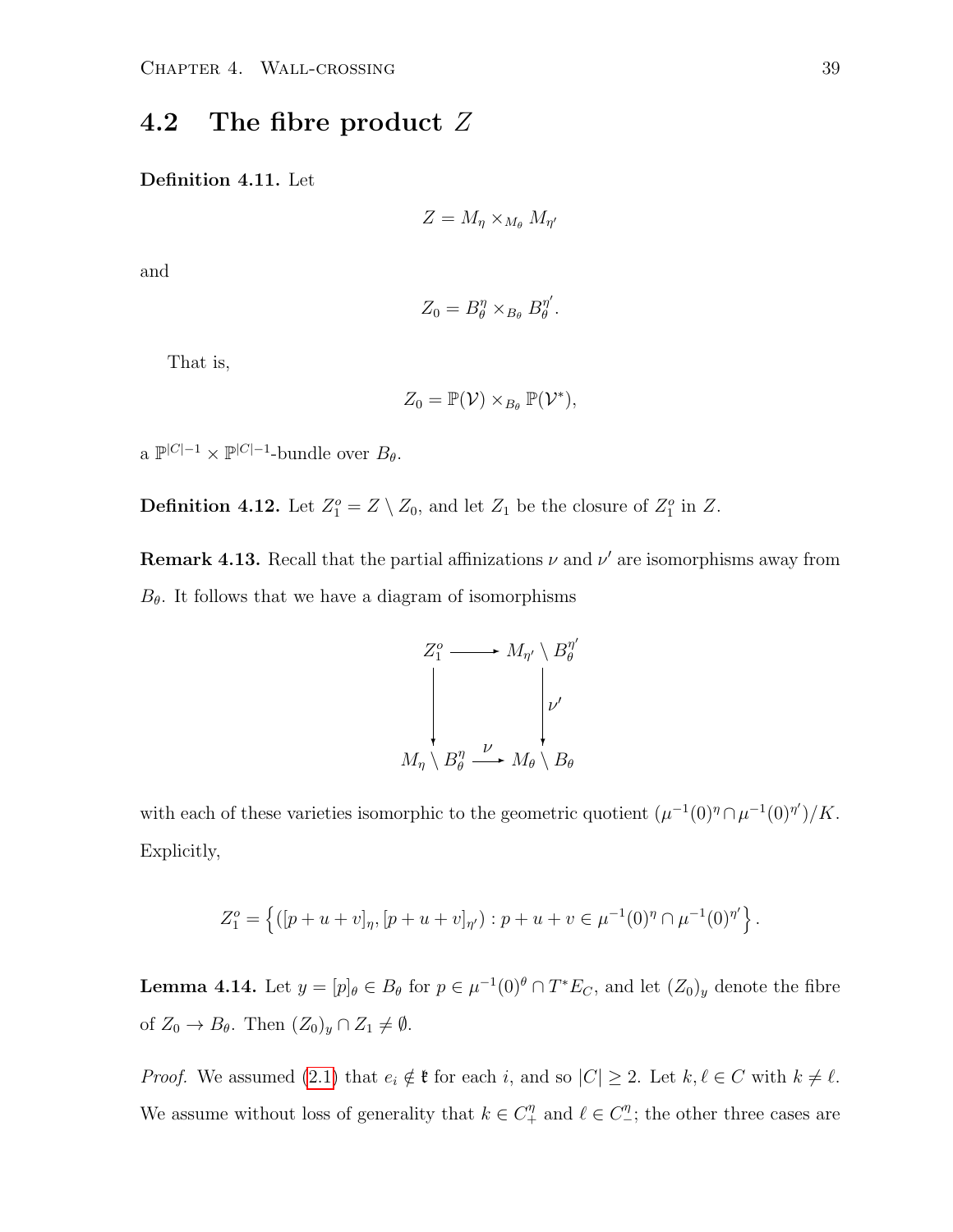similar. Given  $u \in V_C^{\eta}$  and  $v \in V_C^{\eta'}$ , the coweight  $\beta_C^{\eta} : \mathbb{C}^{\times} \to K$  acts on  $p + u + v$  by

$$
\beta_C^{\eta}(s) \cdot (p+u+v) = p + su + s^{-1}v
$$

for  $s \in \mathbb{C}^{\times}$ . Then given  $p + u + v \in \mu^{-1}(0)^{\eta} \cap \mu^{-1}(0)^{\eta'}$ , we have

<span id="page-43-0"></span>
$$
[p + u + v]_{\eta} = [p + su + s^{-1}v]_{\eta}
$$
\n(4.1)

and similarly for  $\eta'$ . For  $t \in \mathbb{C}^\times$  define  $u_t \in V_C^{\eta}$  by setting  $z_k = t$  and all other coordinates to 0, and define  $v_t \in V_C^{\eta'}$  by setting  $z_{\ell} = 1$  and all other coordinates to 0. We claim that  $p + u_t + v_t \in \mu^{-1}(0)$  for each t. By Proposition [2.24](#page-21-0) this is equivalent to satisfying the equation

$$
\sum_{i \in S_+^{\eta}} z_i w_i = \sum_{i \in S_-^{\eta}} z_i w_i
$$

for each circuit S. Since  $p \in \mu^{-1}(0)$  we have

$$
\sum_{i \in S^n_+ \setminus C} z_i w_i = \sum_{i \in S^n_- \setminus C} z_i w_i
$$

and we clearly have  $z_iw_i = 0$  for each  $i \in C$ , and the claim follows. Moreover, since p is  $\theta$ -semistable,  $u_t \neq 0$  and  $v_t \neq 0$ , we have  $p+u+v \in \mu^{-1}(0)^{\eta} \cap \mu^{-1}(0)^{\eta'}$  by Theorem [2.32,](#page-25-0) and so

$$
([p + u_t + v_t]_{\eta}, [p + u_t + v_t]_{\eta'}) \in Z_1^o.
$$

But by the equation [\(4.1\)](#page-43-0),

$$
([p + u_t + v_t]_{\eta}, [p + u_t + v_t]_{\eta'}) = ([p + u_1 + v_t^2]_{\eta}, [p + u_t^2 + v_1]_{\eta'})
$$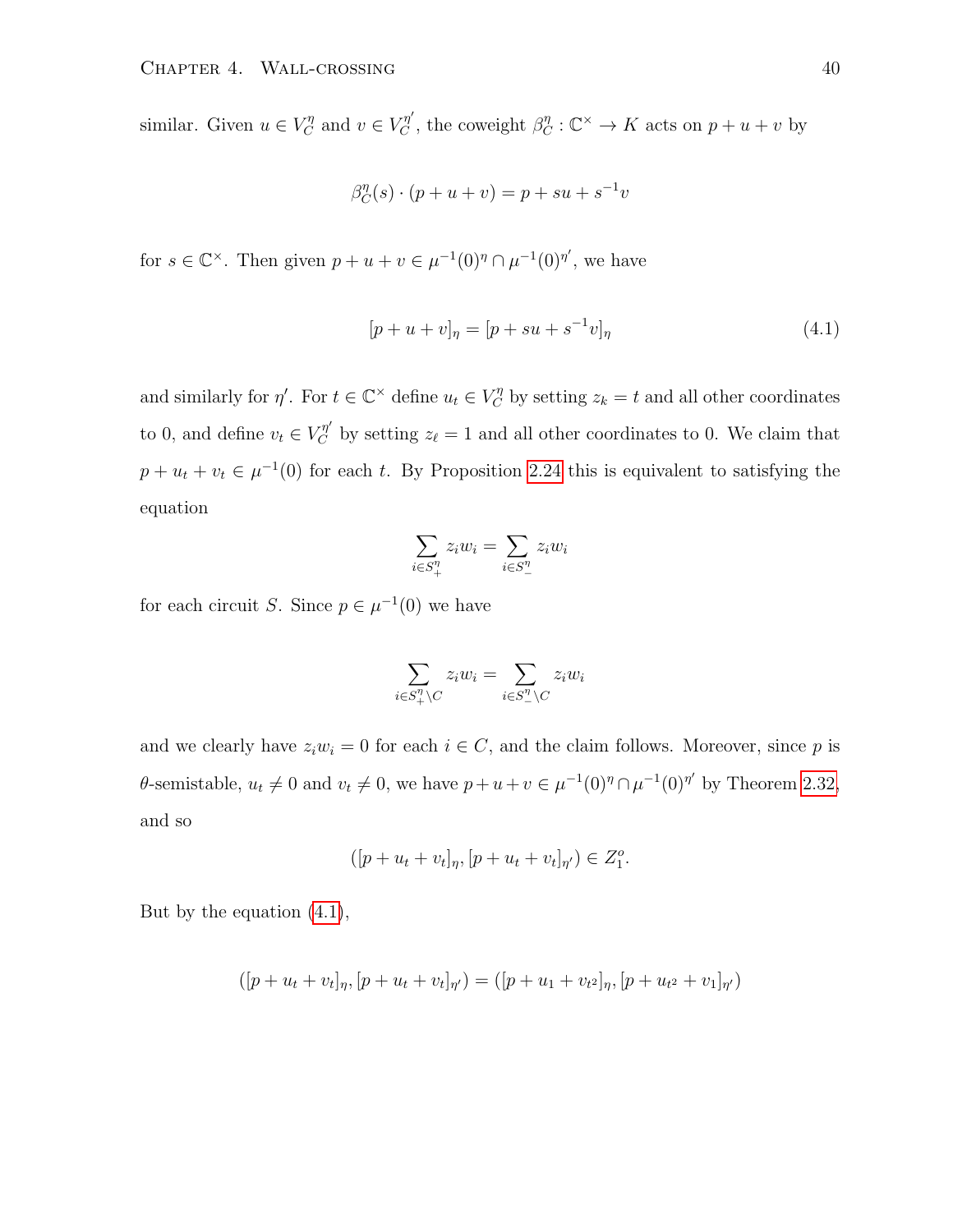which, as  $t \to 0$ , tends to

$$
([p+u_1+0]_{\eta}, [p+0+v_1]_{\eta'}) \in (Z_0)_y.
$$

 $\hfill \square$ 

We will show that  $Z_1$  is the simultaneous blowup M of  $M_{\eta}$  and  $M_{\eta'}$  from the previous section. The key to doing so is the following proposition:

<span id="page-44-0"></span>Proposition 4.15. Let

$$
I = \{ (L, H) \in \mathbb{P}(\mathcal{V}) \times_{B_{\theta}} \mathbb{P}(\mathcal{V}^*) : L \subset H \},\
$$

a smooth divisor in  $Z_0$ . Then  $Z_0 \cap Z_1 = I$ .

*Proof.* For a given point  $(z, w) \in T^*{\mathbb{C}}^n$ , we write

$$
(z, w) = p + u + v
$$

according to the decomposition

$$
T^*\mathbb{C}^n = T^*E_C \oplus V_C^{\eta} \oplus V_C^{\eta'},
$$

and similarly  $(z', w') = p' + u' + v'$ . We then have

$$
Z_0 = \left\{ ([p + u + 0]_{\eta}, [p' + 0 + v']_{\eta'} : p = p' \in \mu^{-1}(0)^{\theta}, u \neq 0, v' \neq 0 \right\}.
$$

Recall that the identification  $V_C^{\eta'} = (V_C^{\eta})^*$  is given by the symplectic form

$$
\omega((z,w),(z',w')) = \sum_{i \in C} z_i w'_i - \sum_{i \in C} z'_i w_i
$$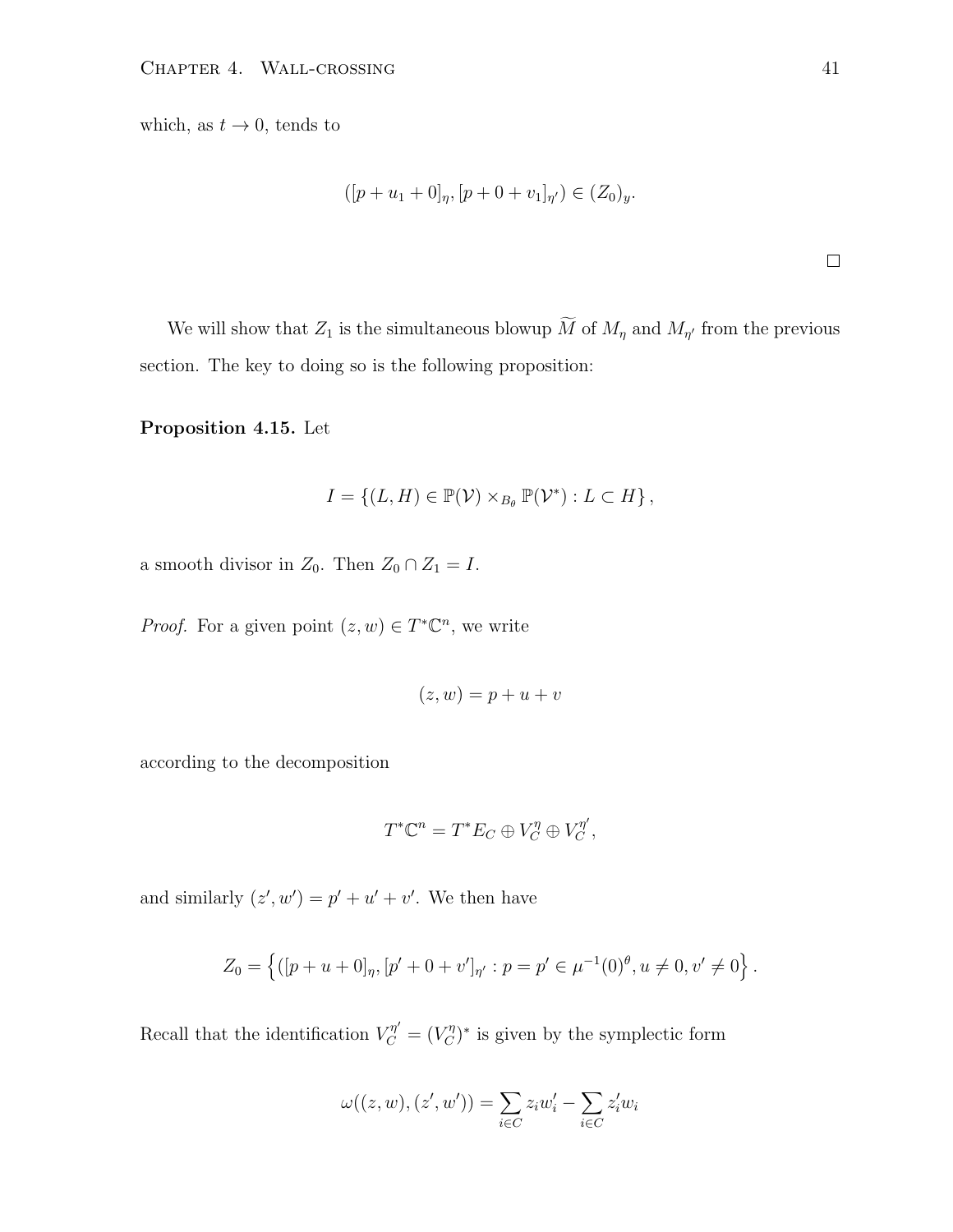on  $T^*V_C$ . We then have

$$
I = \{([p+u+0]_{\eta}, [p+0+v']_{\eta'} \in Z_0 : \omega(u, v') = 0\}.
$$

Note that since  $z_i = w'_i = 0$  for  $i \in C_-^{\eta}$  and  $w_i = z'_i = 0$  for  $i \in C_+^{\eta}$ , we actually have

$$
\omega(u,v')=\sum_{i\in C_+^{\eta}}z_iw_i'-\sum_{i\in C_-^{\eta}}z_i'w_i.
$$

We shall first show that  $Z_0 \cap Z_1 \subset I$ . Choose a complement G to  $K_C$  in K, so that  $K = K_C \times G$ . Projection onto G gives an isomorphism  $G \cong \overline{K}_C$  which respects the actions of these tori on  $T^*E_C$ . Define the set

$$
\widetilde{W} = \left\{ (p + u + v, p' + u' + v') \in \mu^{-1}(0)^{\eta} \times \mu^{-1}(0)^{\eta'} : p, p' \text{ are } \theta \text{-stable}, Gp = Gp' \right\}
$$

and let

$$
W = \widetilde{W}/(K \times K) \subset M_{\eta} \times M_{\eta'}.
$$

This contains  $Z_0$ , which is cut out by the equations  $v = 0$  and  $u' = 0$ . Recall that the hypertoric variety  $B_{\theta}$ , defined by the action of  $\overline{K}_C$  on  $T^*E_C$ , is smooth. It follows by the work of Hausel and Sturmfels [\[7\]](#page-61-5) that the Lawrence toric variety  $T^*E_C \parallel_{\theta} \overline{K}_C$  is smooth, and so the  $\theta$ -stable points of  $T^*E_C$  have trivial stabilizers in  $\overline{K}_C$ , hence in K. We therefore see that  $W$  can alternatively be described as the geometric quotient of

$$
\widetilde W_1=\left\{(p+u+v,p'+u'+v')\in \widetilde W: p=p'\right\}
$$

by the subtorus

$$
H = \{(g \cdot t_1, g \cdot t_2 : g \in G, t_1, t_2 \in K_C\}
$$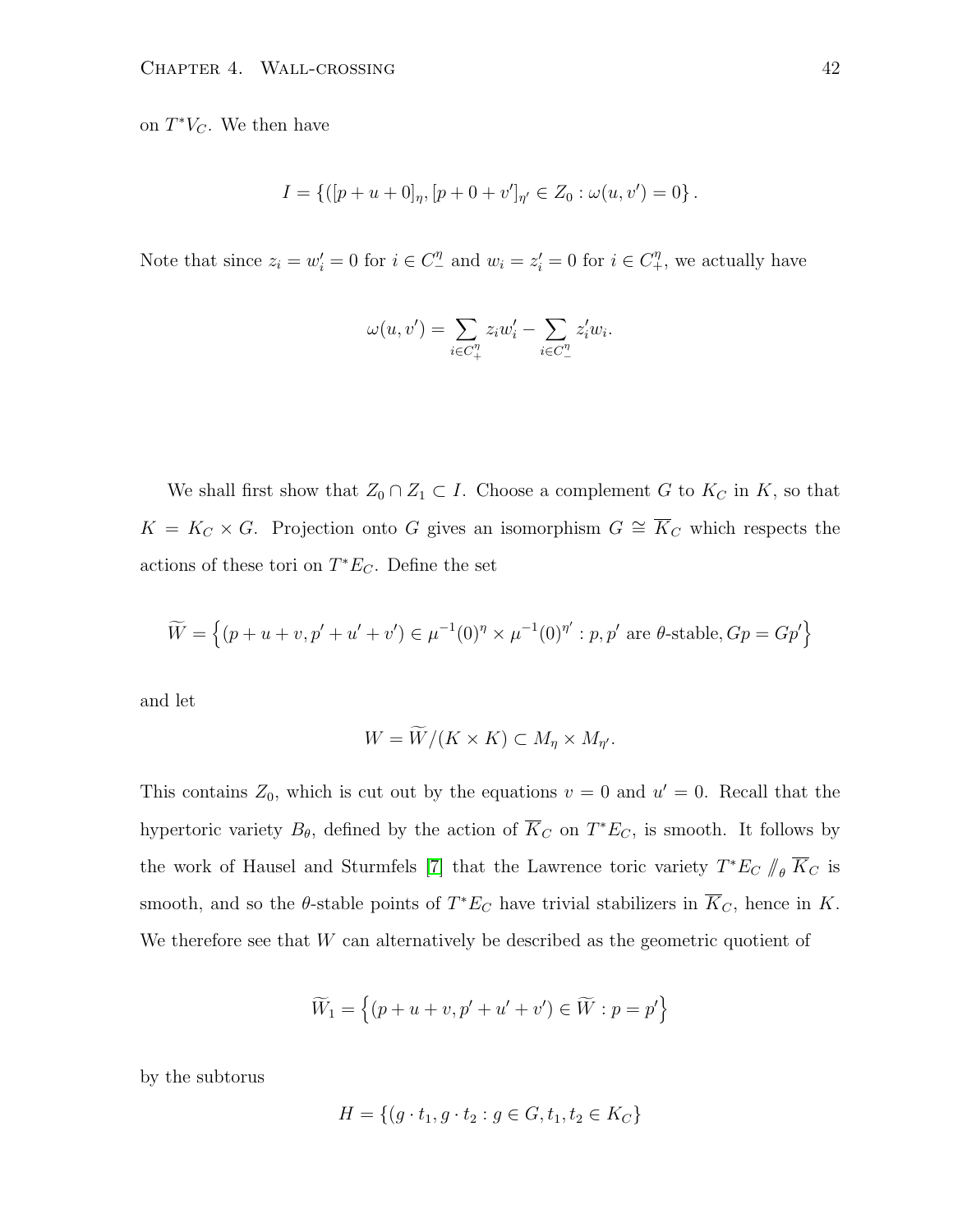of  $K \times K$ . The condition

$$
\sum_{i \in C_+^{\eta}} z_i w_i' - \sum_{i \in C_-^{\eta}} z_i' w_i = 0
$$

is closed in  $\widetilde{W}$  and invariant under the action of  $H$ , and so

$$
D := \{ ([p + u + v]_{\eta}, [p' + u' + v']_{\eta'}) \in W : \omega(u, v') = 0 \}
$$

is closed in W.

Now let

$$
Z_1^{oo} = \left\{ ([p+u+v]_{\eta}, [p+u+v]_{\eta'}) : p+u+v \in \mu^{-1}(0)^{\eta} \cap \mu^{-1}(0)^{\eta'}, p \text{ is } \theta\text{-stable} \right\},\
$$

an open subset of  $Z_1^o$ . Immediately we have  $Z_1^{oo} \subset W$ . For  $(z, w) = p + u + v \in \mu^{-1}(0)$ , we have

$$
\sum_{i \in C_+^{\eta}} z_i w'_i - \sum_{i \in C_-^{\eta}} z'_i w_i
$$

by Proposition [2.24,](#page-21-0) and so  $Z_1^{\circ\circ} \subset D$ . Hence we have

$$
Z_1\cap W=\overline{Z_1^{oo}}\cap W\subset D
$$

since D is closed in W. In particular,  $Z_0 \cap Z_1 \subset Z_0 \cap D = I$ .

Finally, to see that  $Z_0 \cap Z_1 = I$ , consider the action of  $GL(V_C^{\eta})$  on W given by

$$
g \cdot ([p+u+v]_{\eta}, [p+u'+v']_{\eta'}) = ([p+gu+gv]_{\eta}, [p+gu'+gv']_{\eta'}),
$$

using the usual action on  $V_C^{\eta}$  and  $V_C^{\eta'} = (V_C^{\eta})^*$ . This is well-defined since p has trivial stabilizer in K. It is clear that  $Z_0$ , I and  $Z_1^{oo}$  are invariant subsets of W under this action, and hence so is  $Z_1 \cap W$ , the closure of  $Z_1^{oo}$  in W. Thus the intersection  $Z_0 \cap Z_1$  is a  $GL(V_C^{\eta})$ -invariant subset of *I*. Moreover, the map  $Z_0 \to B_{\theta}$ , which we recall is defined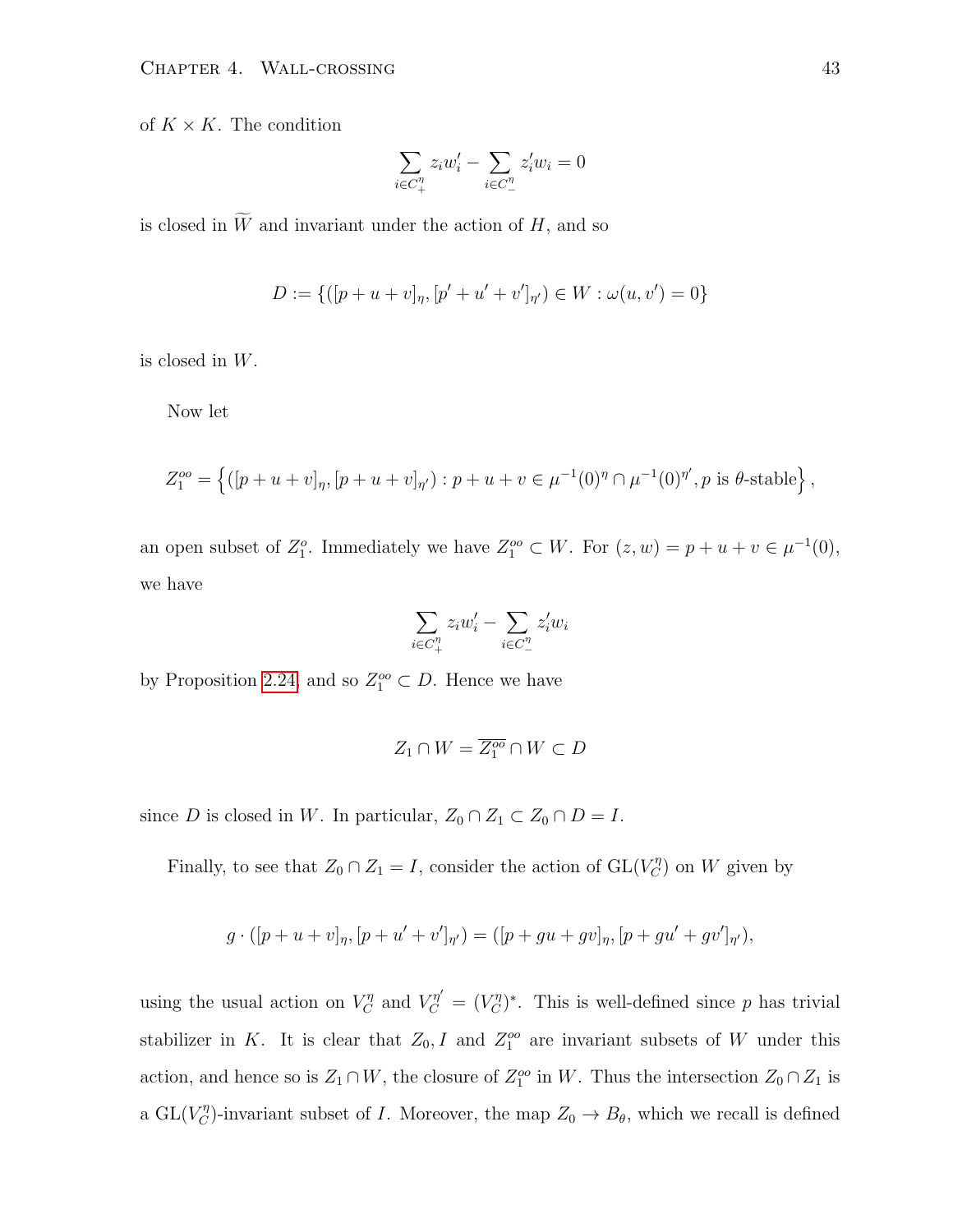by sending  $([p + u + 0]_p, [p + 0 + v']_{\eta'})$  to  $[p]_{\theta}$ , is invariant under this action. Hence for each  $y \in B_{\theta}$ , the fibres  $(Z_0 \cap Z_1)_y$  and  $I_y$  of the restrictions of this map to  $Z_0 \cap Z_1$  and I, respectively, are  $GL(V_C^{\eta})$ -invariant. The action of  $GL(V_C^{\eta})$  on  $I_y$  is transitive: this corresponds to the fact that, given a finite-dimensional vector space  $V$ , the action of  $GL(V)$  on the incidence variety

$$
\{(L, H) \in \mathbb{P}(V) \times \mathbb{P}(V^*) : L \subset H\}
$$

is transitive. Since  $(Z_0 \cap Z_1)_y$  is nonempty by Lemma [4.14,](#page-42-1) we must then have

$$
(Z_0 \cap Z_1)_y = I_y
$$

and so  $Z_0 \cap Z_1 = I$ .  $\Box$ 

<span id="page-47-0"></span>**Proposition 4.16.** The maps  $M_{\eta} \leftarrow Z_1 \rightarrow M_{\eta'}$  are the blowups of  $M_{\eta}$  and  $M_{\eta'}$  along  $B_{\theta}^{\eta}$  $\frac{\eta}{\theta}$  and  $B^{\eta'}_{\theta}$  $\eta$ <sup>*η*</sup>, respectively.

*Proof.* We demonstrate that the projection  $\pi : Z_1 \to M_\eta$  is the blowup of  $M_\eta$  along  $B_\theta^\eta$  $_{\theta}^{\eta}.$ the case of  $M_{\eta'}$  is similar. It suffices to show that  $\pi$  is an isomorphism away from  $B_{\theta}^{\eta}$ θ and that its fibre over each point of  $B_{\theta}^{\eta}$  $\eta$  is isomorphic to  $\mathbb{P}^{\dim M_{\eta}-\dim B_{\theta}^{\eta}-1}$ . The fact that  $\pi$  is an isomorphism away from  $B_{\theta}^{\eta}$  $\eta$ <sup>n</sup> follows from Remark [4.13.](#page-42-2)

Let k denote the rank of the torus K. Since  $M_{\eta}$  is a symplectic quotient of  $T^{\ast} \mathbb{C}^{n}$  by K, we have dim  $M_{\eta} = 2(n-k)$ . Recall that  $B_{\theta}$  is given by a symplectic quotient of  $T^*E_C$ by the rank- $(k-1)$  torus  $\overline{K}_C$ , and so dim  $B_\theta = 2(n-|C|-(k-1))$  since dim  $E_C = n-|C|$ . As  $B_{\theta}^{\eta}$  $\theta_{\theta}^{\eta}$  is a  $\mathbb{P}^{|C|-1}$ -bundle over  $B_{\theta}$ , we have dim  $B_{\theta}^{\eta} = \dim B_{\theta} + |C|-1 = 2(n-k) - |C| + 1$ . To complete the proof, then, it suffices to show that the fibre of  $\pi$  over each point L of  $B_{\theta}^{\eta} = \mathbb{P}(\mathcal{V})$  is a projective space of dimension

$$
\dim M_{\eta} - \dim B_{\theta}^{\eta} - 1 = |C| - 2.
$$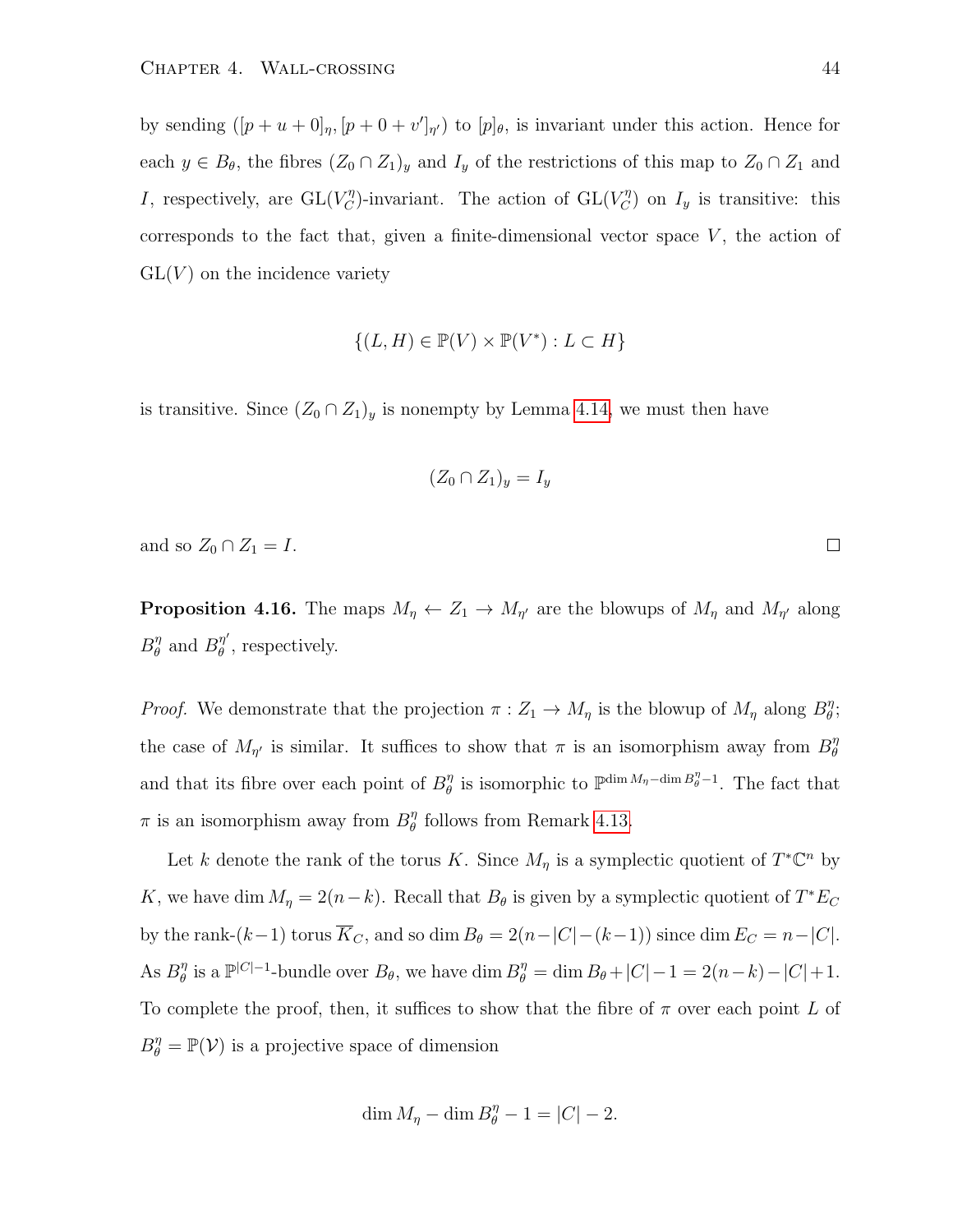Let  $y = \nu(L) \in B_\theta$ , so that L is a line in the  $|C|$ -dimensional vector space  $\mathcal{V}_y$ . By Proposition [4.15,](#page-44-0) the fibre  $\pi^{-1}(L)$  is isomorphic to

$$
\left\{H \in \mathbb{P}(\mathcal{V}_y^*): L \subset H\right\} \cong \mathbb{P}(\mathcal{V}_y/L) \cong \mathbb{P}^{|C|-2}.
$$

<span id="page-48-0"></span>**Theorem 4.17.** The diagram  $M_{\eta} \stackrel{\nu}{\to} M_{\theta} \stackrel{\nu'}{\leftarrow} M_{\eta'}$  is the Mukai flop of  $M_{\eta}$  along  $B_{\theta}^{\eta}$  $_{\theta}^{\eta}.$ 

*Proof.* The hypertoric variety  $M_{\eta}$  is equipped with an algebraic symplectic form and the codimension of  $B_{\theta}^{\eta}$  $\eta$ <sup>n</sup> in  $M_{\eta}$  is  $|C|-1$ , which equals the dimension of the fibre  $\mathbb{P}^{|C|-1}$  of  $B_{\theta}^{\eta} \to B_{\theta}$ . It follows [\[9,](#page-61-2) Section 3] that the normal bundle of  $B_{\theta}^{\eta}$  $\eta$ <sup>n</sup> in  $M_{\eta}$  restricts to the cotangent bundle of each fibre of the projective bundle  $B_{\theta}^{\eta} \to B_{\theta}$ . By Proposition [4.16,](#page-47-0) the map  $Z_1 \to M_\eta$  is the blowup of  $M_\eta$  along  $B_\theta^\eta$  $\theta$ , with exceptional divisor  $Z_0 \cap Z_1$ . By Propostion [4.15,](#page-44-0) this exceptional divisor is precisely the incidence variety in  $\mathbb{P}(\mathcal{V}) \times \mathbb{P}(\mathcal{V}^*)$ , and the restrictions of the blowup maps  $M_{\eta} \leftarrow Z_1 \rightarrow M_{\eta'}$  are given by projection onto the factors  $\mathbb{P}(\mathcal{V}), \mathbb{P}(\mathcal{V}^*)$  respectively.  $\Box$ 

**Corollary 4.18.** Let Z denote the fibre product  $M_{\eta} \times_{M_{\theta}} M_{\eta'}$ . Then the Fourier-Mukai transform  $\Phi_n^{\eta'}$  $\eta''_{\eta}$ :  $D^{b}(M_{\eta}) \to D^{b}(M_{\eta'})$  with kernel  $\mathcal{O}_{Z}$  is an equivalence of triangulated categories.

Proof. This follows immediately from Theorem [4.17](#page-48-0) and Theorem [3.5.](#page-32-0)  $\Box$ 

Remark 4.19. Theorem [4.17](#page-48-0) appears originally in a paper of Konno [\[13,](#page-62-2) Theorem 6.3]. The strategy taken there is to define a neighbourhood  $W^+$  of  $B_{\theta}^{\eta}$  $\eta$ <sup>*n*</sup>, equipped with a map  $W^+ \to B_\theta^{\eta}$  whose restriction to each fibre  $\mathbb{P}(\mathcal{V}_y)$  of the projective bundle  $B_\theta^{\eta} \to B_\theta$  is isomorphic to the cotangent bundle  $T^*\mathbb{P}(\mathcal{V}_y)$ . Similarly a neighbourhood  $W^-$  of  $B_{\theta}^{\eta'}$  $\begin{array}{cc} \eta & \text{is} \ \theta \end{array}$ defined, and the diagram  $M_{\eta} \to M_{\theta} \leftarrow M_{\eta'}$  is shown to be a Mukai flop by restricting these maps to the subvarieties  $W^{\pm}$  and comparing to the standard Mukai flop

$$
T^* \mathbb{P}(V) \to A(V) \leftarrow T^* \mathbb{P}(V^*)
$$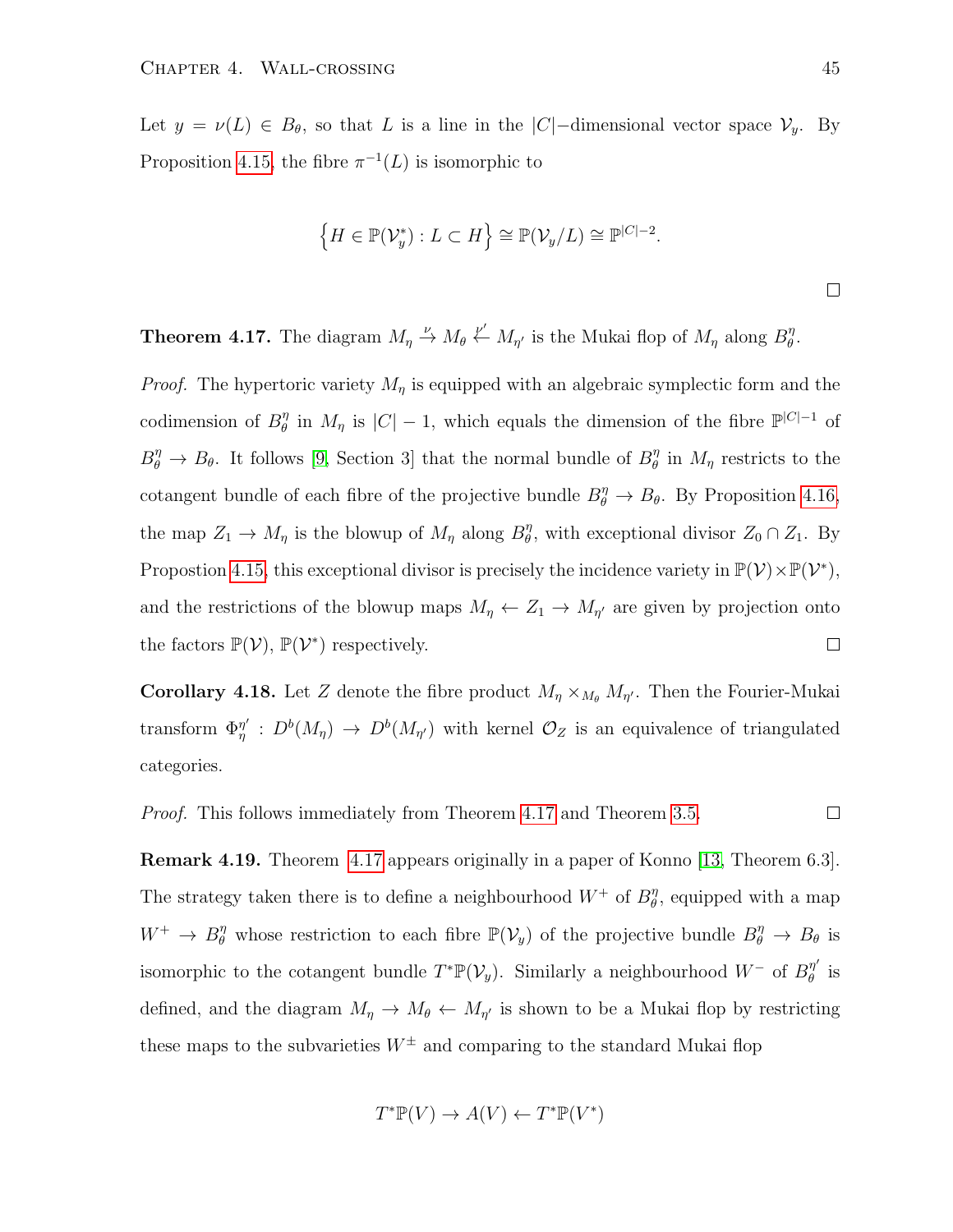as described in the introduction to this thesis. However, we were not able to make sense of the definition of these varieties  $W^+$  and  $W^-$ . Konno appears to define a subset  $\widetilde{W}^+ \subset T^*\mathbb{C}^n$  by

$$
\widetilde{W}^{+} = \left\{ p + u + v : p \in \mu^{-1}(0)^{\theta} \cap T^{*}E_{C}, u \neq 0, \sum_{i \in C} z_{i}w_{i} = 0 \right\},\
$$

which is claimed to be a subset of  $\mu^{-1}(0)$ <sup>n</sup>, and  $W^+$  is then defined to be the geometric quotient of  $\widetilde{W}^+$  by K. The quotient  $\widetilde{W}^+/K$  does indeed have a map to  $B_{\theta}^{\eta}$  with the property claimed above, defined on the level of  $\widetilde{W}^+$  by setting v to 0. But in general the set  $\tilde{W}^+$  as defined above is not contained in  $\mu^{-1}(0)$ <sup>n</sup>, and so it is not clear that the quotient  $\widetilde{W}^+/K$  embeds in  $M_\eta$  (though it does naturally embed in the Lawrence toric variety  $T^* \mathbb{C}^n \nparallel_n K$  and is a neighbourhood of  $B^n_\theta$  $\eta$ <sup>n</sup> there). We demonstrate this using Example [4.10,](#page-39-0) using the same values of  $\eta$  and  $\theta$ , and taking  $\eta' = f_1 + f_3$ . We have  $C = \{2, 3\}$ , whence

$$
T^*E_C = \{(z_1, z_4, w_1, w_4) : z_1, z_4, w_1, w_4 \in \mathbb{C}\},
$$

$$
V_C^{\eta} = \{(z_2, w_3) : z_2, w_3 \in \mathbb{C}\},\
$$

and

$$
V_C^{\eta'} = \{(z_3, w_2) : z_3, w_2 \in \mathbb{C}\}.
$$

By Proposition [2.24,](#page-21-0) we have

$$
\mu^{-1}(0) = \left\{ (z, w) \in T^* \mathbb{C}^4 : z_1 w_1 + z_2 w_2 = z_4 w_4, z_2 w_2 = z_3 w_3 \right\},\,
$$

and by Theorem [2.32](#page-25-0)

$$
\mu^{-1}(0)^{\eta} = \left\{ (z, w) \in \mu^{-1}(0) : (z_1, z_2, w_4) \neq 0, (z_1, z_3, w_4) \neq 0, (z_2, w_3) \neq 0 \right\},\
$$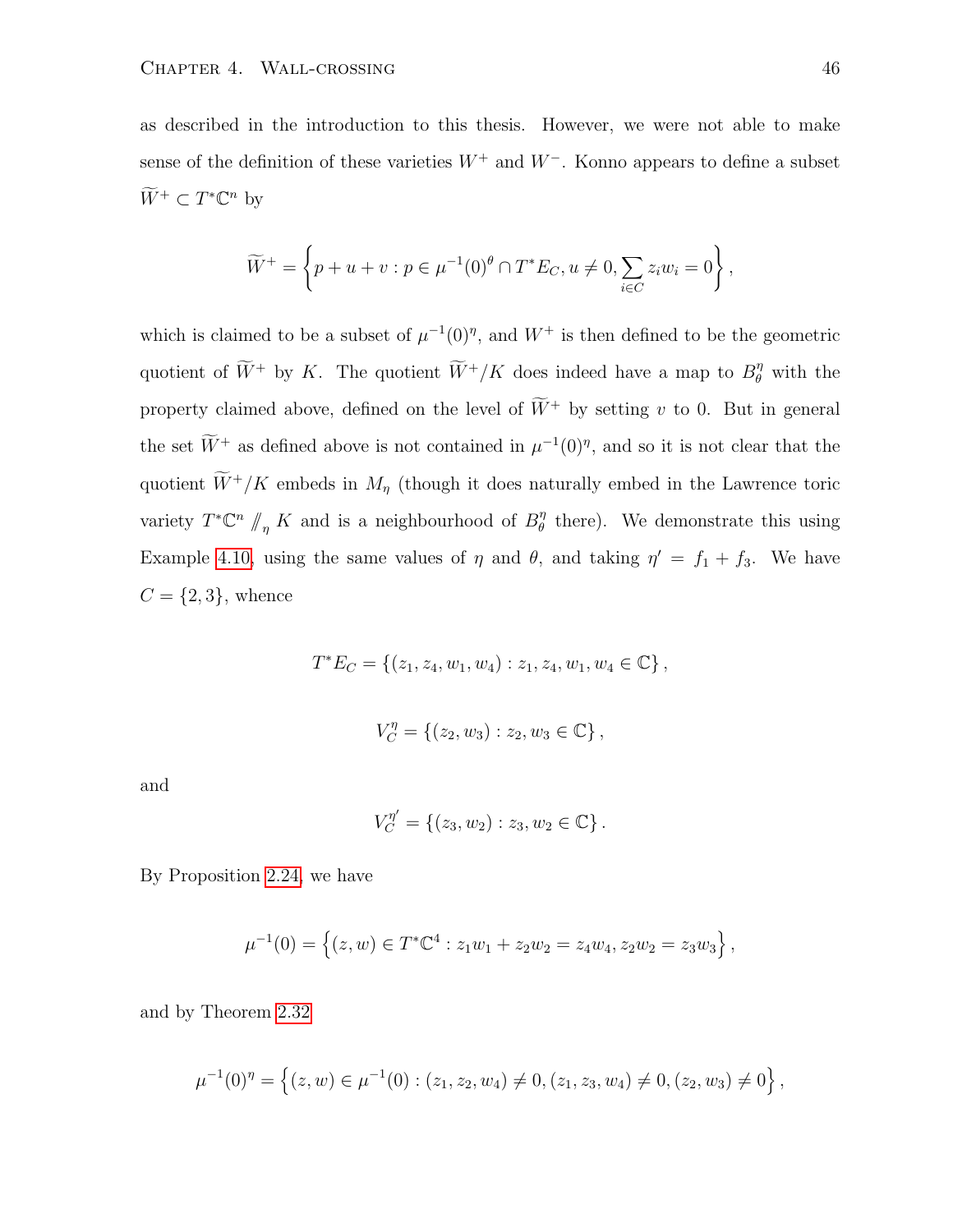CHAPTER 4. WALL-CROSSING 47

$$
\mu^{-1}(0)^{\theta} = \left\{ (z, w) \in \mu^{-1}(0) : (z_1, z_2, w_4) \neq 0, (z_1, z_3, w_4) \neq 0 \right\}.
$$

Then

$$
\mu^{-1}(0)^{\theta} \cap T^*E_C = \{(z_1, z_4, w_1, w_4) : z_1w_1 = z_4w_4, (z_1, w_4) \neq 0\}.
$$

Choose any  $p \in \mu^{-1}(0)^{\theta} \cap T^*E_C$  and let  $u = (1,1) \in V_C^{\eta}, v = (1,-1) \in V_C^{\eta'}$ . Then  $p + u + v \in \widetilde{W}^+$ , but it does not satisfy the equation  $z_1w_1 + z_2w_2 = z_4w_4$  and so is not a point of  $\mu^{-1}(0)$ .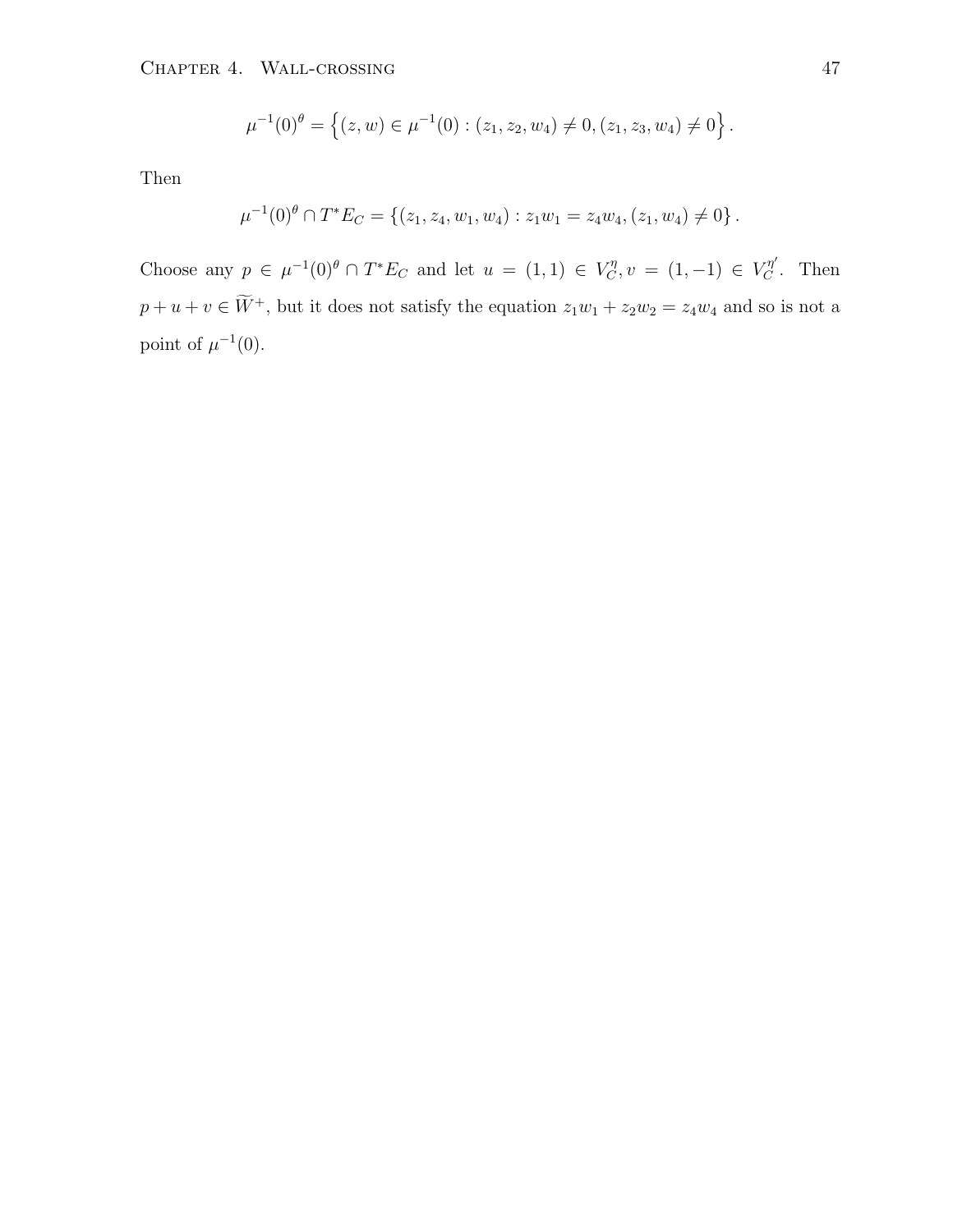## <span id="page-51-0"></span>Chapter 5

## Future directions

#### <span id="page-51-1"></span>5.1 Spherical twists

Here we recall some definitions and results of P. Seidel and R.P. Thomas on spherical twists. In this section X is a smooth complex variety and  $D^b(X)$  is the bounded derived category of coherent sheaves on X, and Auteq $(D^{b}(X))$  is the group of exact autoequivalences of  $D^b(X)$ .

**Definition 5.1.** [\[23,](#page-63-0) 2.14] An object  $\mathcal{E} \in D^b(X)$  is called *n*-spherical  $(n > 0)$  if

- 1. Ext<sup>\*</sup>( $\mathcal{E}, \mathcal{F}$ ) and Ext<sup>\*</sup>( $\mathcal{F}, \mathcal{E}$ ) are finite-dimensional for each  $\mathcal{F} \in D^b(X)$ ,
- 2. Ext<sup>*i*</sup>( $\mathcal{E}, \mathcal{E}$ )  $\cong H^*(S^n, \mathbb{C})$  (the cohomology of the *n*-sphere), and
- 3. There is an isomorphism  $\text{Hom}(\mathcal{E}, \mathcal{F}) \cong Ext^n(\mathcal{F}, \mathcal{E})^{\vee}$  which is natural in  $\mathcal{F} \in D^b(X)$ .

<span id="page-51-2"></span>**Remark 5.2.** If X is assumed to be projective (over Spec C) and dim  $X = n$ , this definition is equivalent to the conditions  $\text{Ext}^*(\mathcal{E}, \mathcal{E}) \cong H^*(S^n, \mathbb{C})$  and  $\mathcal{E} \otimes \omega_X \cong \mathcal{E}$ , where  $\omega_X$  is the canonical bundle of X. We note, however, that hypertoric varieties are not projective over Spec C.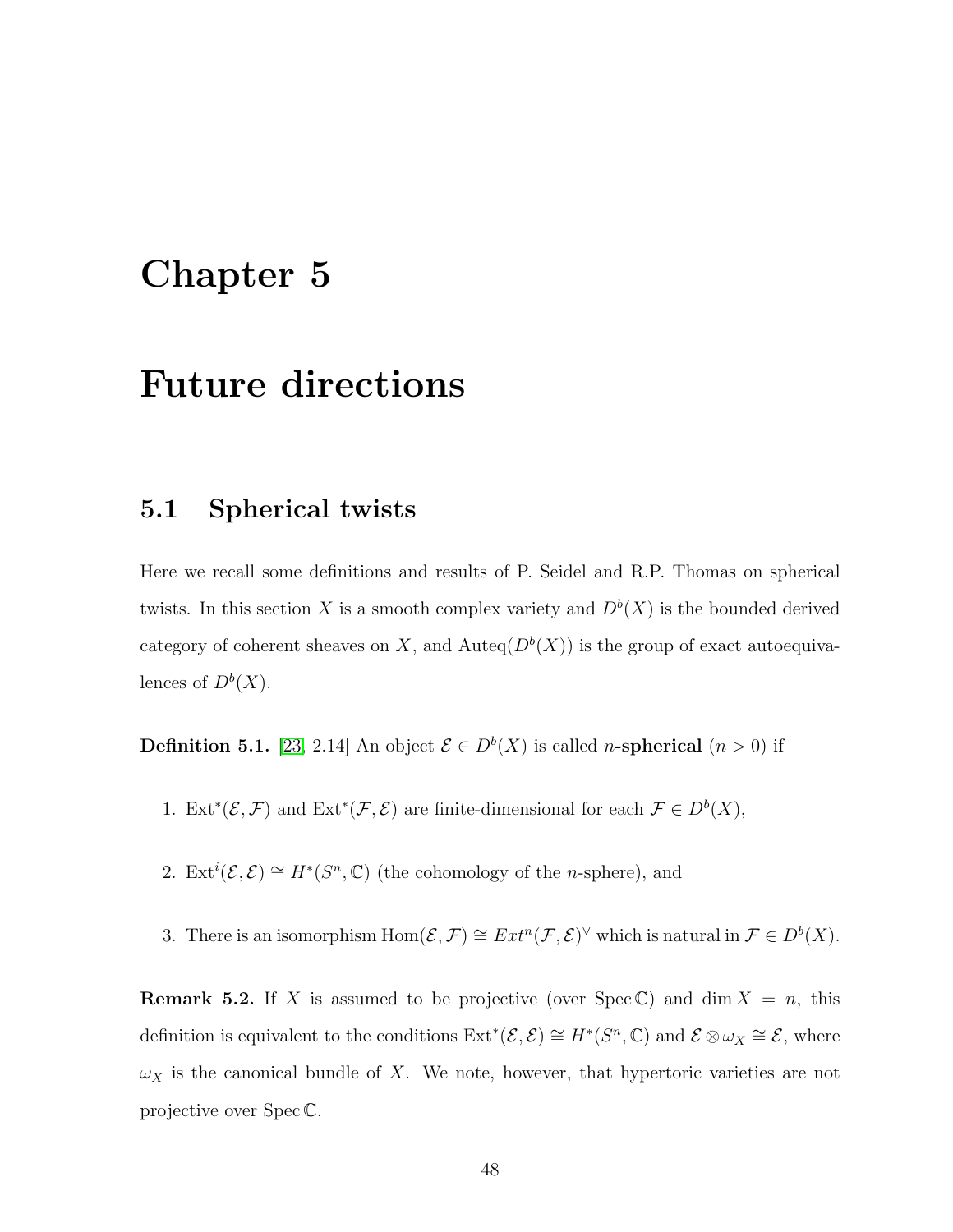**Definition 5.3.** For  $m \geq 1$ , an  $A_m$ -configuration in  $D^b(X)$  is a collection  $\mathcal{E}_1, \ldots, \mathcal{E}_m$  of n-spherical objects such that

$$
\dim \text{Ext}^*(\mathcal{E}_i, \mathcal{E}_j) = \begin{cases} 1 & \text{if } |i - j| = 1 \\ 0 & \text{if } |i - j| > 1 \end{cases}
$$

.

<span id="page-52-0"></span>**Example 5.4.** [\[23,](#page-63-0) Example 3.5] Suppose X is a surface and  $C_1, \ldots, C_m$  are smooth rational curves in X such that each  $C_i$  has self-intersection number -2,  $C_i \cap C_j = \emptyset$  for  $|i-j| > 1$ , and  $C_i$  intersects  $C_{i+1}$  transversely in a single point for  $1 \leq i < m$ . Then  $\mathcal{O}_{C_1}, \ldots, \mathcal{O}_{C_m}$  is an  $A_m$ -configuration in  $D^b(X)$ .

**Definition 5.5.** [\[23\]](#page-63-0) Let  $\mathcal{E} \in D^b(X)$ . The **twist** around  $\mathcal{E}$  is the Fourier-Mukai transform  $T_{\mathcal{E}}: D^b(X) \to D^b(X)$  whose kernel is the cone of the evaluation morphism  $\mathcal{E}^{\vee} \boxtimes \mathcal{E} \to \mathcal{O}_{\Delta}$ where  $\Delta \subset X \times X$  is the diagonal of X.

We recall that the **braid group**  $\mathcal{B}_{m+1}$  has the Artin presentation

$$
\mathcal{B}_{m+1} = \langle \sigma_1, \dots, \sigma_m | \sigma_i \sigma_{i+1} \sigma_i = \sigma_{i+1} \sigma_i \sigma_{i+1} \text{ for } 1 \leq i < m, \sigma_i \sigma_j = \sigma_j \sigma_i \text{ for } |i-j| > 1 \rangle.
$$

<span id="page-52-1"></span>Theorem 5.6. (Seidel-Thomas [\[23,](#page-63-0) Theorem 2.17, Theorem 2.18])

- (i) If  $\mathcal E$  is an *n*-spherical object in  $D^b(X)$  then  $T_{\mathcal E}$  is an equivalence.
- (ii) If  $\mathcal{E}_1,\ldots,\mathcal{E}_m$  is an  $A_m$ -configuration in  $D^b(X)$ , then the twists  $T_{\mathcal{E}_i}$  satisfy the braid relations

$$
T_{\mathcal{E}_i} T_{\mathcal{E}_{i+1}} T_{\mathcal{E}_i} \cong T_{\mathcal{E}_{i+1}} T_{\mathcal{E}_i} T_{\mathcal{E}_{i+1}} \quad \text{for } 1 \le i < m
$$
  

$$
T_{\mathcal{E}_i} T_{\mathcal{E}_j} \cong T_{\mathcal{E}_j} T_{\mathcal{E}_i} \qquad \text{for } |i - j| > 1
$$

and so there is a well-defined group homomorphism  $\mathcal{B}_{m+1} \to \text{Auteq}(D^b(X))$  mapping the generator  $\sigma_i$  to  $T_{\mathcal{E}_i}$ . Moreover, this homomorphism is injective.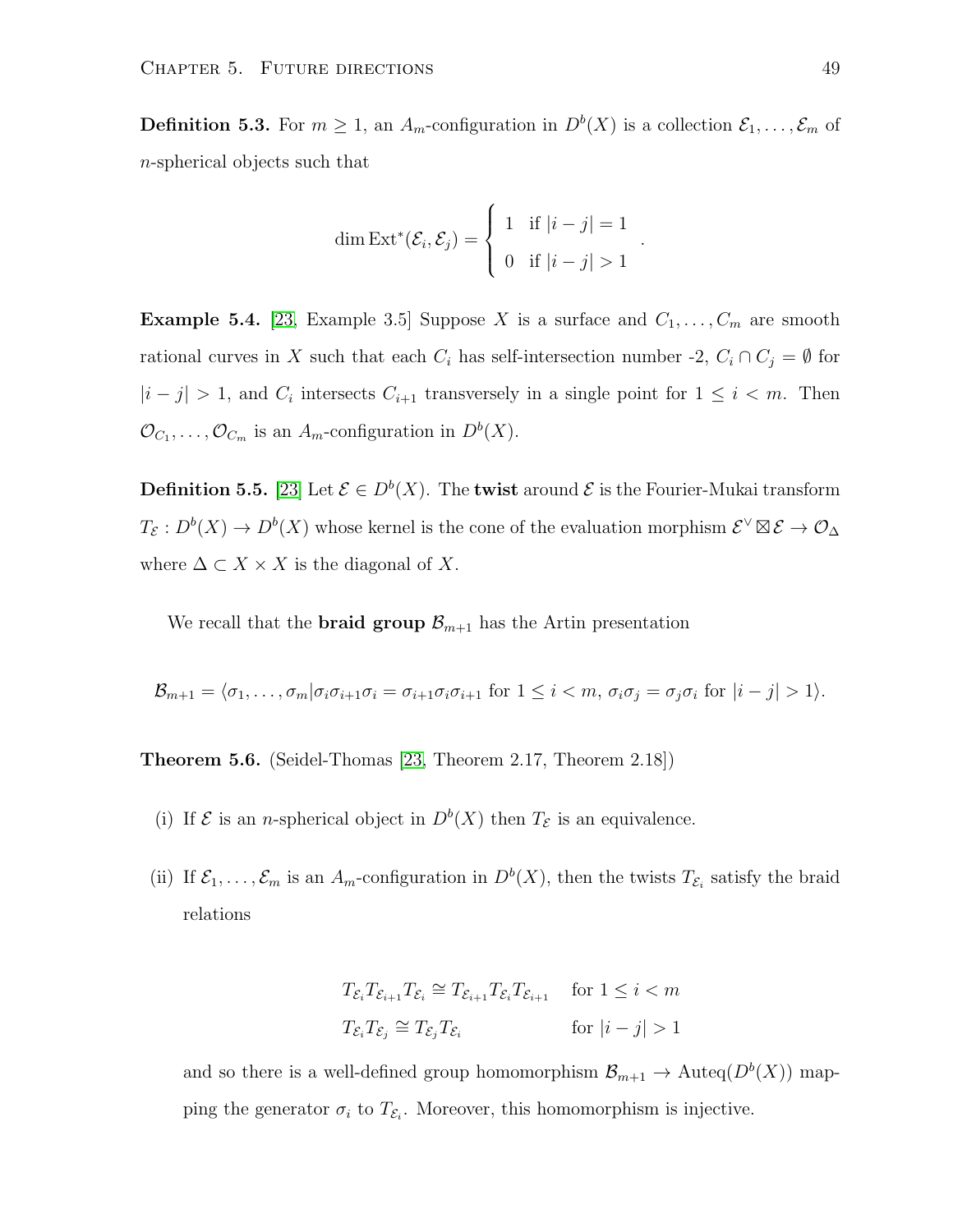### <span id="page-53-0"></span>5.2 The type- $A_m$  Kleinian singularity

We recall that the type- $A_m$  Kleinian singularity is the quotient of  $\mathbb{C}^2$  by the cyclic group  $\mathbb{Z}_{m+1} \subset SL_2(\mathbb{C})$ , which embeds in  $\mathbb{C}^3$  as

$$
\mathbb{C}^{2}/\mathbb{Z}_{m+1} = \{(x, u, v) \in \mathbb{C}^{3} : x^{m+1} + uv = 0\}.
$$

The origin 0 is the unique singular point of  $\mathbb{C}^2/\mathbb{Z}_{m+1}$ . As originally shown by du Val [\[6\]](#page-61-6), the exceptional fibre of the minimal resolution of singularities  $\widetilde{C}^2/\widetilde{Z}_{m+1} \to \widetilde{C}^2/\mathbb{Z}_{m+1}$  is a union  $C_1 \cup \cdots \cup C_m$  of smooth rational curves  $C_i \cong \mathbb{P}^1$  which satisfy the hypothesis of Example [5.4.](#page-52-0) Then where  $\mathcal{E}_i = \mathcal{O}_{C_i}$ , Theorem [5.6](#page-52-1) tells us that the spherical twists  $T_{\mathcal{E}_i}$ give a faithful action of the braid group on  $D^b(\widetilde{C^2/\mathbb{Z}_{m+1}})$ .

Recall from Example [2.10](#page-12-1) that  $\widetilde{C^2/\mathbb{Z}_{m+1}}$  can be constructed as a hypertoric variety  $M_{\eta}$ , where

$$
K = \{(t_1, \ldots, t_{m+1}) \in (\mathbb{C}^{\times})^{m+1} : t_1 \cdots t_{m+1} = 1\}
$$

and  $\eta$  is any regular character; the resolution  $\widetilde{C^2/\mathbb{Z}_{m+1}} \to \widetilde{C^2/\mathbb{Z}_{m+1}}$  is the affinization map  $M_{\eta} \to M_0$ . We will fix  $\eta = f_1 + 2f_2 + \cdots + (m+1)f_{m+1}$  throughout this section. For this choice of  $\eta$ , the discriminantal hyperplanes bounding the chamber containing  $\eta$ are  $P_{i,i+1}$  for  $1 \leq i \leq m$ . We fix subregular characters  $\theta_i \in P_{i,i+1}$  in the closure of that chamber. For each  $i$ , we have

$$
B_{\theta_i}^{\eta} = \{ [z, w]_{\eta} : w_i = z_{i+1} = 0 \}
$$

which can be seen to be isomorphic to  $\mathbb{P}^1$  by the projective coordinates  $[z_i, w_{i+1}]$ . Indeed, these subvarieties  $B_{\theta}^{\eta}$  $\eta$ <sub> $\theta_i$ </sub> are precisely the curves  $C_i$  above, and the partial affinization  $M_{\eta} \to M_{\theta_i}$  contracts  $C_i$  to a point.

Let us fix  $k \in \{1, ..., m\}$  and let  $\eta'$  be the reflection of  $\eta$  in  $P_{k,k+1}$ . We have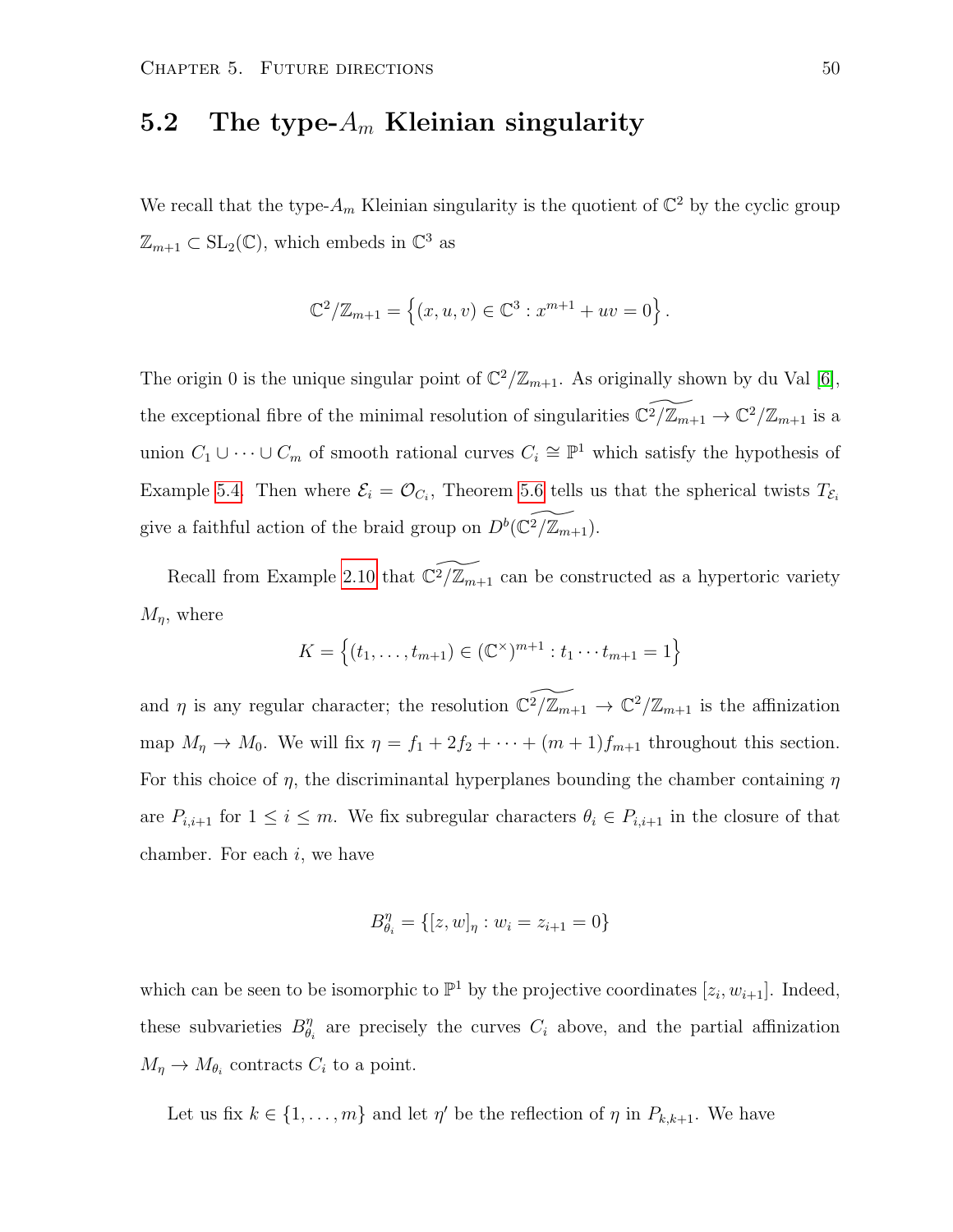$$
\mu^{-1}(0) = \left\{ (z, w) \in T^* \mathbb{C}^{m+1} : z_1 w_1 = \dots = z_{m+1} w_{m+1} \right\},\
$$

$$
\mu^{-1}(0)^{\eta} = \left\{ (z, w) \in \mu^{-1}(0) : (z_i, w_j) \neq 0 \text{ for } i < j \right\},\
$$

and

$$
\mu^{-1}(0)^{\eta'} = \left\{ (z, w) \in \mu^{-1}(0) : (z_{k+1}, w_k) \neq 0 \text{ and } (z_i, w_j) \neq 0 \text{ for } i < j, (i, j) \neq (k, k+1) \right\}.
$$

We define a map  $\tilde{\varphi}: \mu^{-1}(0)^{\eta} \to \mu^{-1}(0)^{\eta'}$  by interchanging  $z_k$  with  $z_{k+1}$  and  $w_k$  with  $w_{k+1}$ . This map  $\tilde{\varphi}$  is not K-invariant, but it does descend to a morphism  $\varphi: M_{\eta} \to M_{\eta'}$ since for  $t = (t_1, \ldots, t_{m+1}) \in K$ , we have

$$
\widetilde{\varphi}(t\cdot(z,w))=\sigma_k(t)\widetilde{\varphi}(z,w)
$$

where  $\sigma_k$  is the automorphism of K which interchanges  $t_k$  and  $t_{k+1}$ , and so points in the same K-orbit are sent by  $\tilde{\varphi}$  to points in the same K-orbit. This morphism  $\varphi$  is an isomorphism since we can clearly define an inverse in a similar way, and we have a commutative diagram



Such an isomorphism  $\varphi$  exists in the general situation of a Mukai flop of hypertoric varieties whenever the relevant circuit has exactly two elements; see [\[14,](#page-62-3) 6.6 (2)]. Recall that the fibre product  $Z = M_{\eta} \times_{M_{\theta_k}} M_{\eta'}$  has two irreducible components  $Z_0$  and  $Z_1$ . Identifying  $M_{\eta} \times M_{\eta'}$  with  $M_{\eta} \times M_{\eta}$  by way of  $\varphi$ , the component  $Z_1$  becomes the diagonal copy of  $M_{\eta}$ , and  $Z_0$  becomes the product  $B_{\theta_k}^{\eta} \times B_{\theta_k}^{\eta}$  $\frac{\eta}{\theta_k}$  .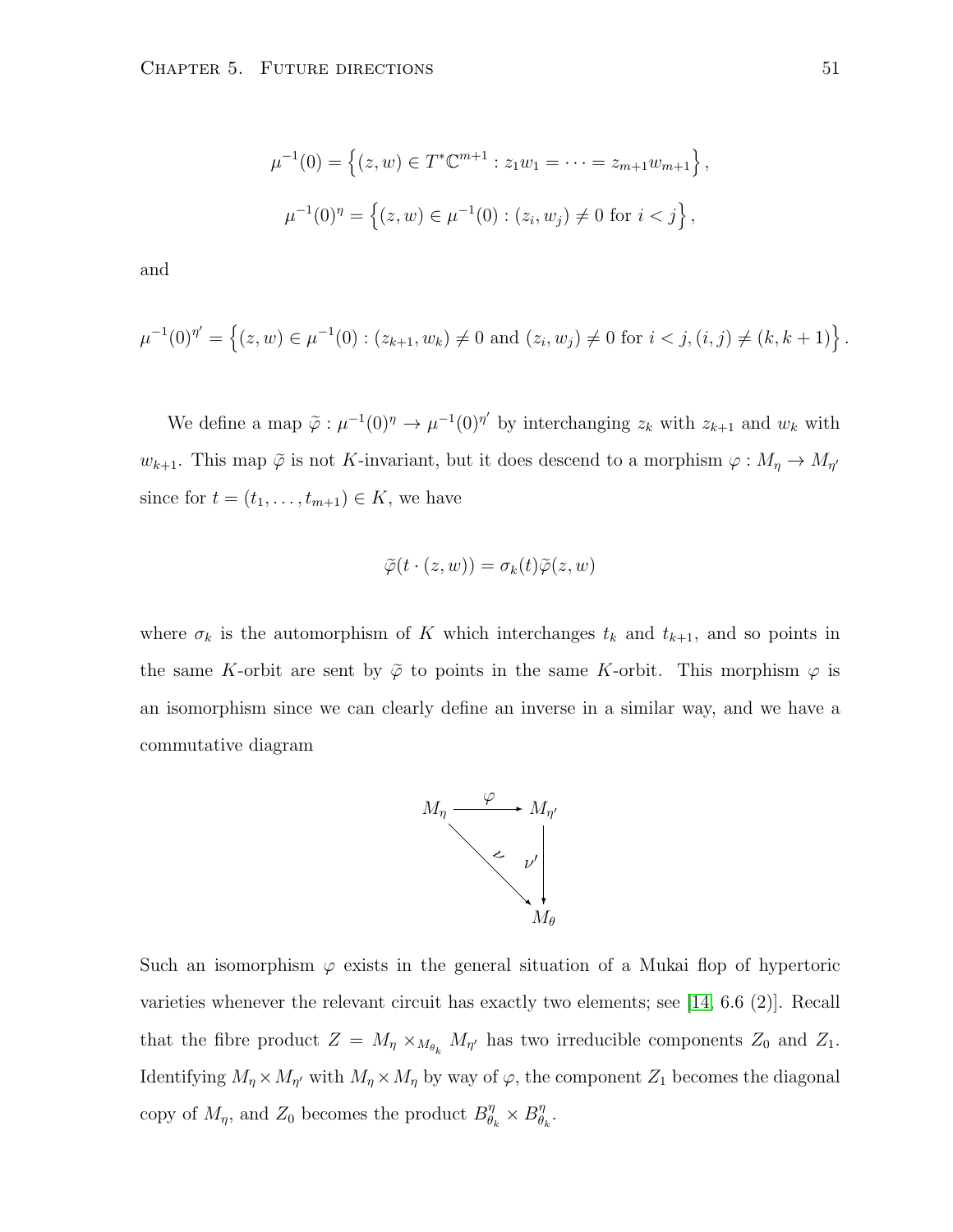Recall that we denote by  $\Phi_n^{\eta'}$  $\eta''_{\eta}: D^b(M_{\eta}) \to D^b(M_{\eta'})$  the Fourier-Mukai transform with kernel  $\mathcal{O}_Z$ . It should be straightforward to show that  $\Phi_{\eta}^{\eta'}$  $\eta''_n \cong \varphi_* \circ T_{\varepsilon_k}$ , where  $\mathcal{E}_k$  denotes the structure sheaf of  $B_{\theta}^{\eta}$  $\theta_k$ . In particular, this would give an alternate proof that  $\Phi_{\eta}^{\eta'}$  $_{\eta}^{\eta^{\prime}}$  is an equivalence.

#### <span id="page-55-0"></span> $5.3$  $^n$ -objects and  $\mathbb{P}^n$ -functors

For a general Mukai flop  $M_{\eta} \to M_{\theta} \leftarrow M_{\eta'}$  of smooth hypertoric varieties, the structure sheaf of  $B_{\theta}^{\eta}$  $\theta$  is not always a spherical object of  $D^b(M_{\eta})$  and so there is no well-defined spherical twist along this object. However, there is an analogous kind of autoequivalence called a  $\mathbb{P}^n$ -twist, and we conjecture that the projective bundle  $B_{\theta}^{\eta} \to B_{\theta}$  can be used to construct such an autoequivalence.

Recall that when X is a smooth projective complex variety, Remark [5.2](#page-51-2) gives us a simple definition of a spherical object of  $D^b(X)$  in terms of the cohomology of the sphere. As articulated by Huybrechts and Thomas [\[10\]](#page-61-7), there is an analogous definition of a  $\mathbb{P}^n$ **object** of  $D^b(X)$  when X is projective: namely, that  $\mathcal{E}$  is a  $\mathbb{P}^n$ -object if  $\mathcal{E} \otimes \omega_X \cong \mathcal{E}$  and Ext<sup>\*</sup>( $\mathcal{E}, \mathcal{E}$ ) is isomorphic to  $H^*(\mathbb{P}^n, \mathbb{C})$  as a graded ring, where dim  $X = 2n$ .

More generally, for possibly non-projective varieties  $X$ , starting from the observation that an object  $\mathcal E$  of  $D^b(X)$  can be identified with the functor

$$
\mathcal{E} \otimes - : D^b(\text{point}) \to D^b(X),
$$

Addington defined a relative version of  $\mathbb{P}^n$ -object called a  $\mathbb{P}^n$ -functor.

**Definition 5.7.** [\[1,](#page-61-8) 3.1] Let A and B be triangulated categories. A  $\mathbb{P}^n$ -functor is a functor  $F: \mathcal{A} \to \mathcal{B}$  with left and right adjoints L and R such that

1. There is an autoequivalence  $H$  of  $A$  such that

$$
RF \cong \mathrm{id} \oplus H \oplus H^2 \oplus \cdots \oplus H^n
$$

.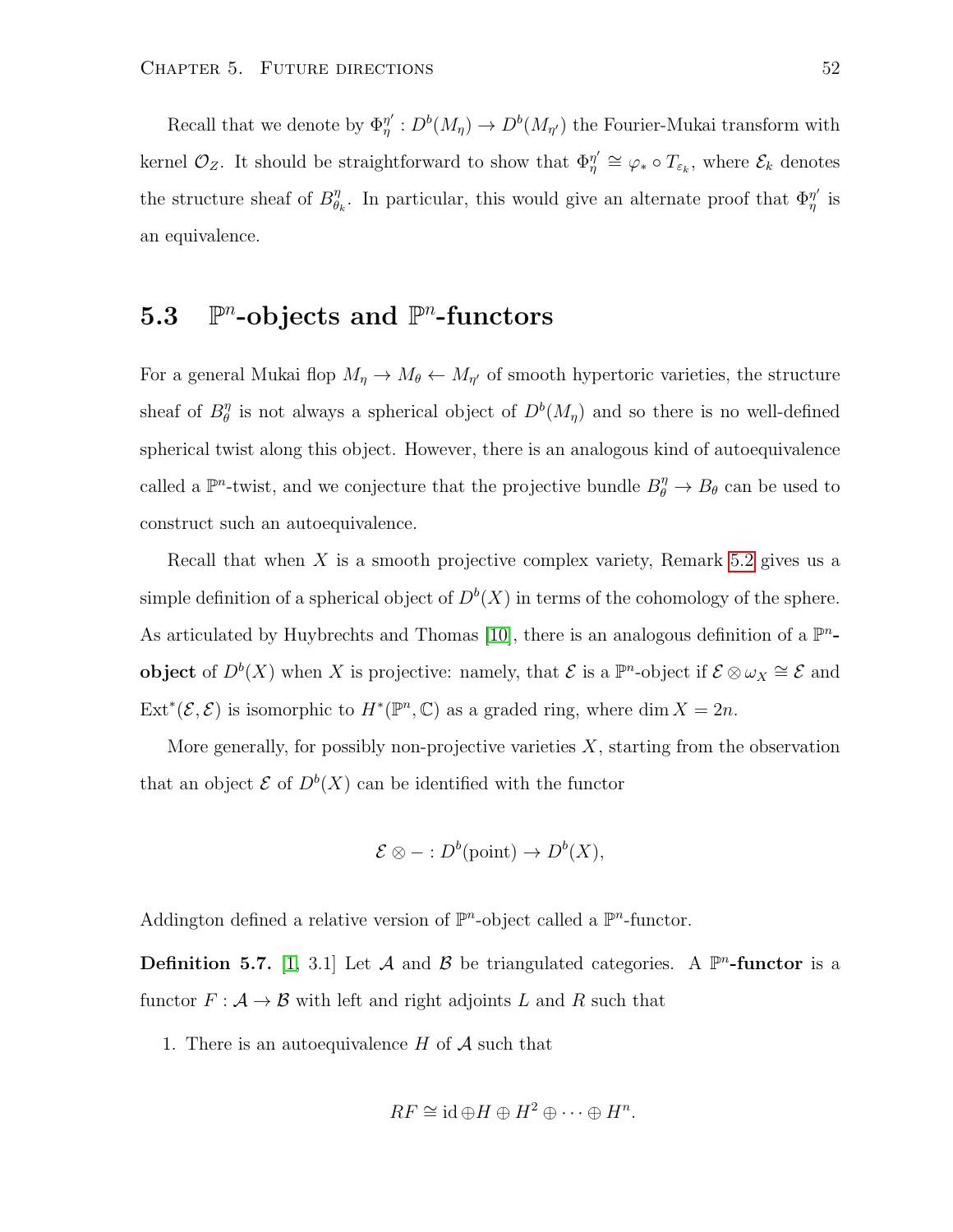2. Let  $\epsilon$ :  $FR \rightarrow 1$  be the counit of the adjunction. The map

 $\overline{ }$ 

$$
HRF \hookrightarrow RFRF \stackrel{ReF}{\rightarrow} RF,
$$

when written in components

$$
H \oplus H^2 \oplus \cdots \oplus H^n \oplus H^{n+1} \to \mathrm{id} \oplus H \oplus H^2 \oplus \cdots \oplus H^n,
$$

is of the form

| $\ast$         | $\ast$ | $\ast$ | $^\ast$ |  |
|----------------|--------|--------|---------|--|
| 1              | $\ast$ | $\ast$ | $\ast$  |  |
| $\overline{0}$ | 1      | $\ast$ | $\ast$  |  |
|                |        |        |         |  |
| O              | U      | 1      | $\ast$  |  |

3.  $R \cong H^nL$ .

**Remark 5.8.** We can then say that  $\mathcal{E}$  is a  $\mathbb{P}^n$ -object of  $D^b(X)$  if  $\mathcal{E} \otimes -$  is a  $\mathbb{P}^n$ -functor. For example, the structure sheaf of the zero section of  $T^*\mathbb{P}^n$  is a  $\mathbb{P}^n$ -object in  $D^b(T^*\mathbb{P}^n)$ . More generally, the structure sheaf of a Lagrangian  $\mathbb{P}^n$  in a holomorphic symplectic variety is a  $\mathbb{P}^n$ -object [\[1,](#page-61-8) 3.1].

**Remark 5.9.** In the above definition, typically each of the categories  $\mathcal A$  and  $\mathcal B$  is the derived category of coherent sheaves on a variety, and  $H = [-2]$ .

**Remark 5.10.** Just as this is a relative version of " $\mathbb{P}^n$ -object," there is a relative version of "spherical object" known as a spherical functor [\[21\]](#page-62-8), [\[2\]](#page-61-9).

Given a  $\mathbb{P}^n$ -functor  $F: \mathcal{A} \to B$ , Addington [\[1,](#page-61-8) 3.3] constructs an autoequivalence of  $\mathcal B$  called the  $(\mathbb P^n-)$ twist along F. This is analogous to the spherical twist as defined above.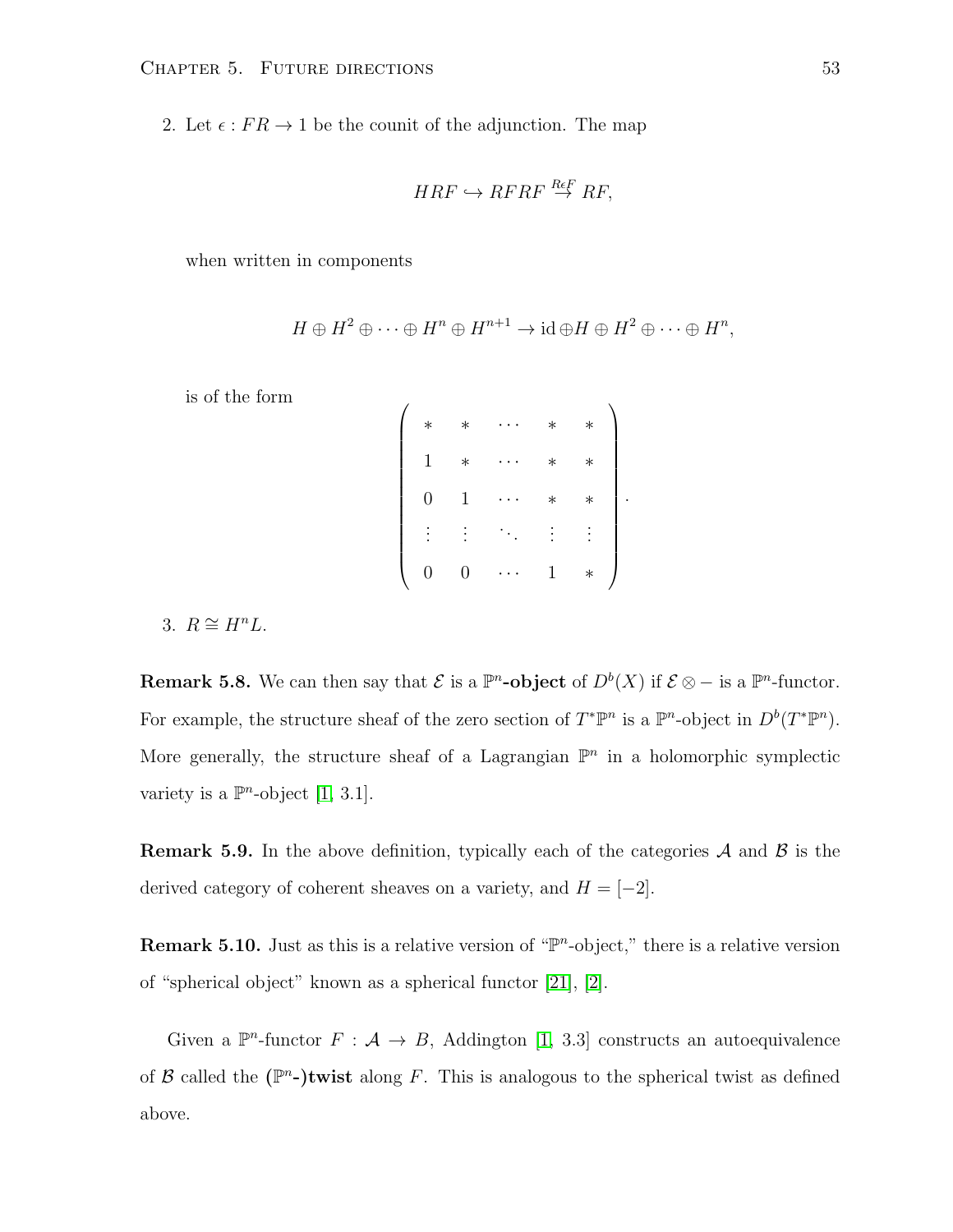Suppose  $q: E \to Y$  is a  $\mathbb{P}^n$ -bundle and  $i: E \to \Omega_q^1$  is the zero section of the relative cotangent bundle of q. As shown by Addington [\[1,](#page-61-8) 3.2.4], the composition  $i_*q^*$ :  $D^{b}(Y) \to D^{b}(\Omega_{q}^{1})$  is a  $\mathbb{P}^{n}$ -functor. It should be easy to modify his proof to establish that, if  $q: B_{\theta}^{\eta} \to B_{\theta}$  is the projective bundle defined in Proposition [4.9](#page-38-0) and  $i: B_{\theta}^{\eta} \to M_{\eta}$  is the inclusion, then  $i_*q^*: D^b(B_\theta) \to D^b(M_\eta)$  is a  $\mathbb{P}^n$ -functor. This is certainly true in the case that  $B_{\theta}$  is a point, as  $B_{\theta}^{\eta}$  $\eta$  is then a Lagrangian  $\mathbb{P}^n$  in  $M_\eta$  and its structure sheaf is therefore a  $\mathbb{P}^n$ -object. We expect the twist along the  $\mathbb{P}^n$ -functor  $i_*q^*$  to be isomorphic to the composition  $\Phi_{\eta'}^{\eta} \circ \Phi_{\eta}^{\eta'}$  $_{\eta}^{\eta^{\prime}}.$ 

#### <span id="page-57-0"></span>5.4 The pure braid group

Let  $S_{m+1}$  denote the symmetric group on  $\{1, \ldots, m+1\}$ , generated by the simple transpositions  $s_i = (i \ i+1)$  for  $1 \le i \le m$ . Then we have a homomorphism  $\mathcal{B}_{m+1} \to S_{m+1}$ defined by  $\sigma_i \to s_i$ , the kernel of which is the **pure braid group**  $\mathcal{PB}_{m+1}$ . The homomorphism  $\mathcal{B}_{m+1} \to \text{Auteq}(D^b(M_n))$ , defined by mapping  $\sigma_i$  to the twist  $T_{\mathcal{E}_i}$ , then restricts to an action of  $\mathcal{PB}_{m+1}$  on  $D^b(M_\eta)$ .

This pure braid group  $\mathcal{PB}_{m+1}$  arises naturally from the hypertoric perspective. We first note that  $\mathcal{PB}_{m+1}$  can be realized as the fundamental group of the complement of the braid arrangement

$$
\mathcal{A} = \bigcup_{1 \le i < j \le m+1} H_{ij}
$$

where

$$
H_{ij} = \{(x_1, \ldots, x_{m+1}) \in \mathbb{C}^{m+1} : x_i = x_j\}
$$

.

We denote the complement of the braid arrangement by  $\mathcal{A}^c = \mathbb{C}^{m+1} \setminus \mathcal{A}$ . Recall that the circuits of the action of K on  $T^{\ast} \mathbb{C}^{m+1}$  are the unordered pairs  $\{i, j\}$  with  $1 \leq i < j \leq n$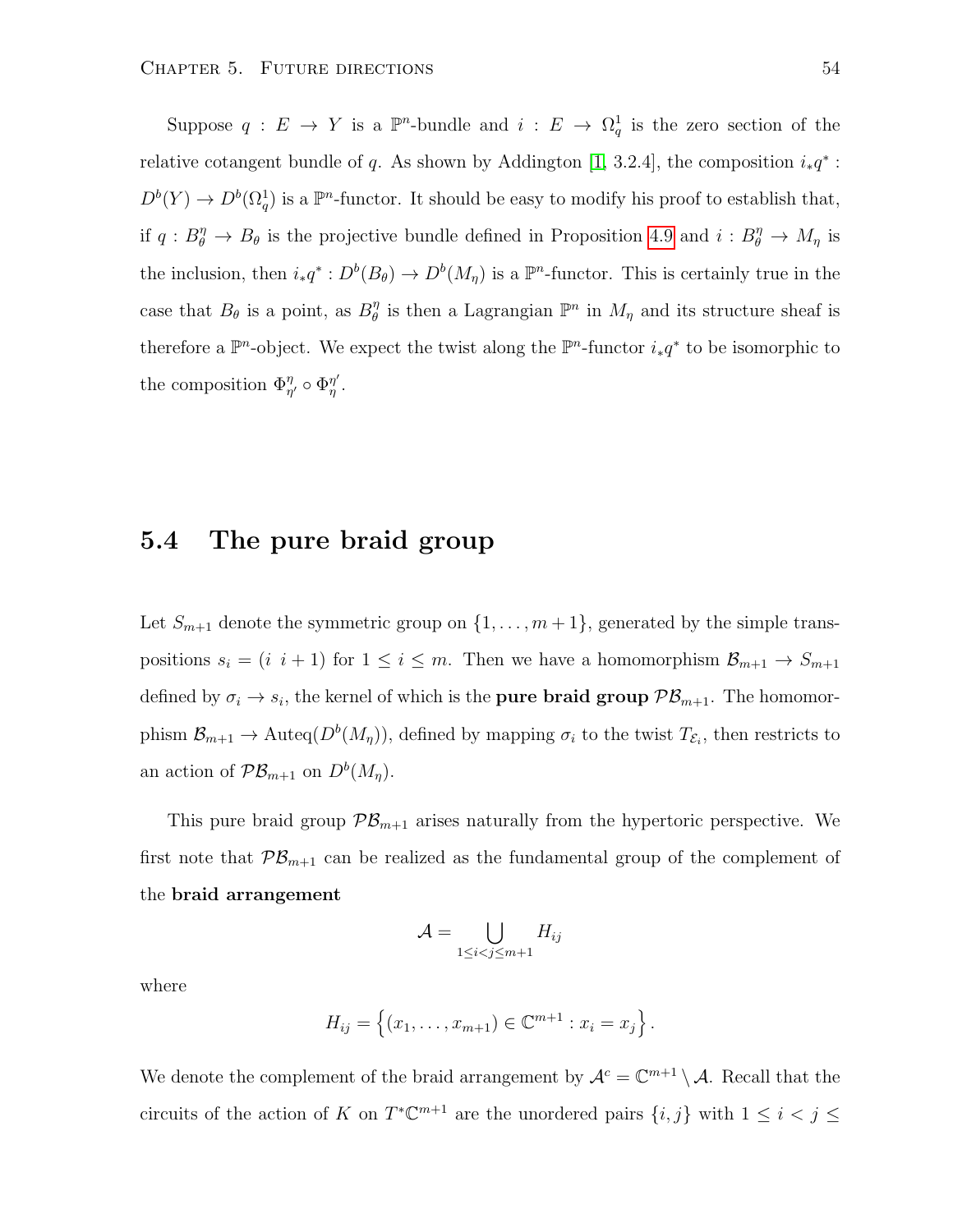$m + 1$ , and the complexified discriminantal hyperplanes are

$$
P_{ij} = \left\{ \sum_{i=1}^{m+1} \lambda_i f_i : \lambda_i = \lambda_j \right\}
$$

in the ambient space

$$
\mathfrak{k}^* = \mathrm{span}_{\mathbb{C}}(f_1, \ldots, f_{m+1})/\mathrm{span}_{\mathbb{C}}(\sum_i f_i).
$$

Let  $\pi: \mathbb{C}^{m+1} \to \mathfrak{k}^*$  be the linear projection

$$
\pi(x_1,\ldots,x_{m+1})=\sum_{i=1}^{m+1}x_if_i.
$$

Then where

$$
\Upsilon_{\mathbb{C}}:=\mathfrak{k}^*\setminus \bigcup_{i\neq j}P_{ij}
$$

is the complement to the complexified discriminantal arrangement, the restriction of  $\pi$ to  $\mathcal{A}^c$  has image  $\Upsilon_c$ , and indeed  $\pi : \mathcal{A}^c \to \Upsilon_c$  is a trivial line bundle and, in particular, a homotopy equivalence. We can hence realize the pure braid group  $\mathcal{PB}_{m+1}$  as the fundamental group of  $\Upsilon_{\mathbb{C}}$ . We expect that, in general, the Fourier-Mukai transforms  $\Phi_n^{\eta'}$ η satisfy the appropriate relations to give rise to an action of the fundamental group of the complement  $\Upsilon_{\mathbb{C}}$  of the complexified discriminantal arrangement. More generally, we expect to obtain an action of the Deligne groupoid of the discriminantal arrangement on the categories  $D^b(M_{\eta})$ . We discuss this hope in more detail in the final section.

#### <span id="page-58-0"></span>5.5 Representation of the Deligne groupoid

For each chamber Y of the real discriminantal arrangement, fix a character  $\eta_Y \in Y \cap \mathfrak{k}_\mathbb{Z}^*$ . Let  $\Theta$  be the set of all such characters  $\eta_Y$ . Recall that the associated hypertoric variety  $M_Y := M_{\eta_Y}$  does not depend on the choice of  $\eta_Y$  since the semistability conditions are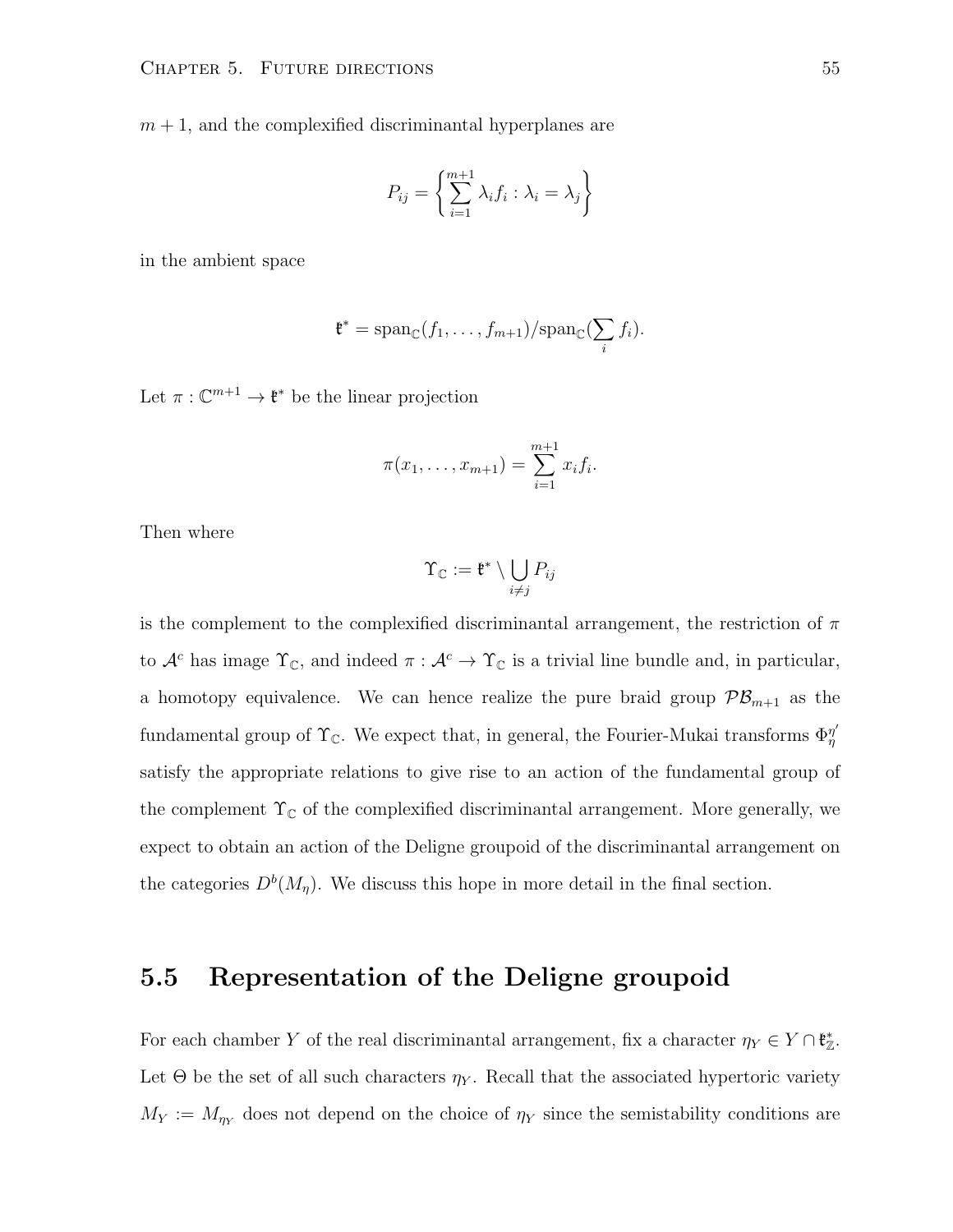constant on faces of the discriminantal arrangement.

**Definition 5.11.** Let  $\Upsilon_{\mathbb{C}}$  be the complexification of the complement of the discriminantal arrangement. The **Deligne groupoid**  $\mathbb{G} := \Pi_1(\Upsilon_{\mathbb{C}}, \Theta)$  is the full subcategory of the fundamental groupoid of  $\Upsilon_{\mathbb{C}}$  on  $\Theta$ .

That is, the objects of  $\mathbb G$  are the points of  $\Theta$ , and for  $\eta, \eta' \in \Theta$ , the set of morphisms Hom<sub>G</sub> $(\eta, \eta')$  is the set of paths from  $\eta$  to  $\eta'$  in  $\Upsilon_{\mathbb{C}}$  up to homotopy. Composition of morphisms is defined by concatenation of paths. As each chamber is simply connected, this groupoid is independent, up to canonical isomorphism, of the choices of  $\eta_Y$ .

Salvetti [\[22\]](#page-62-9) constructs a CW-complex  $X \subset \Upsilon_{\mathbb{C}}$ , the inclusion of which is a homotopy equivalence. The 1-skeleton  $X_1$  is the directed graph on  $X_0 = \Theta$  with arcs in both directions between  $\eta$  and  $\eta'$  if and only if  $\eta$  and  $\eta'$  lie in adjacent chambers. The inclusion of X into  $\Upsilon_{\mathbb{C}}$  then induces an isomorphism  $\Pi_1(X, \Theta) \cong \mathbb{G}$ . We then have a distinguished set of generators of this groupoid, namely the arcs of  $X_1$ . The 2-cells of  $X$ , which give the relations on these generators, are indexed by pairs  $(\eta, F)$  where F is a codimension-2 face of the discriminantal arrangement and  $\eta \in \Theta$ , as follows: let  $\overline{\eta}$  be the opposite of  $\eta$  with respect to F and let  $\Gamma_1, \Gamma_2$  be the minimal directed paths in  $X_1$  joining  $\eta$  to  $\overline{\eta}$ . Then the boundary of the corresponding 2-cell is  $\Gamma_1 \cup \Gamma_2$ .

For each arc in  $X_1$  from  $\eta$  to  $\eta'$ , we have previously defined a Fourier-Mukai transform  $\Phi^{\eta'}_n$  $\eta'_{\eta}: D(M_{\eta}) \to D(M_{\eta'}).$ 

<span id="page-59-0"></span>**Conjecture 5.12.** Let C be the groupoid whose objects are the categories  $D^b(M_{\eta})$  for  $\eta \in \Theta$  and whose morphisms are the equivalences between these categories, up to natural isomorphism. Then there is a unique functor  $\Pi_1(X, \Theta) \to \mathcal{C}$  which assigns to each arc  $\eta \to \eta'$  in  $X_1$  the equivalence  $\Phi_{\eta}^{\eta'}$  $_{\eta}^{\eta^{\prime}}.$ 

Given a directed path  $\Gamma = (\eta_1, \eta_2, \dots, \eta_m)$  in  $X_1$ , define the composition

$$
\Phi_{\Gamma} = \Phi_{\eta_{m-1}}^{\eta_m} \circ \cdots \circ \Phi_{\eta_2}^{\eta_3} \circ \Phi_{\eta_1}^{\eta_2} : D(M_{\eta_1}) \to D(M_{\eta_m}).
$$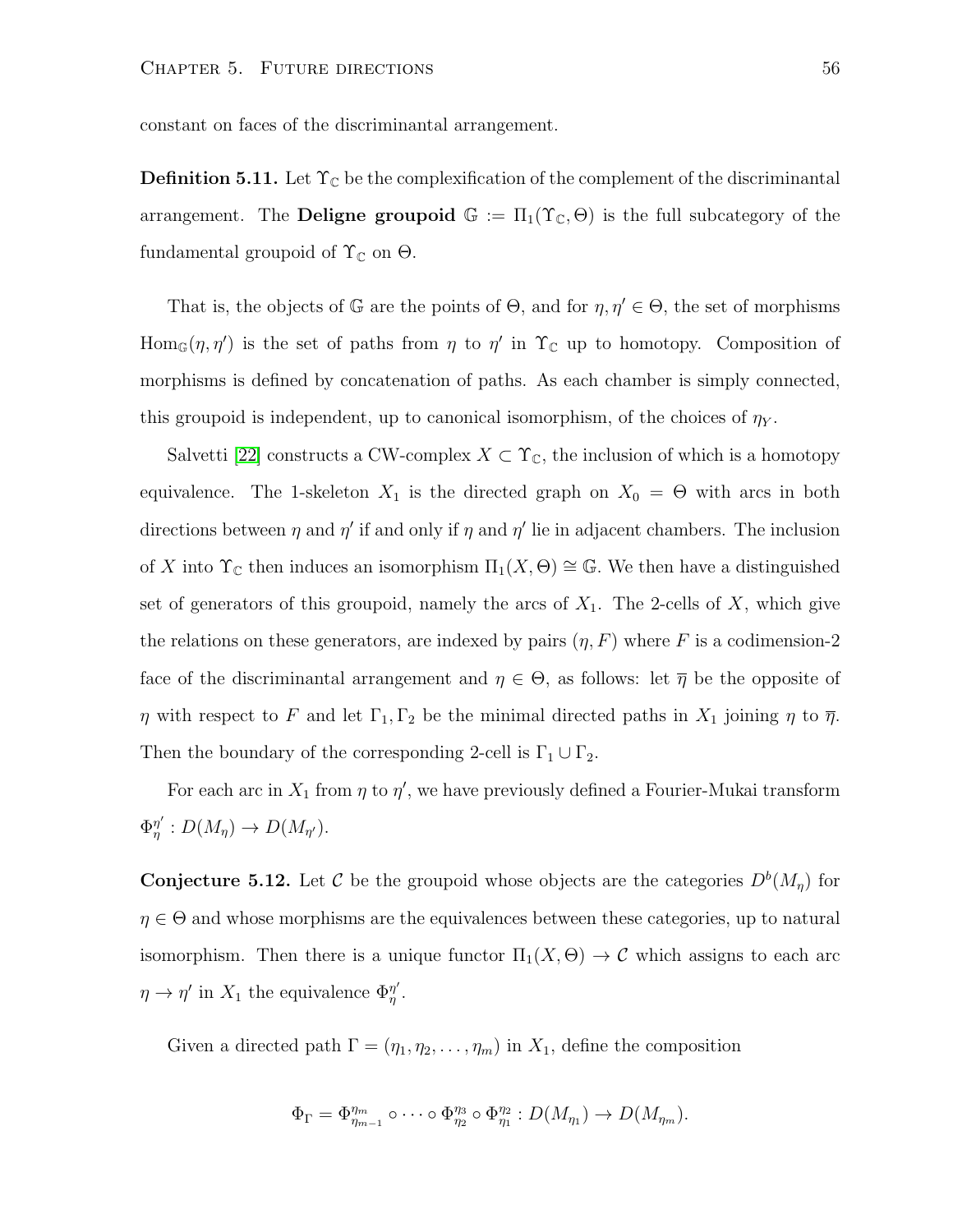In light of the above description of the 2-cells of  $X$ , to prove Conjecture [5.12](#page-59-0) it would suffice to show that if  $\Gamma_1$  and  $\Gamma_2$  are the minimal paths in  $X_1$  joining  $\eta$  to  $\overline{\eta}$  (so  $\eta = \eta_1$ and  $\bar{\eta} = \eta_m$ , then the functors  $\Phi_{\Gamma_1}$  and  $\Phi_{\Gamma_2}$  are naturally isomorphic.

Assuming that these functors do indeed form a representation of G in this way, for each  $\eta \in \Theta$  we can then restrict this action to  $\pi_1(\Upsilon_{\mathbb{C}}, \eta)$ , the fundamental group of  $\Upsilon_{\mathbb{C}}$ based at  $\eta$ , and thereby obtain a representation of this group on the category  $D^{b}(M_{\eta})$ , *i.e.* a homomorphism into the group  $\text{Auteq}(D^b(M_n))$  of self-equivalences of  $D^b(M_n)$ , thus generalizing the action of  $\mathcal{PB}_{m+1}$  obtained by Seidel and Thomas.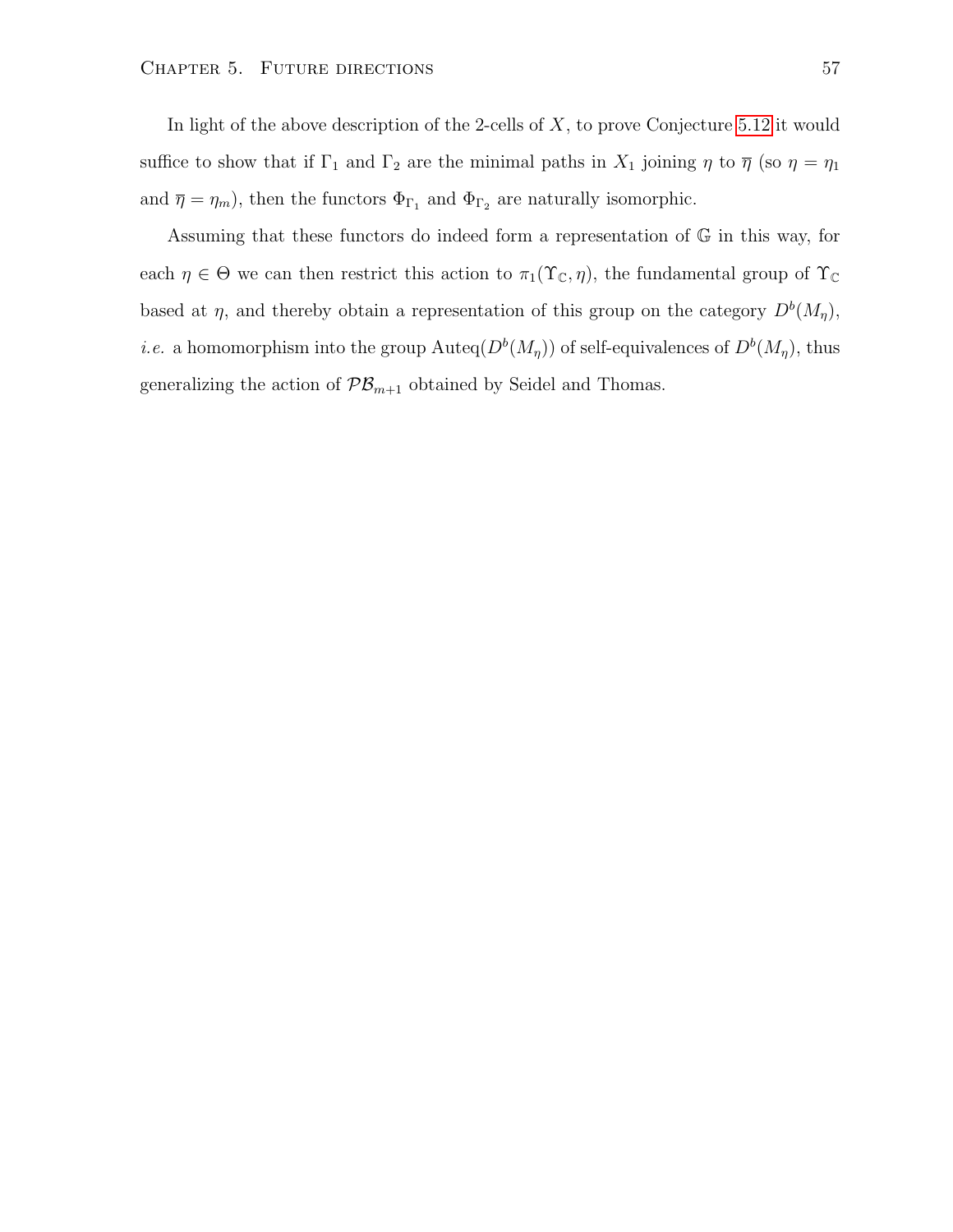## Bibliography

- <span id="page-61-8"></span>[1] N. ADDINGTON. New derived symmetries of some hyperkähler varieties. arXiv: 1112.0487 (2014).
- <span id="page-61-9"></span><span id="page-61-4"></span>[2] R. Anno and T. Logvinenko. Spherical DG functors. arXiv: 1309.5035 (2013).
- <span id="page-61-0"></span>[3] D. Birkes. Orbits of linear algebraic groups. Ann. Math Second Series., 93 (1971).
- <span id="page-61-3"></span>[4] A. BJÖRNER ET AL. *Oriented Matroids*. Cambridge Univ. Press (1993).
- [5] T. BRIDGELAND. Equivalences of triangulated categories and Fourier-Mukai transforms. Bull. London Math. Soc., 31 (1999), 25-34.
- <span id="page-61-6"></span>[6] P. du Val. On absolute and non-absolute singularities of algebraic surfaces. Revue de la Faculté des Sci. de l'Univ. d'Istanbul, 91 (1944).
- <span id="page-61-5"></span>[7] T. HAUSEL AND B. STURMFELS. Toric hyperkähler varieties. *Documenta Mathe*matica, 7 (2002), 495-534.
- <span id="page-61-1"></span>[8] D. HUYBRECHTS. Fourier-Mukai Transforms in Algebraic Geometry. Oxford Univ. Press (2006).
- <span id="page-61-2"></span>[9] D. HUYBRECHTS. Birational symplectic manifolds and their deformations. J. Diff. Geom., 45 (1997).
- <span id="page-61-7"></span>[10] D. HUYBRECHTS AND R. THOMAS. P-objects and autoequivalences of derived categories. Math. Res. Lett., 138798 (2006).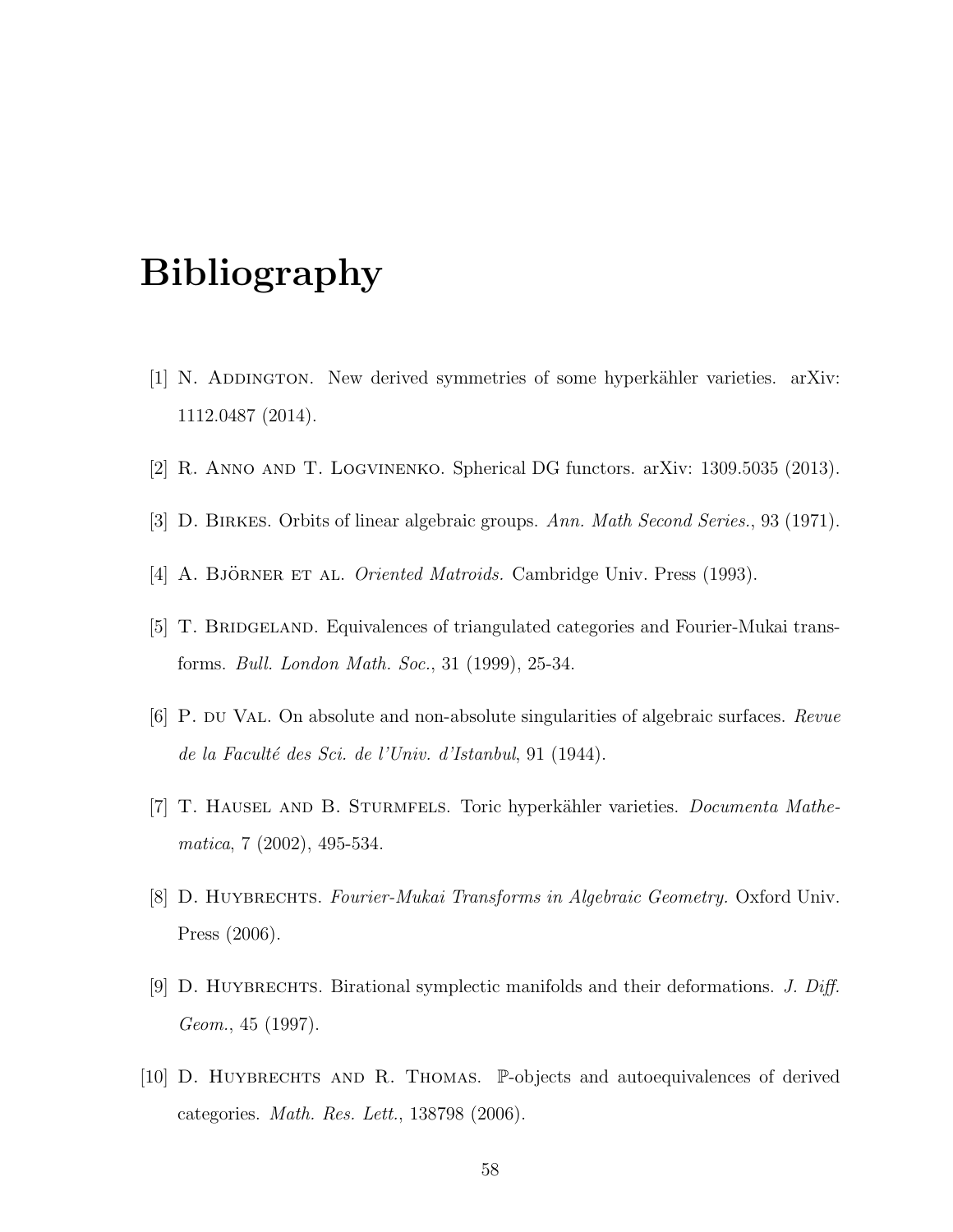- <span id="page-62-5"></span><span id="page-62-0"></span>[11] Y. KAWAMATA. D-equivalence and K-equivalence. *J. Diff. Geom.*, 61 (2002).
- [12] H. KONNO. Cohomology rings of toric hyperkähler manifolds. *Internat. J. Math.*, 11 (2000).
- <span id="page-62-3"></span><span id="page-62-2"></span>[13] H. KONNO. Variation of toric hyperkähler quotients. *Internat. J. Math.*, 14 (2003).
- [14] H. KONNO. The geometry of toric hyperkähler varieties. *Toric Topology, Contemp.* Math., 460 (2008).
- [15] M.B. McBreen and D.K. Shenfeld. Quantum cohomology of hypertoric varieties. Lett. Math. Phys. (2013).
- <span id="page-62-7"></span>[16] S. MUKAI. Duality between  $D(X)$  and  $D(\hat{X})$  with application to Picard sheaves. Nagoya J. Math., 81, (1981) 153-175.
- <span id="page-62-1"></span>[17] Y. Namikawa. Mukai flops and derived categories. J. Reine. Angew. Math., 560 (2003).
- <span id="page-62-6"></span>[18] D. Orlov. Derived categores of coherent sheaves and equivalences between them. Russian Math. Surveys, 58 (2003), 511591.
- <span id="page-62-4"></span>[19] N. PROUDFOOT. Geometric invariant theory and projective toric varieties. Snowbird Lectures in Algebraic Geometry, Contemp. Math., 388 (2005).
- [20] N. PROUDFOOT. A survey of hypertoric geometry and topology. Toric Topology, Contemp. Math., 460 (2006).
- <span id="page-62-8"></span>[21] R. ROUQUIER. Categorification of  $\mathfrak{sl}_2$  and braid groups. *Contemp. Math.*, 406 (2006), 137-167.
- <span id="page-62-9"></span>[22] M. SALVETTI. Topology of the complement of real hyperplanes in  $\mathbb{C}^N$ . Invent. Math., 88 (1987), 603-618.